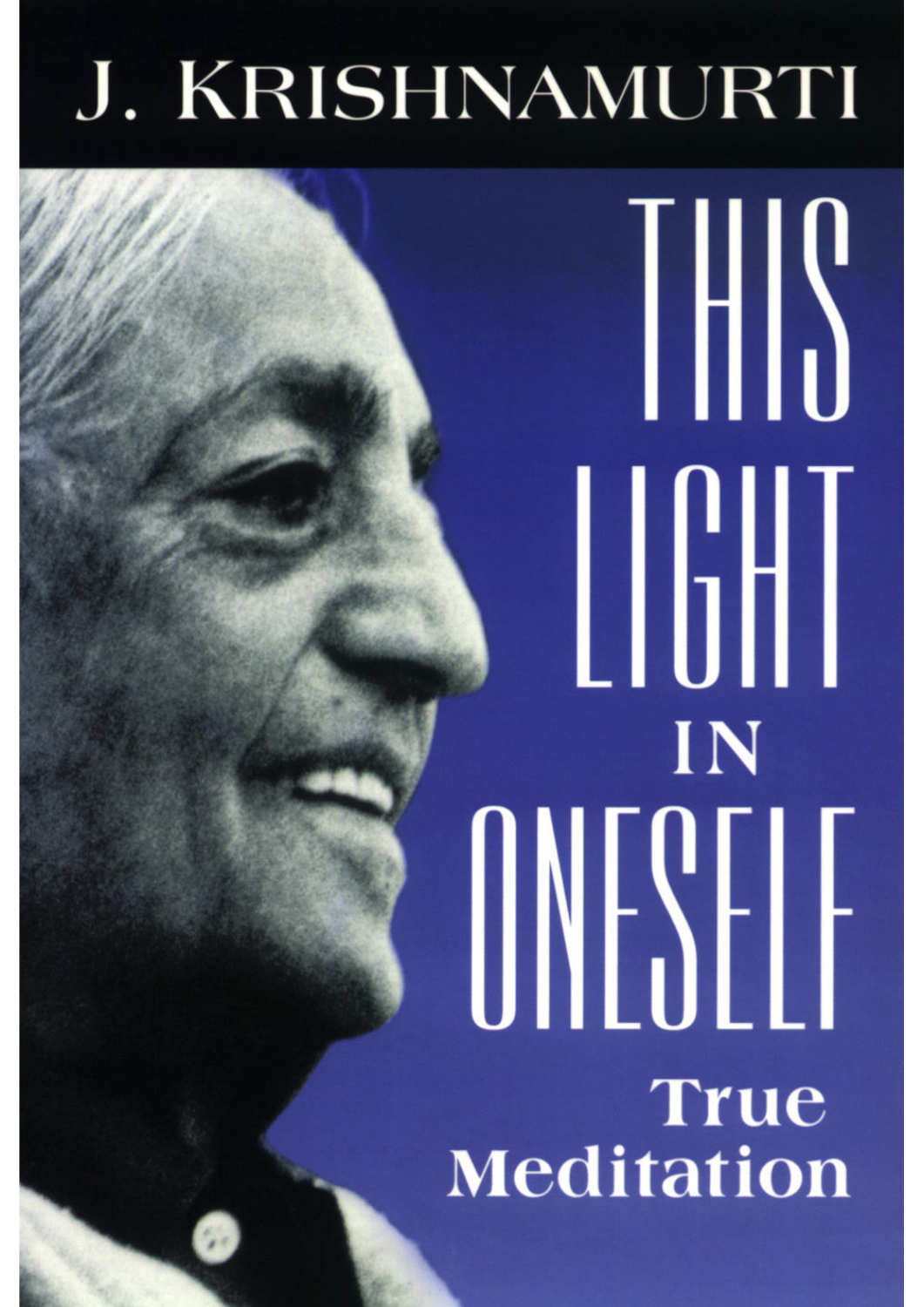*This Light in Oneself: True Meditation*  Copyright © 1999 Krishnamurti Foundation Trust, Ltd. Edited by Ray McCoy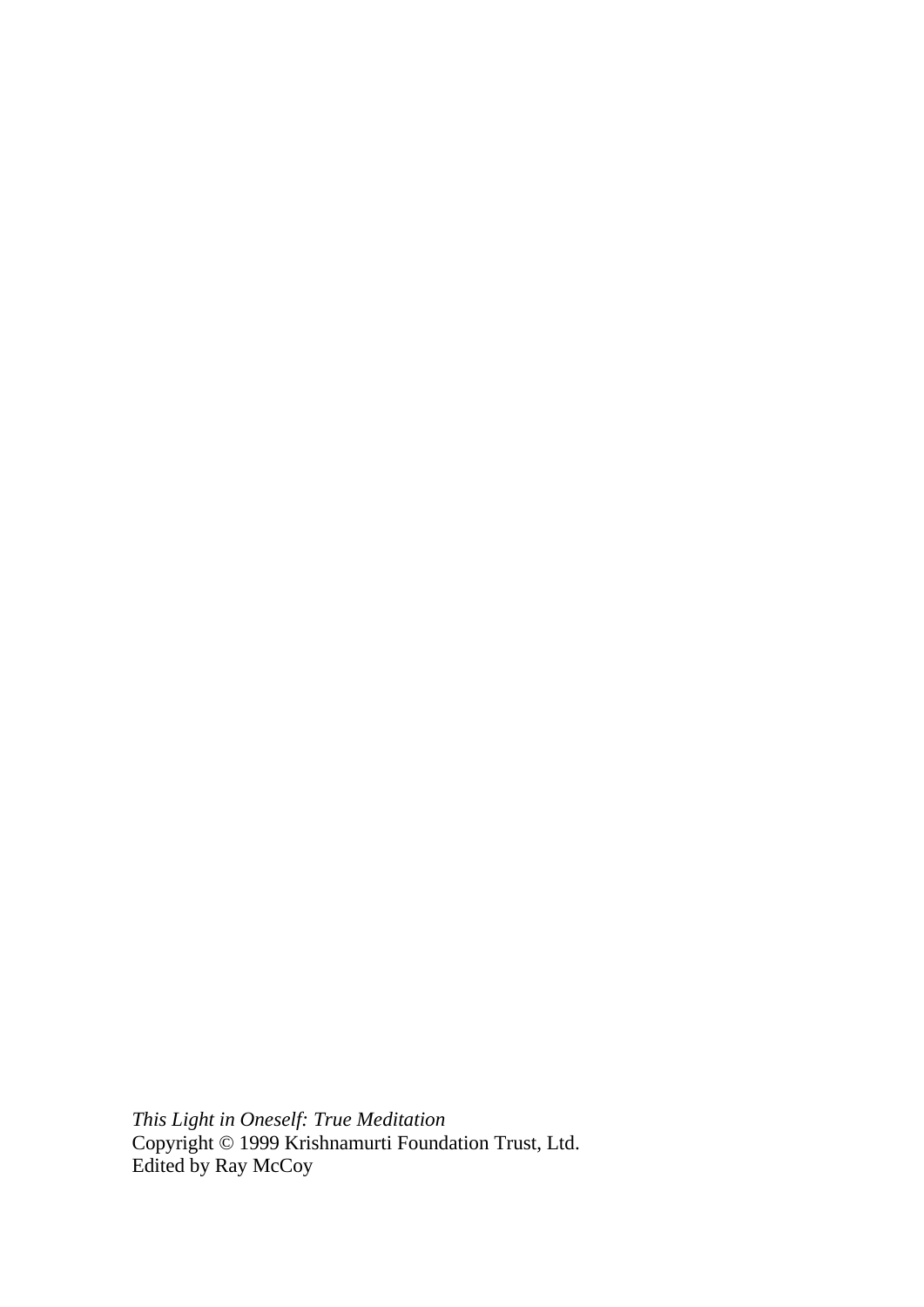# THIS LIGHT IN ONESELF

*True Meditation* 

J. KRISHNAMURTI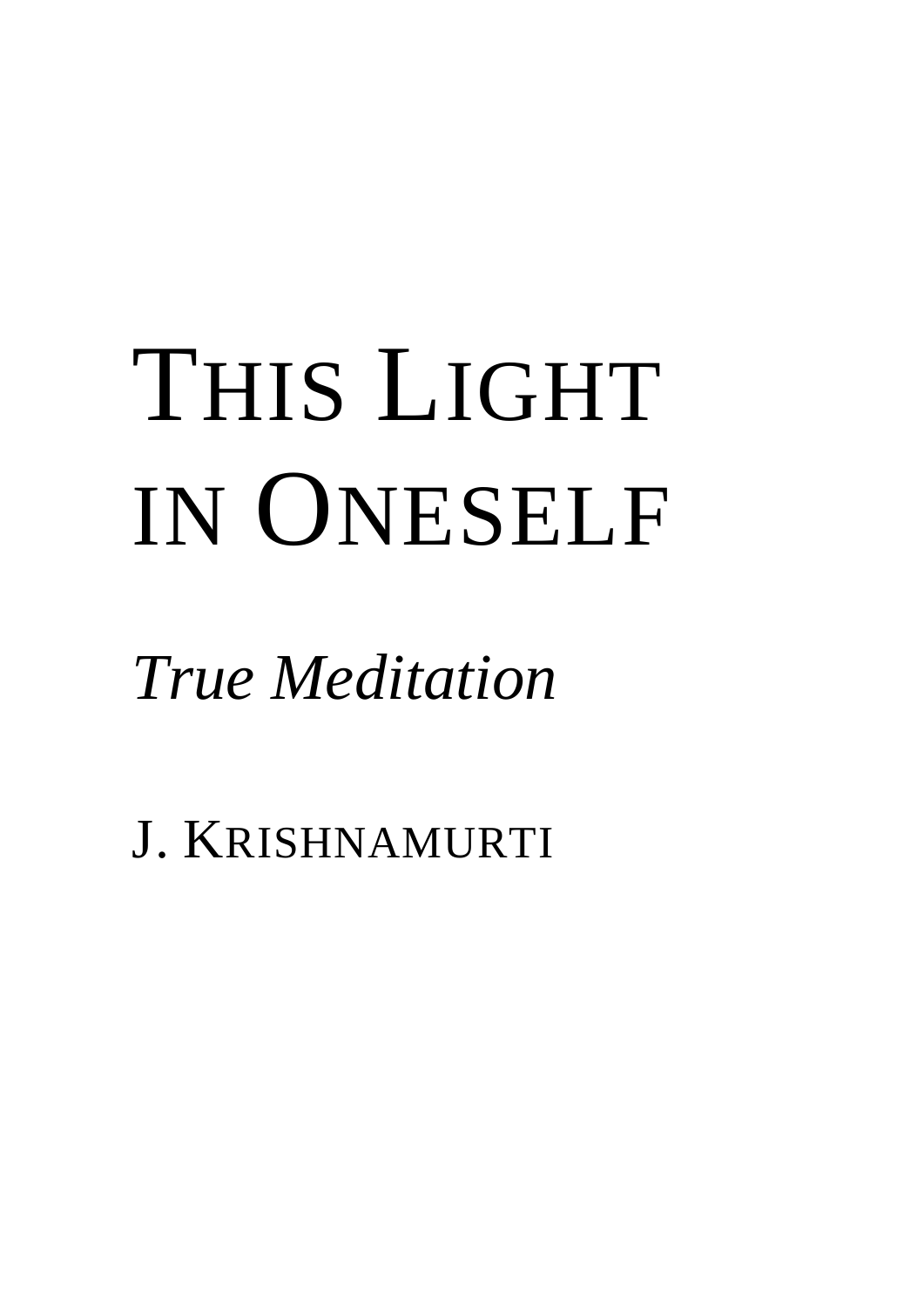# Contents

A New Consciousness The Miracle of Attention Living in Goodness This Light in Oneself To Inquire into Truth The Beauty of Virtue The Summation of All Energy The Eternally, Timelessly Sacred What Is Creation? To Live without the Action of Will Harmony between the Known and Unknown A Sacred Life Observing from a Quiet Mind Enlightenment Is Not a Fixed Place The End of Searching Pure Observation Light Cannot Be Given by Another A Dimension Thought Cannot Touch **Sources**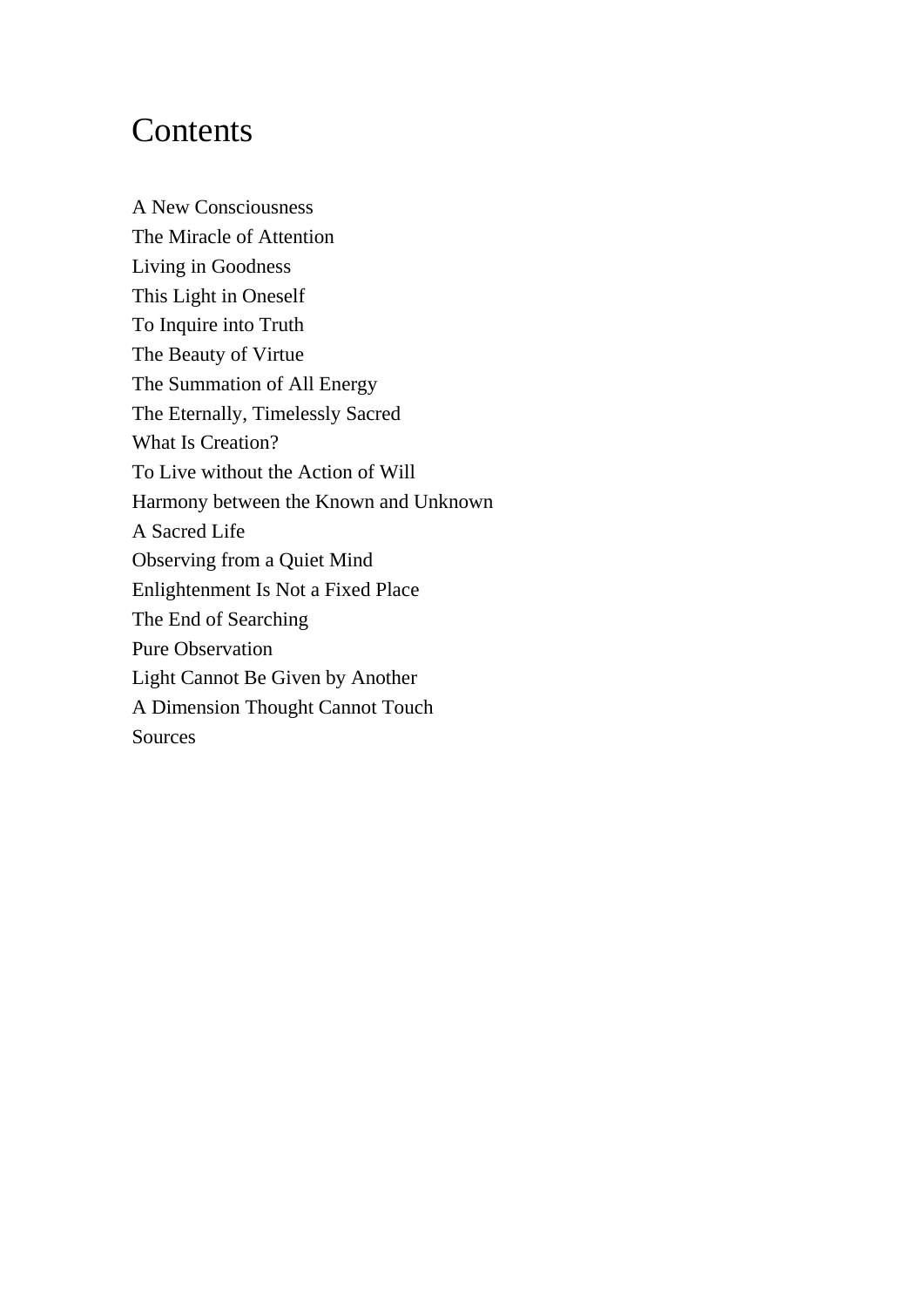#### Foreword

Approaching the end of what most of the Western world has chosen to call the second millennium amid busy plans for celebration, we look about us and see the astounding advances in science, medicine, technology, access to information, and knowledge—and war, poverty, starvation, political and religious corruption, turmoil, despoliation of the environment, terrorism, and great sorrow even among the most affluent. For thousands of years we have looked outward, to experts who now amass and manipulate information of incredible complexity, and to counselors, therapists, "educators," and religious leaders to solve our personal and social upheavals. Yet the fundamental problems of fear, conflict, relationship, lives without meaning, remain.

In his many years of discussions with people from all parts of society and in public talks to large audiences all over the world, Krishnamurti spoke of the need to look inward, to know oneself, if we are to understand individual, and therefore society's, deeply rooted conflicts, for "we are the world"; our individual chaos creates the global disorder.

From previously unpublished talks, the pages that follow offer Krishnamurti's timeless insights into where the source of humanity's true freedom, wisdom, and goodness is to be discovered—by each of us.

> RAY MCCOY Krishnamurti Foundation Trust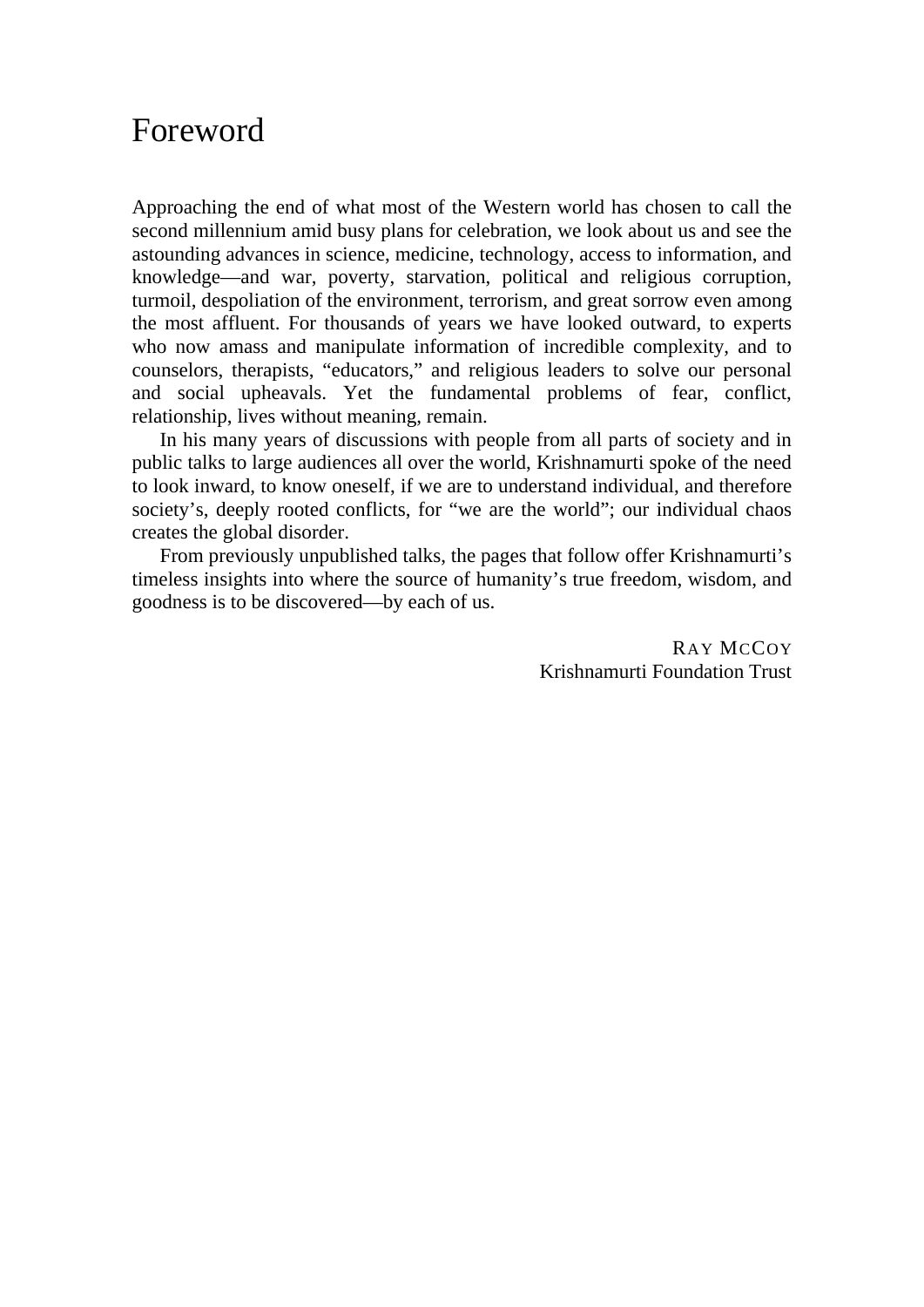#### A New Consciousness

A new consciousness and a totally new morality are necessary to bring about a radical change in the present culture and social structure. This is obvious, yet the Left and the Right and the revolutionary seem to disregard it. Any dogma, any formula, any ideology is part of the old consciousness; they are the fabrications of thought whose activity is fragmentation—the Left, the Right, the center. This activity will inevitably lead to bloodshed of the Right or of the Left or to totalitarianism. This is what is going on around us. One sees the necessity of social, economic, and moral change but the response is from the old consciousness, thought being the principal actor. The mess, the confusion, and the misery that human beings have got into are within the area of the old consciousness, and without changing that profoundly, every human activity political, economic or religious—will only bring us to the destruction of each other and of the earth. This is so obvious to the sane.

One has to be a light to oneself; this light is the law. There is no other law. All the other laws are made by thought and so are fragmentary and contradictory. To be a light to oneself is not to follow the light of another, however reasonable, logical, historical, and however convincing. You cannot be a light to yourself if you are in the dark shadows of authority, of dogma, of conclusion. Morality is not put together by thought; it is not the outcome of environmental pressure, it is not of yesterday, of tradition. Morality is the child of love and love is not desire and pleasure. Sexual or sensory enjoyment is not love.

Freedom is to be a light to oneself; then it is not an abstraction, a thing conjured up by thought. Actual freedom is freedom from dependency, attachment, from the craving for experience. Freedom from the very structure of thought is to be a light to oneself. In this light all action takes place and thus it is never contradictory. Contradiction exists only when that light is separate from action, when the actor is separate from action. The ideal, the principle, is the barren movement of thought and it cannot coexist with this light; one denies the other. Where the observer is, this light, this love, is not. The structure of the observer is put together by thought, which is never new, never free. There is no "how," no system, no practice. There is only the seeing that is the doing. You have to see, not through the eyes of another. This light, this law, is neither yours nor that of another. There is only light. This is love.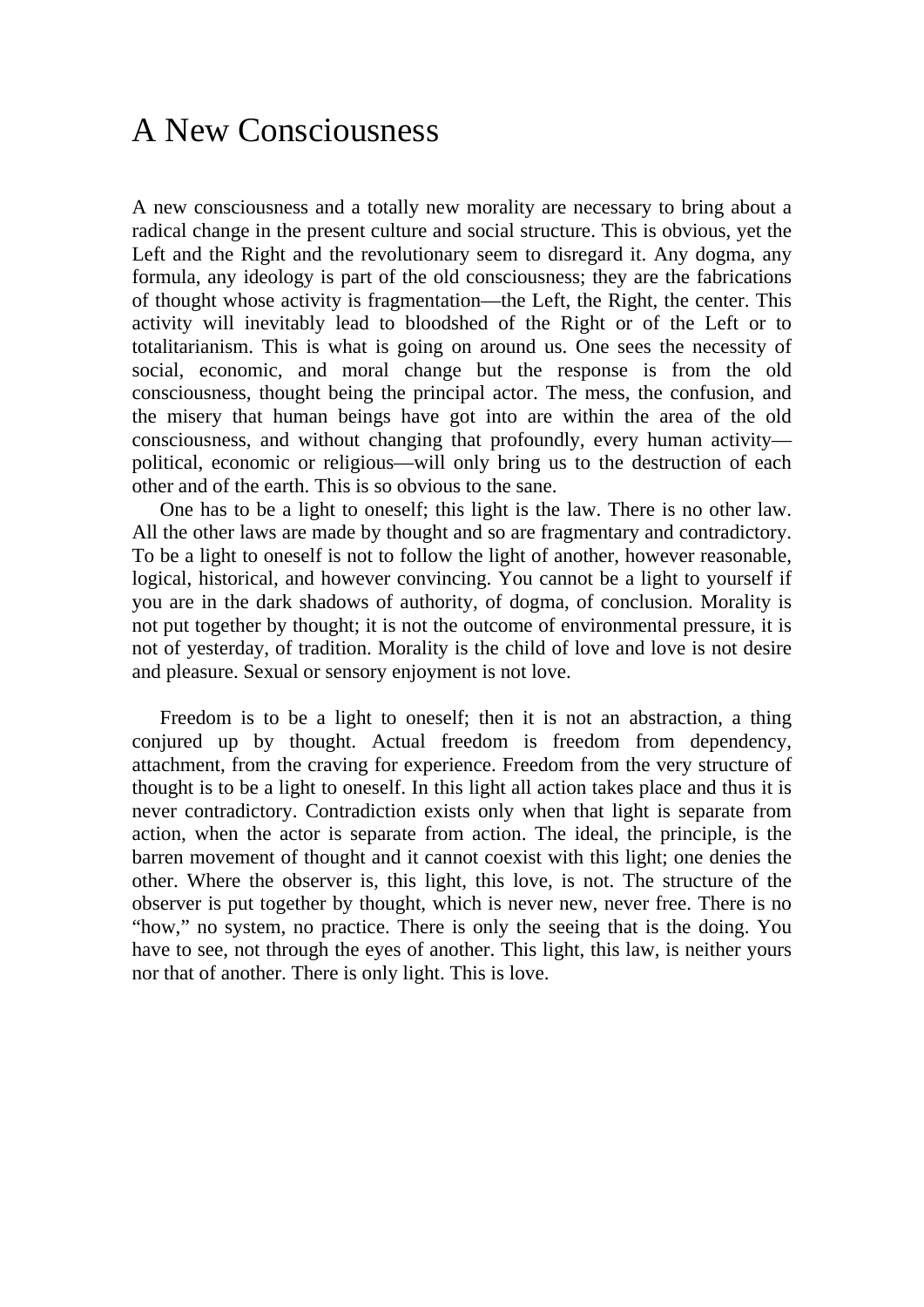#### The Miracle of Attention

Can we put away all ideas, concepts, and theories and find out for ourselves if there is something sacred—not the word, because the word is not the thing, the description is not the described—to see if there is something real, not an imagination, not something illusory, fanciful, not a myth but a reality that can never be destroyed, a truth that is abiding?

To find that out, to come upon it, all authority of any kind, especially spiritual, must be totally set aside, because authority implies conformity, obedience, acceptance of a certain pattern. A mind must be capable of standing alone, of being a light to itself. Following another, belonging to a group, following methods of meditation laid down by an authority, by tradition, is totally irrelevant to one who investigates into the question of whether there is something eternal, timeless, something that is not measurable by thought, that operates in our daily life. If it does not function as part of our daily life, then meditation is an escape and absolutely useless. All this implies that one must stand alone. There is a difference between isolation and aloneness, between loneliness and being able to stand by yourself clearly, unconfused, uncontaminated.

We are concerned with the whole of life, not one segment of it, one fragment of it, but the whole of what you do, what you think, what you feel, how you behave. As we are concerned with the whole of life, we cannot possibly take a fragment that is thought, and through thought resolve all of our problems. Thought may give authority to itself to bring all the other fragments together, but thought has created these fragments. We are conditioned to think in terms of progress, of gradual achievement. People believe in psychological evolution, but is there such a thing as the "me" psychologically achieving anything other than the projection of thought?

To find out if there is something that is not projected by thought, that is not an illusion, a myth, we must ask whether thought can be controlled, whether thought can be held in abeyance, whether thought can be suppressed, so that the mind is completely still. Control implies the controller and the controlled, doesn't it? Who is the controller? Is that not also created by thought, one of the fragments of thought, which has assumed authority as the controller? If you see the truth of that, then the controller is the controlled, the experiencer is the experienced, the thinker is the thought. They are not separate entities. If you understand that, then there is no necessity to control.

If there is no controller because the controller is the controlled, then what happens? When there is a division between the controller and the controlled, there is conflict, there is a wastage of energy. When the controller is the controlled there is no wastage of energy. Then there is the accumulation of all that energy that had been dissipated in suppression, in resistance, brought about through division as the controller and the controlled. When there is no division, you have all that energy to go beyond that which you thought must be controlled. In meditation it must be clearly understood that there is no control of thought, no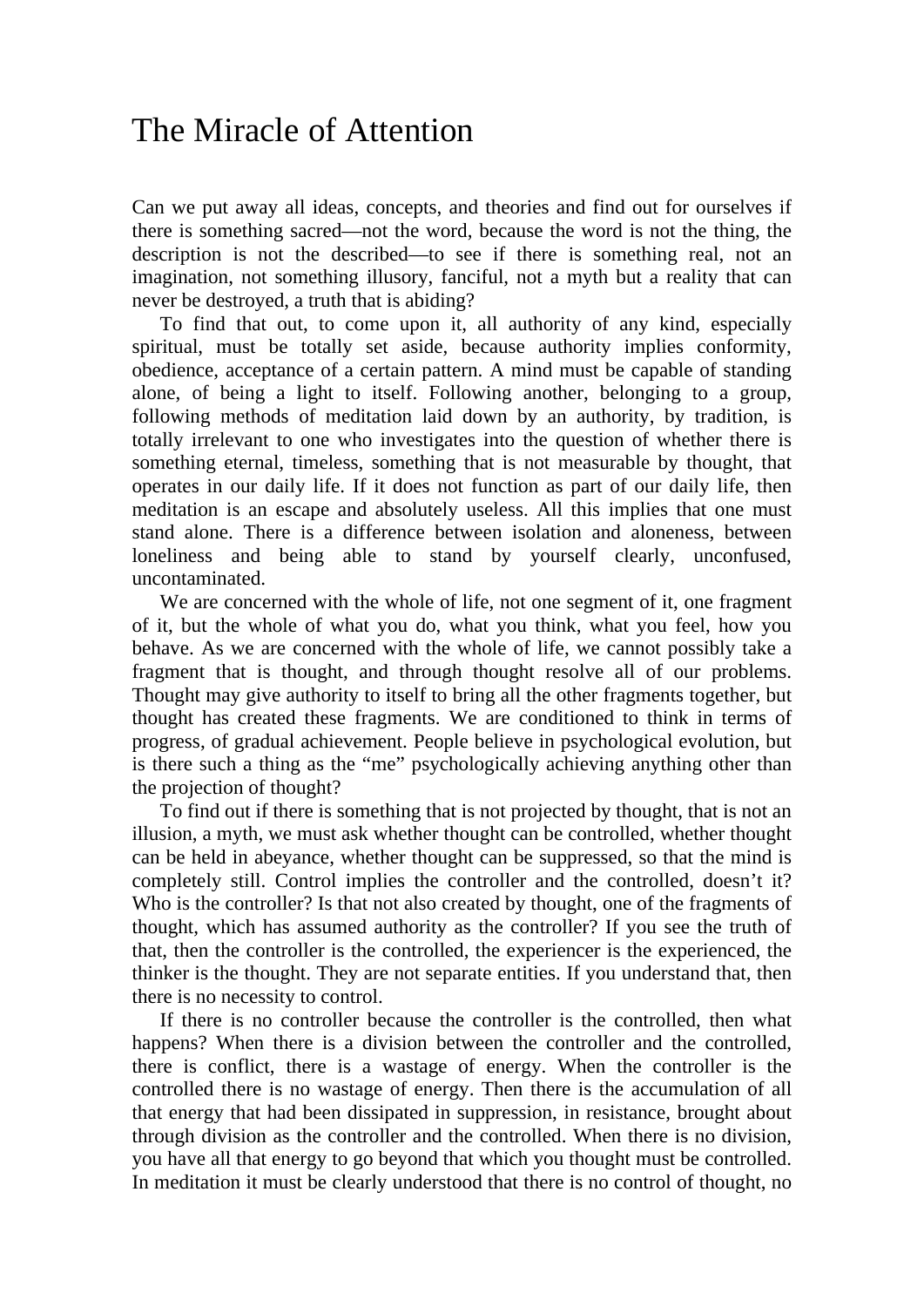disciplining of thought, because the one who disciplines thought is a fragment of thought, the one who controls thought is a fragment of thought. If you see the truth of that, then you have all the energy that has been dissipated through comparison, through control, through suppression, to go beyond what actually is.

We are asking whether the mind can be absolutely still, because that which is still has great energy. It is the summation of energy. Can the mind—which is chattering, always in movement; which is thought always looking back, remembering, accumulating knowledge, constantly changing—be completely still? Have you ever tried to find out if thought can be still? How are you going to find out how to bring about this stillness of thought? You see, thought is time and time is movement, time is measurement. In daily life you measure, you compare, both physically and psychologically. That is measurement, comparison means measurement. Can you live without comparison in daily life? Can you cease to compare altogether, not in meditation but in daily life? You do compare when you are choosing from two materials, this cloth or that cloth, when you compare two cars, when you compare parts of knowledge, but psychologically, *inwardly* we compare ourselves with others. When that comparison ceases, as it must, then can we stand completely alone? That is what is implied when there is no comparison—which doesn't mean that you vegetate. So, in daily life, can you live without comparison? Do it once and you will find what is implied in that. Then you throw off a tremendous burden; and when you throw off a burden that is unnecessary you have energy.

Have you ever given attention to something totally? Are you giving attention to what the speaker is saying? Or are you listening with a comparative mind that has already acquired certain knowledge and is comparing what is being said to what you already know? Are you interpreting what is being said according to your own knowledge, your own tendency, your own prejudice? That is not attention, is it? If you give complete attention, with your body, with your nerves, with your eyes, with your ears, with your mind, with your whole being, there is no center from which you are attending, there is only attention. That attention is complete silence.

Please do listen to this. Nobody is going to tell you all these things, unfortunately, so please give your attention to what is being said, so that the very act of listening is a miracle of attention. In that attention there is no border, there is no frontier, and therefore there is no direction. There is only attention, and when there is that attention there is no me and you, there is no duality, there is no observer and the observed. And this is not possible when the mind is moving in a particular direction.

We are educated and conditioned to move according to directions, from here to there. We have an idea, a belief, a concept, a formula that there is a reality, that there is bliss, that there is something beyond thought, and we fix that as a goal, as an ideal, a direction, and walk in that direction. When you walk in a direction there is no space. When you are concentrated and walk or think in a particular direction, you have no space in the mind. You have no space when your mind is crowded with attachments, with fears, with the pursuit of pleasures, with the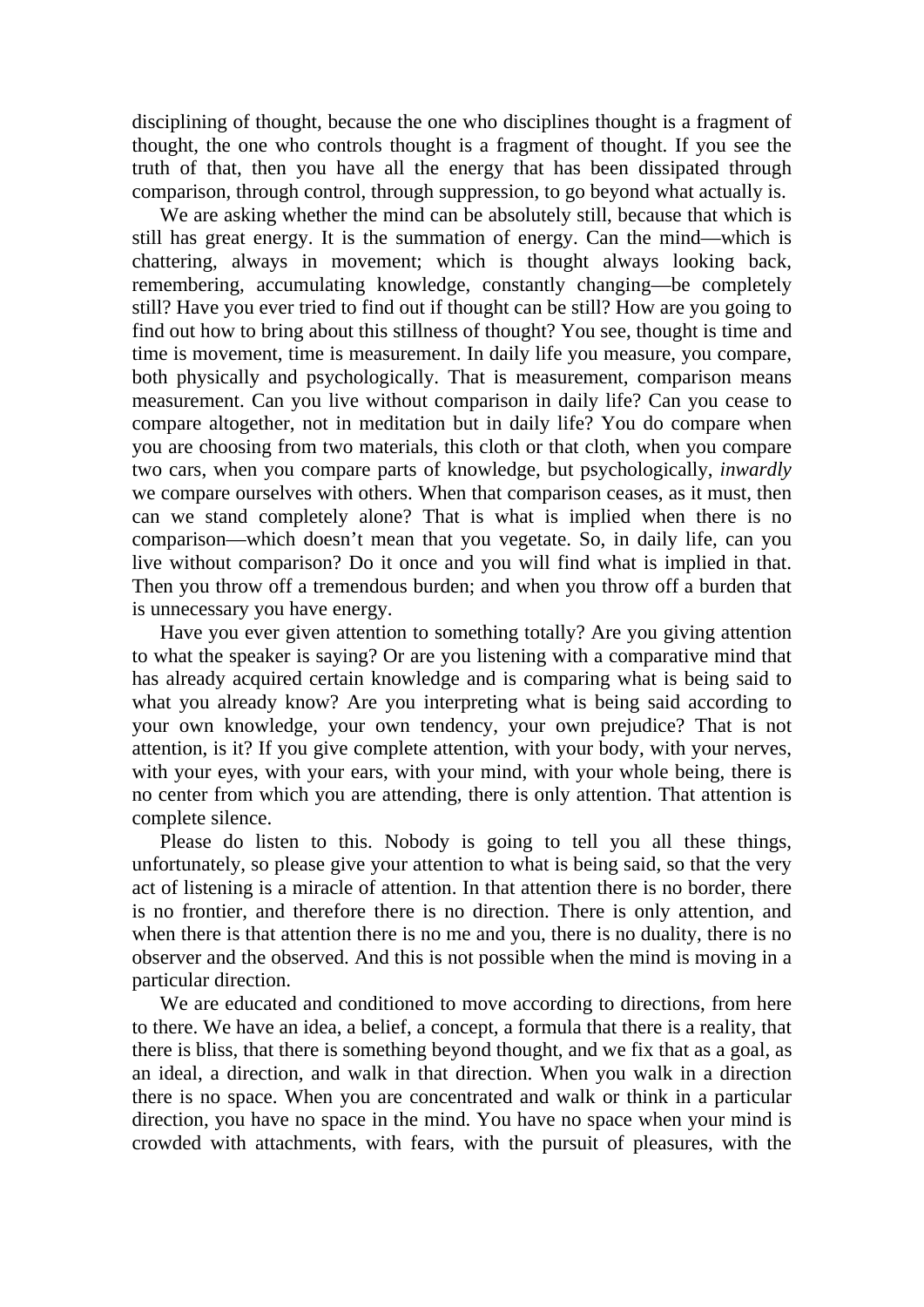desire for power, position. Then the mind is overcrowded, it has no space. Space is necessary, and where there is attention there is no direction, but rather space.

Now, meditation implies no movement at all. That means the mind is totally still, it is not moving in any direction. There is no movement, movement being time, movement being thought. If you see the truth of it—not the verbal description of it but the truth, which cannot be described—then there is that quiet, still mind. And it is necessary to have a quiet mind—but not in order to sleep longer, or to do your job better, or to get more money!

Most people's lives are empty, poor. Although they may have a great deal of knowledge their lives are poor, contradictory, not whole, unhappy. All that is poverty, and they waste their lives trying to become rich inwardly, cultivating various forms of virtue and all the rest of that silly nonsense. Not that virtue is not necessary; but virtue is order, and order can only be understood when you have gone into the disorder in yourself. We do lead disorderly lives; that is a fact. Disorder is the contradiction, the confusion, the various assertive desires, saying one thing and doing another, having ideals, and the division between you and the ideals. All that is disorder, and when you are aware of it and give your whole attention to it, out of that attention comes order, which is virtue—a living thing, not a thing contrived, practiced, and made ugly.

Meditation in daily life is the transformation of the mind, a psychological revolution so that we live a daily life—not in theory, not as an ideal, but in every movement of that life—in which there is compassion, love, and the energy to transcend all the pettiness, the narrowness, the shallowness. When the mind is quiet—really still, not *made* still through desire, through will—then there is a totally different kind of movement that is not of time.

You know, to go into that would be absurd. It would be a verbal description and therefore not real. What is important is the art of meditation. One sense of the word "art" is to put everything in its right place, putting everything in our life, *in our daily life*, in the right place, so that there is no confusion. And when there is order, righteous behavior, and a mind that is completely quiet in our daily life, then the mind will find out for itself whether there is the immeasurable or not. Until you find that which is the highest form of holiness, life is dull, meaningless. And that is why right meditation is absolutely necessary, so that the mind is made young, fresh, innocent. *Innocent* means not able to be hurt. All that is implied in meditation that is not divorced from our daily living. In the very understanding of our daily living, meditation is necessary. That is, to attend completely to what you are doing—when you talk to somebody, the way you walk, the way you think, what you think—to give your attention to that is part of meditation.

Meditation is not an escape. It is not something mysterious. Out of meditation comes a life that is holy, a life that is sacred. And therefore you treat all things as sacred.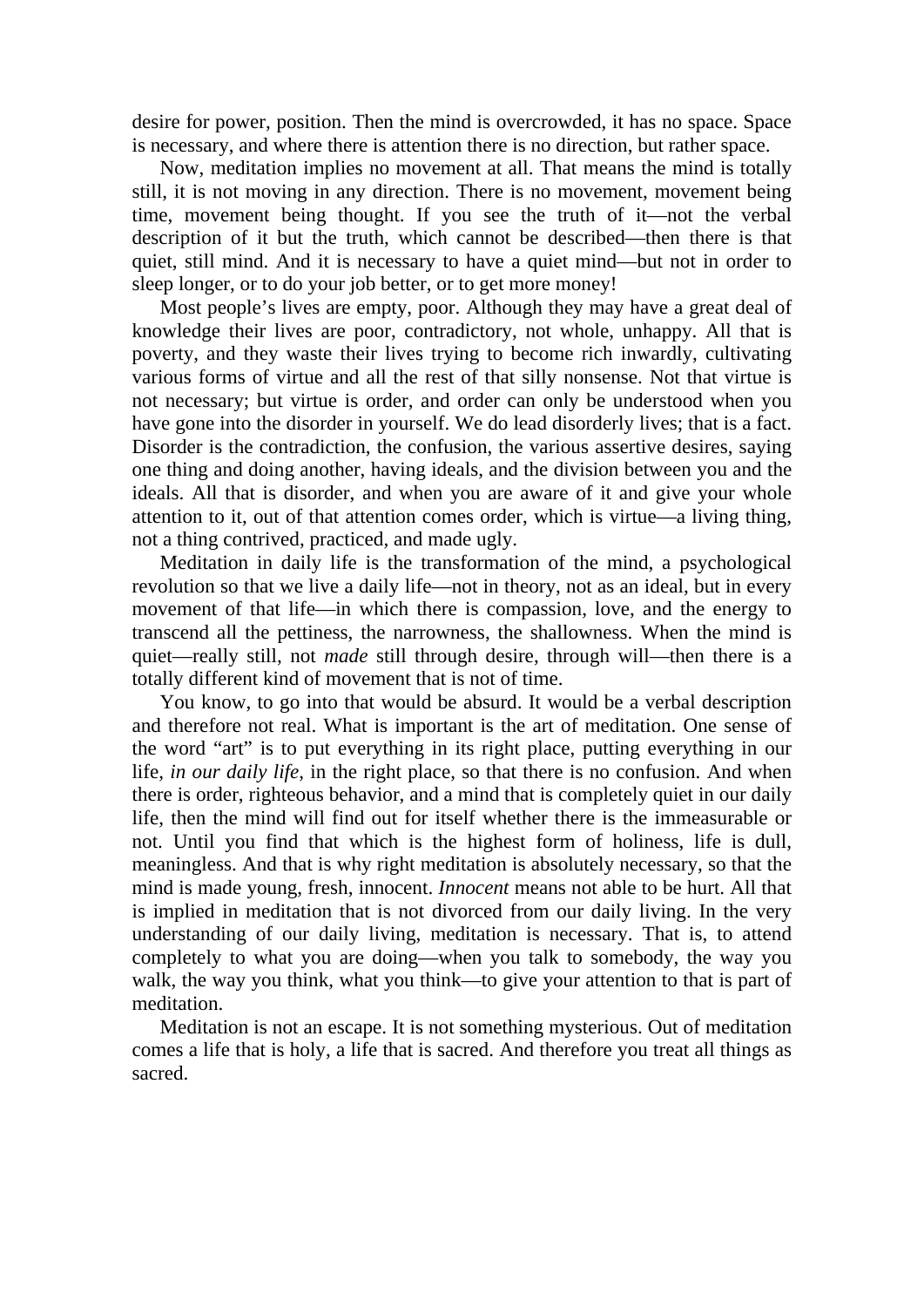### Living in Goodness

Why has man not been able to change? He only changes a little here and there, and yet he demands that there be a good society. He wants order, not only in himself, in his relationships, however intimate or otherwise, but he also wants some kind of peace in the world; he wants to be left alone to flower, to have some kind of beatitude. This has been mankind's demand, if you observe, throughout history from ancient days. And yet the more man becomes civilized, the more he is creating disorder, the more wars there are. The earth has not known a period when there have been no wars, man killing man, one religion destroying another religion, one institution dominating and destroying others, one organization suppressing others.

Aware of this everlasting struggle, don't you ask ever if it is possible to live in this world, not run away from it, not go off into a commune or become a hermit or a monk, but live in this world sanely, happily, intelligently, without all the battle going on inwardly and outwardly? If you do—and I hope you are doing it now because we are thinking together—then you must demand that there be a good society.

To bring about a good society has been the dream of ancient Hindus, the ancient Greeks and Egyptians. And a good society can only exist when mankind is good because being good he creates goodness, brings about goodness in his relationship, in his actions, in his way of life.

Good also means that which is beautiful. Good also means that which is holy; it is related to God, to the highest principles. That word *good* needs to be very clearly understood. When there is goodness in you, then whatever you do will be good, your relationships, your actions, your way of thinking. One may capture the whole significance of that word, the extraordinary quality of that word, instantly.

Please, let's carefully think this over together, because if you really go into it very deeply it is going to affect your consciousness, it is going to affect your way of thinking, it is going to affect the way of your life. So please give a little attention to the understanding of that word. The word is not the thing. I may describe a mountain most beautifully, paint it, make a poem, but the word, the description, the poem, is not the actual. We are generally carried away emotionally, irrationally by the description, by the word.

Goodness is not the opposite of that which is bad, goodness is totally unrelated to that which is ugly, evil, bad, to what is not beautiful. Goodness is by itself. If you say the good is the outcome of the bad, the evil, the ugly, then the good has in it the bad, the ugly, the brutal, so the good must be, and is, totally unrelated to that which is not good.

The good cannot possibly exist when there is acceptance of any authority. Authority is very complex. There is the authority of law that man has put together through many, many centuries. There is the law of nature. There is the law of our own experience that we obey, the law of our own petty reactions that dominate our lives. Then there is the law of institutions, the law of organized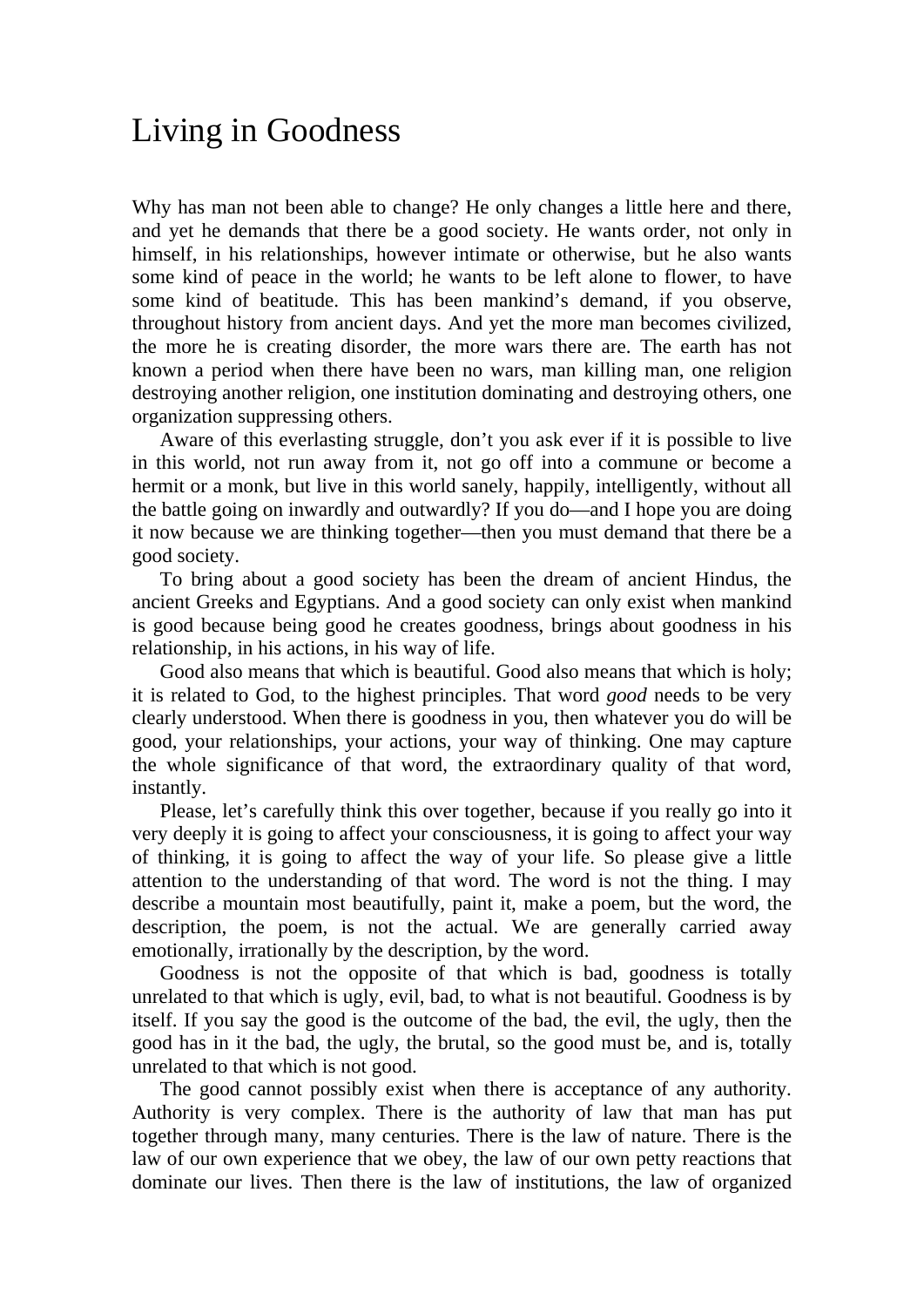beliefs that are called religions, dogmas. We are saying goodness is totally unrelated to every form of authority.

Examine it, look at it. Goodness is not the pursuit of conformity. If you conform to a belief, to a concept, to an idea, to a principle, that is not good, because it creates conflict. Goodness cannot flower through another, through a religious figure, through dogma, through belief; it can only flower in the soil of total attention in which there is no authority. The essence of goodness is a mind that is not in conflict. And goodness implies great responsibility. You can't be good and allow wars to take place. So a person who is really good is totally responsible for his whole life.

We are asking if one who has lived in a society with the pressures of institutions, of beliefs, of authoritarian religious people, can be good, because it is only if you are good, if you, as a human being, are totally and absolutely good—absolutely, not partially—that we will create a different society. Is it possible, living in this world, being married, with children, jobs, to be good? We are using the word in the sense that implies great responsibility, care, attention, diligence, love. The word *good* contains all that. Is that possible for you who care to listen? If it is not possible, then you accept society as it is. To create a different society, a society that is essentially good, in the context in which we are using that word, demands great energy. This demands your attention; that means your energy. Human beings have plenty of energy; when they *want* to do something, they do it.

What prevents every human being from being utterly good? What is the barrier? What is the block? Why don't human beings—you—be utterly, sanely good? One who observes realizes what the world is and that he is the world, that the world is not different from him, that he has created that world, that he has created society, that he has created the religions with their innumerable dogmas, beliefs, rituals, with their separations, with their factions. Human beings have created this. Is that what is preventing us from being good? Is it because we believe, or because we are so self-concerned with our own problems of sex, fear, anxiety, loneliness, wanting to fulfil, wanting to identify with something or other? Is that what is preventing a human being from being good? If those things are preventing us, then they have no value. If you see that to bring about this quality of goodness any pressure from any direction—including your own belief, your own principles, your own ideals—utterly prevents that goodness from being, then you will naturally put them aside without any equivocation, any conflict, because they are stupid.

The great chaos and disorder right throughout the world is a danger to life. It is spreading everywhere. So any serious observer of himself and the world must ask these questions. The scientists, the politicians, the philosophers, the psychoanalysts, the gurus—whether they come from India, or from Tibet, or from your own country—have not solved our human problems; they have given all kinds of theories but they haven't solved the problems. Nobody else will. *We* have to solve these problems ourselves because we have created the problems. But unfortunately we are unwilling to look at our own problems and go into them to investigate why we live utterly self-concerned, selfish lives, as we do.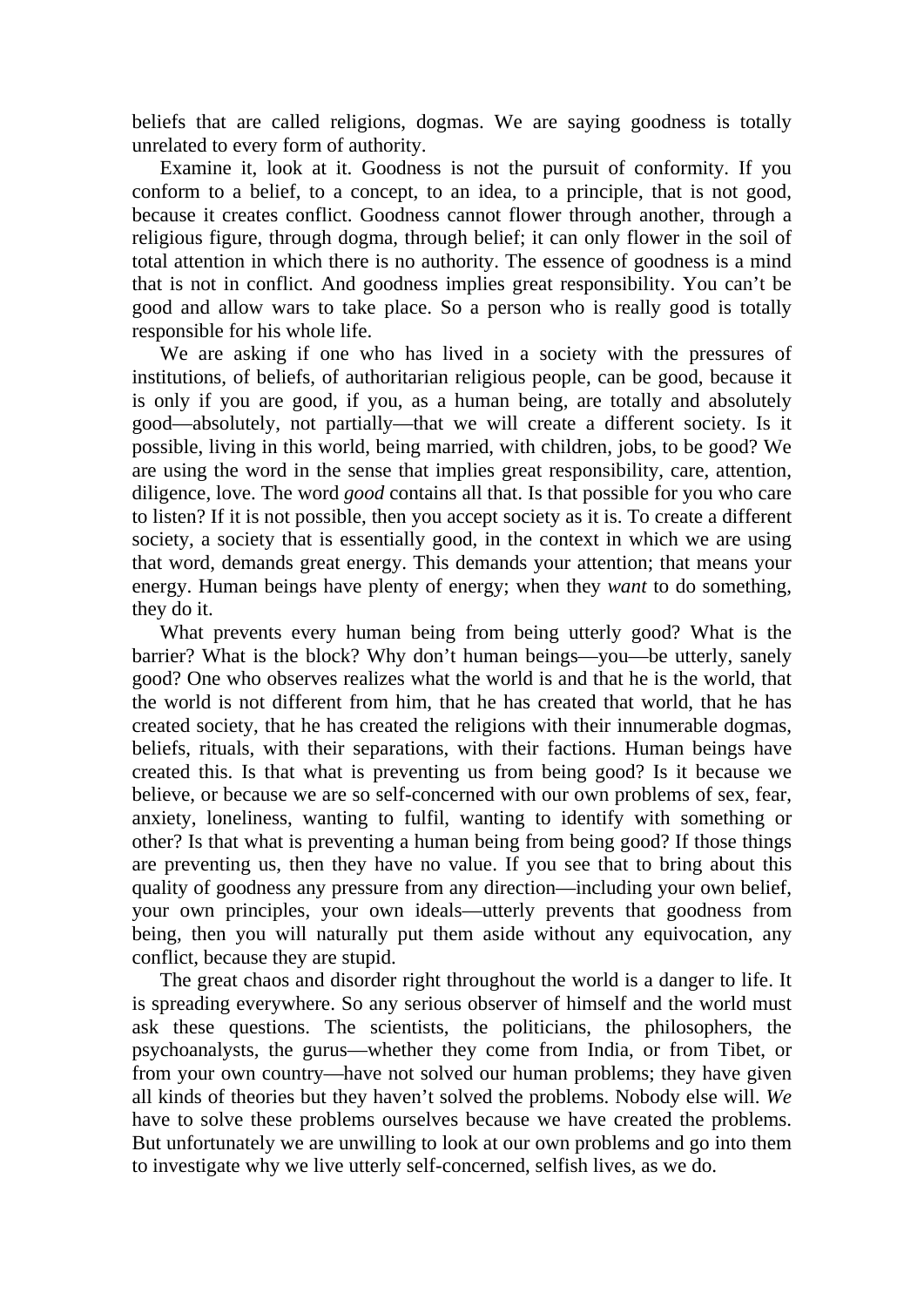We are asking if we can live with goodness with its beauty, with its holiness? If we cannot, then we will accept increasing danger of chaos in our own lives, in our children's lives, and so on down the line.

Are we willing to go into the question of knowing oneself? Because oneself is the world. Human beings right throughout the world—whatever their color, their religion, their nationality, their beliefs—suffer psychologically, inwardly. They go through great anxieties, great loneliness, have an extraordinary sense of despair, depression, a sense of the meaninglessness of living the way we do. Throughout the world, people are psychologically similar. That's a reality, that's truth, that's an actuality. So you are the world psychologically, and the world is you; and when you understand yourself you are understanding the whole human structure and nature. It is not mere selfish investigation, because when you understand yourself you go beyond yourself, a different dimension comes into being.

What will make us change? More shocks? More catastrophes? Different forms of government? Different images? Different ideals? You have had varieties of these, and yet you have not changed. The more sophisticated our education, the more civilized we become—civilized in the sense of being more removed from nature—the more inhuman we become. So what shall one do? As none of the things outside of me are going to help, including all the gods, then it becomes obvious that I alone have to understand myself. I have to see what I am and change myself radically. Then goodness comes out of that. Then one can create a good society.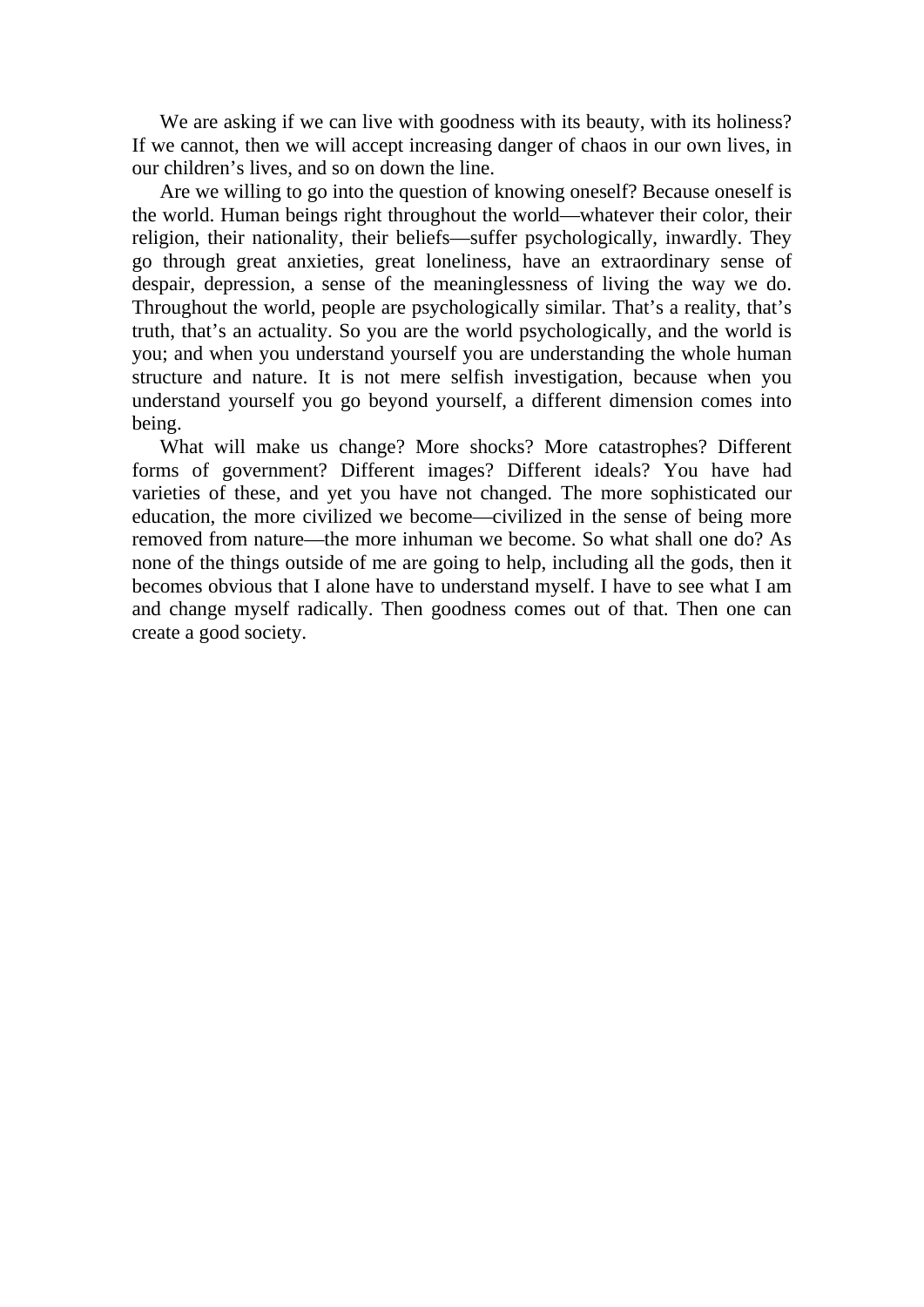#### This Light in Oneself

One can talk endlessly, piling words upon words, coming to various conclusions, but out of all the verbal confusion, if there is one clear action, that action is worth ten thousand words. Most of us are afraid to act, because we are confused, disorderly, contradictory and miserable. We hope, despite this confusion, this disarray, that some kind of clarity may come into being, a clarity that is not from another, a clarity that can never be clouded over, a clarity that is not given or induced or that can be taken away, a clarity that keeps itself without any effort of will, without any motive, a clarity that has no end and therefore no beginning.

Most of us, if we are at all aware of our inward confusion, do desire this, we want such clarity. Let us see if we can come upon this clarity, so that your mind and your heart are very clear, undisturbed, with no problems and no fear. It would be immensely worthwhile to see if one could be a light to oneself, a light that has no dependence on another and that is completely free. One can explore a problem intellectually, analytically, taking off layer after layer of confusion and disorder, taking many days, many years, perhaps a whole lifetime, and even then perhaps not find it. You can do that analytical process of cause and effect, or perhaps you can sidestep all that completely and come to it directly, without the intermediary of any authority of the intellect.

To do that requires meditation. That word, *meditation*, has become rather spoilt; like *love*, it has been besmirched. But it is a lovely word; it has a great deal of meaning. There is a great deal of beauty, not in the word itself but in the meaning behind the word. We are going to see for ourselves if we can come upon the state of mind that is always in meditation. To lay the foundation for that meditation one must understand what living is, living and dying. The understanding of life and the extraordinary meaning of death *is* meditation. It is not searching out some deep mystical experience, not a constant repetition of a series of words, however hallowed, however ancient. That only makes the mind quiet, but it also makes it rather dull, stupid, mesmerized. You might just as well take a tranquilizer, which is much easier. The repetition of words, self-hypnosis, the following of a system or a method, is not meditation.

To experience implies a process of recognition. I had an experience yesterday, and it has given me either pleasure or pain. To be entirely with that experience one must recognize it. Recognition is of something that has already happened before, and therefore experience is never new. Truth can never be experienced: that is the beauty of it, it is always new, it is never what happened yesterday. What happened yesterday, the incident of yesterday, must be completely forgotten or gone through, finished with, yesterday. To carry that over as an experience to be measured in terms of achievement, or to convey that extraordinary something to impress or convince others, seems utterly silly. One must be very cautious, guarded, about the word *experience*, because you can only remember an experience when it has already happened to you. That means there must be a center, a thinker, an observer who retains, holds the thing that is over. You cannot possibly experience truth. As long as there is a center of recollection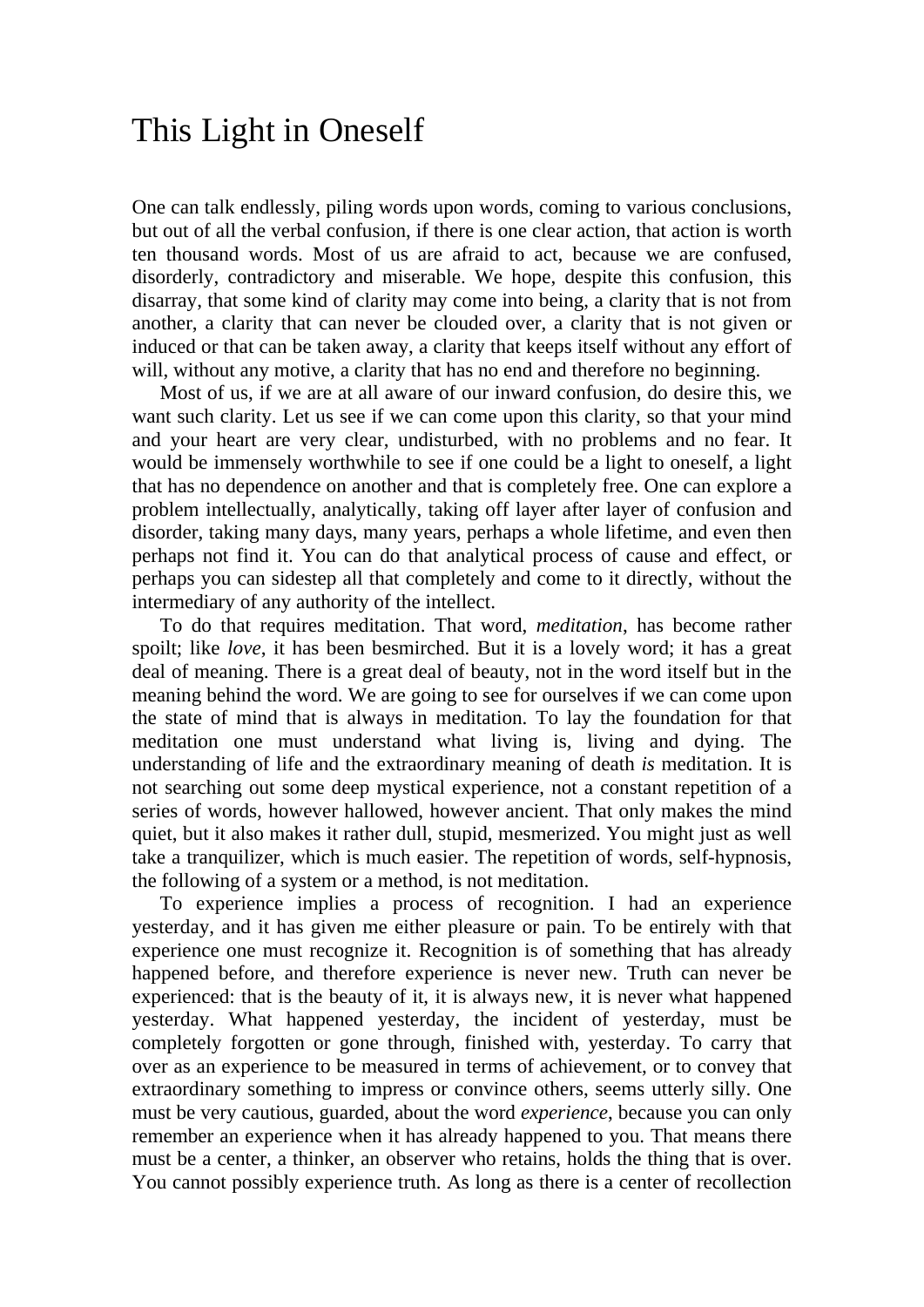as the "me," as the thinker, then truth is not. And when another says that he has an experience of the real, distrust him: don't accept his authority.

We all want to accept somebody who promises something, because we have no light in ourselves. But nobody can give you that light: no guru, no teacher, no savior, *no one*. We have accepted many authorities in the past, we have put our faith in others, and they have either exploited us or utterly failed. So one must distrust, deny all spiritual authority. Nobody can give us the light that never dies.

To follow another is to imitate. To follow implies not only denying one's own clarity, one's own investigation, one's integrity and honesty, but it also implies that in following, your motive is a reward. Truth is not a reward! If one is to understand truth, every form of reward and punishment must be totally set aside. Authority implies fear, and to discipline oneself for fear of not gaining what an exploiter says in the name of truth or experience is to deny one's own clarity and honesty. If you say that you *must* meditate, that you must follow a certain path, a certain system, obviously you are conditioning yourself according to that system or method. Perhaps you will get what the method promises, but it will be nothing but ashes, for the motive is achievement, success; and at the root of that is fear.

Between yourself and myself there is no authority. The speaker has no authority whatsoever. He is not trying to convince you of anything or asking you to follow. When you follow somebody, you destroy that person. The disciple destroys the master and the master destroys the disciple. You can see this happening historically and in daily life: when the wife or the husband dominate each other they destroy each other. In that there is no freedom, there is no beauty, there is no love.

If we do not lay the right foundation, a foundation of order, of clear line and depth, then thought must inevitably become tortuous, deceptive, unreal, and therefore valueless. The laying of this foundation, this order, is the beginning of meditation. Our life, the daily life that we lead from the moment we are born until we die, through marriage, children, jobs, achievements, is a battlefield, not only within ourselves but also outwardly, in the family, in the office, in the group, in the community. Our life is a constant struggle. That is what we call living. Pain, fear, despair, anxiety, with enormous sorrow constantly our shadow, that is our life. Perhaps a small minority can observe this disorder without finding external excuses for this confusion, although there are external causes. Perhaps a small minority can observe the disorder, know it, look at it not only at the conscious level but also at a deeper level, and neither accept nor deny that disorder, confusion, the frightening mess in ourselves and the world. It is always the small minority that bring about a vital change.

A great deal has been written about the unconscious mind, especially in the West. Extraordinary significance has been given to it. But it is as trivial, as shallow as the conscious mind. You can observe it yourself. If you observe you will see that what is called the unconscious is the residue of the race, of the culture, of the family, of your own motives and appetites. It is there, hidden. And the conscious mind is occupied with the daily routine of life, going to the office, sex, and so on. To give importance to the one or to the other seems utterly sterile.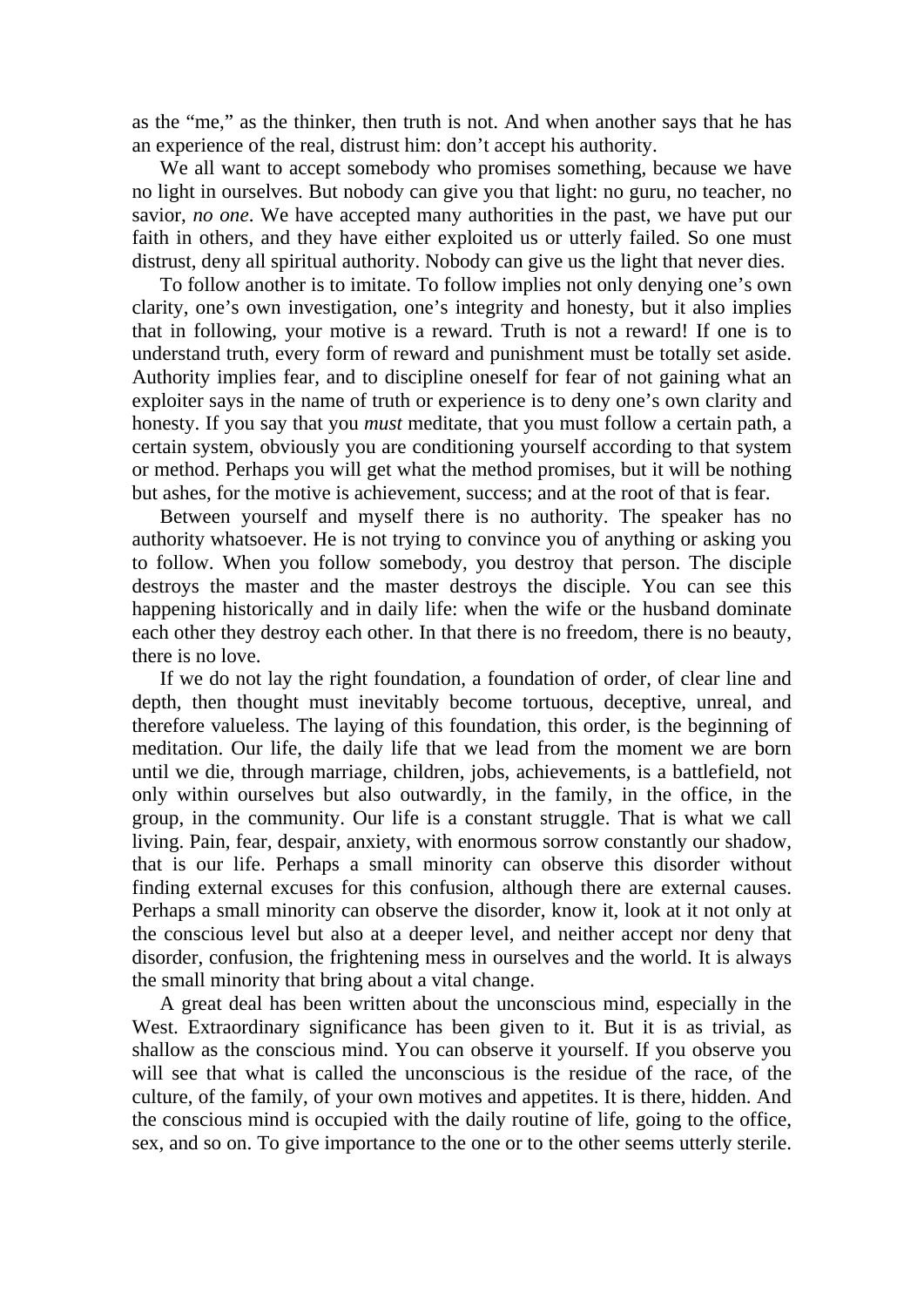Both have very little meaning, except that the conscious mind has to have technological knowledge in order to earn a livelihood.

This constant battle, both within, at the deeper level, as well as at the superficial level, is the way of our life. It is a way of disorder, a way of disarray, contradiction, misery, and for a mind caught in that to try to meditate is meaningless, infantile. To meditate is to bring about order in this confusion; and not through effort, because every effort distorts the mind. To see truth the mind must be absolutely clear, without any distortion, without any compulsion, without any direction.

So the foundation must be laid. That is, there must be virtue. Order is virtue. This virtue has nothing whatever to do with the social morality that we accept. Society has imposed a certain morality on us, but society is the product of every human being. Society with its morality says that you can be greedy; that you can kill another in the name of God, in the name of your country, in the name of an ideal; that you can be competitive, envious, within the law. Such morality is no morality at all. You must totally deny that morality within yourself in order to be virtuous. That is the beauty of virtue; virtue is not a habit, it is not something that you practice day after day. That is mechanical, a routine, without meaning, but to be virtuous means to know what disorder is, the disorder that is the contradiction within ourselves, the tyranny of various pleasures and desires and ambitions, greed, envy, fear. Those are the causes of disorder, within ourselves and outwardly. To be aware of that is to be in contact with disorder. And you can only be in contact with it when you don't deny it, when you don't find excuses for it, when you don't blame others for it.

Order isn't a thing that you establish—in the denial of disorder *there is* order. Virtue, which is order, comes out of knowing the whole nature and structure of disorder. This is fairly simple if we observe in ourselves how utterly disorderly and contradictory we are: we hate, and we think we love—that is the beginning of disorder, of duality; and virtue is not the outcome of duality. Virtue is a living thing, to be picked up daily; it is not the repetition of something that you called virtue yesterday. That is mechanical, worthless. So there must be order. And that is part of meditation.

Order means beauty; and there is so little beauty in our life. Beauty is not man-made; it is not in a picture, however modern or ancient; it is not in a building, in a statue, in a cloud, in a leaf, or on the water. Beauty is where there is order—a mind that is not confused, that is absolutely orderly. And there can be order only where there is total self-denial, when the "me" has no importance whatsoever. The ending of the "me" is part of meditation; that is the *only* meditation.

You have lived in thought. You have given tremendous importance to thinking, but thinking is old, thinking is never new, thinking is the continuation of memory. If you have lived there, obviously there is some kind of continuity. And it is a continuity that is dead, over, finished. It is something old, but only that which ends can have something new. So dying is very important to understand. To die to everything that one knows. Have you ever tried it? To be free from the known, to be free from your memory, even for a few days; to be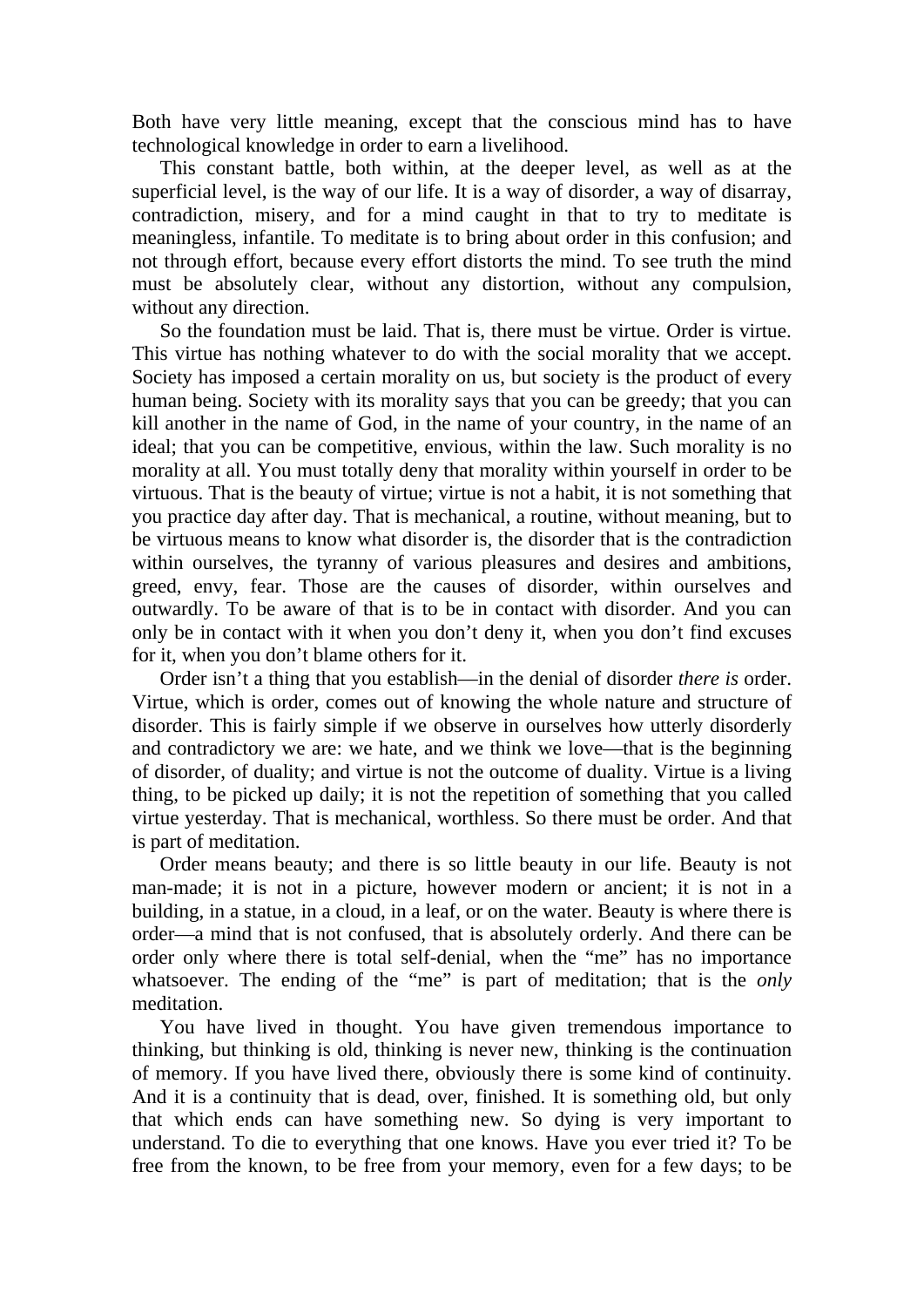free from your pleasure, without any argument, without any fear; to die to your family, to your house, to your name; to become completely anonymous. It is only the person who is completely anonymous who is in a state of nonviolence, who has no violence. So die every day, not as an idea, but actually. Do do it sometime.

One has collected so much, not only books, houses, the bank account, but inwardly: the memories of insults, the memories of flattery, the memories of your own particular experiences, neurotic achievements which give you a position. To die to all that without argument, without discussion, without any fear, just to give it up; do it some time and you will see. To do it psychologically—not giving up your wife, your clothes, your husband, your children or your house, but inwardly—is not to be attached to anything. In that there is great beauty. After all, that is love, isn't it? Love is not attachment. When there is attachment there is fear. And fear inevitably becomes authoritarian, possessive, oppressive, dominating.

Meditation is the understanding of life, which is to bring about order. Order is virtue, which is light. This light is not to be lit by another, however experienced, however clever, however erudite, however spiritual. Nobody on earth or in heaven can light that, except yourself, in your own understanding and meditation.

To die to everything within oneself! For love is innocent and fresh, young and clear. Then, if one has established this order, this virtue, this beauty, this light in oneself, one can go beyond. This means that the mind, having laid order, which is not of thought, then becomes utterly quiet, silent—naturally, without any force, without any discipline. And in the light of that silence all action can take place, living daily from that silence.

And if one were lucky enough to have gone that far, then in that silence there is quite a different movement, which is not of time, which is not of words, which is not measurable by thought, because it is always new. It is that immeasurable something that man has everlastingly sought. But you have to come upon it, it cannot be given to you. It is not the word, not the symbol. Those are destructive. But for it to come, you must have complete order, beauty, love. Therefore you must die to every thing that you know psychologically, so that your mind is clear, not tortured, so that it sees things as they are, both outwardly and inwardly.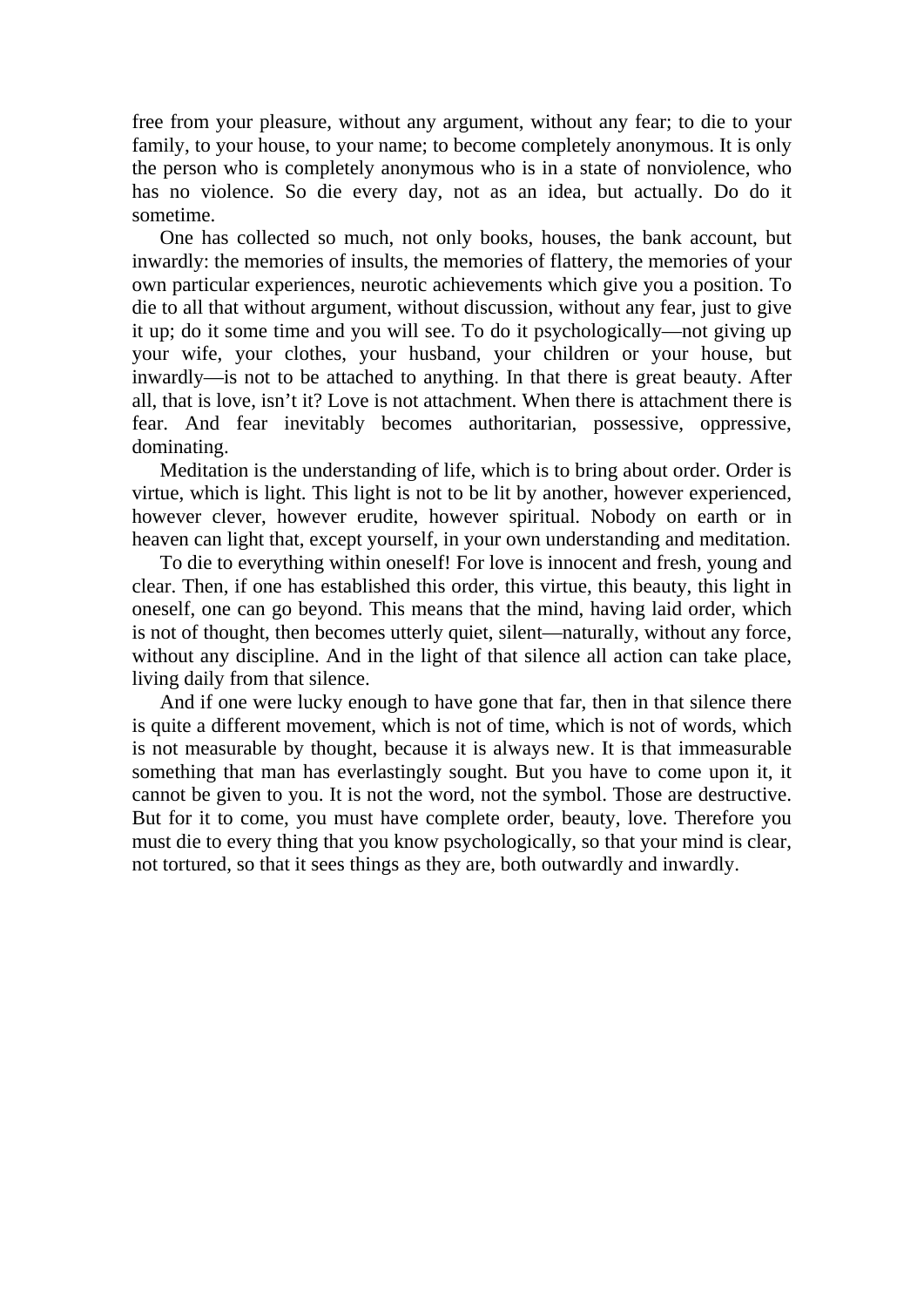#### To Inquire into Truth

Is there anything sacred in life, not invented by thought? From immeasurable time, man has asked this question. Is there something beyond all the confusion, misery, darkness, illusions, beyond the institutions and reforms? Is there something really true, something beyond time, something so immense that thought cannot come to it? Man has inquired into this, and, apparently, only an extremely few people have been free to enter into that world. From ancient days, the priest has come between the seeker and what the seeker hopes to find. The priest interprets; he becomes the man who knows, or thinks he knows, and the seeker is sidetracked, diverted, lost.

Thought, whatever it does, is not sacred. It is a material process, as we also are matter. Thought has divided people into religions, into nationalities. Thought is born of knowledge, and knowledge is never total about anything, therefore thought is always limited and separative. Where there is separative action, there must be conflict: communist and capitalist, Arab and Jew, Hindu and Moslem. These divisions are all from the processes of thought, and where there is division there must be conflict. That is a law. Nothing that thought has put together, whether in books, in the churches, in the temples or in the mosques, is sacred. No symbol is sacred; that is not religion, it is merely a form of thought, a superficial reaction to what is called sacred.

To inquire into truth one must gather all energy. One must have the capacity to be diligent so as not to act according to a pattern but observe one's thoughts, feelings, antagonisms, fears, and go far beyond them so that the mind is completely free. To inquire into what is most holy, nameless, timeless, one must obviously belong to no group, no religion, have no belief, no faith, because belief and faith accept as true something that may not exist. It is the nature of belief to accept something to be true without finding out through one's own inquiry, one's own vitality, one's own energy. You believe because in belief there is some form of security, comfort, but a person who is seeking merely psychological comfort will never come upon that which is beyond time. So there must be total freedom. Is it possible to be free from all our psychological conditioning? Biological conditioning is natural, but the psychological conditioning—the hates, the antagonisms, the pride, all the things that bring about confusion—are the very nature of the self which is thought.

To find out, there must be attention—not concentration. To meditate is really important, because a mind that is merely mechanical, as thought is, can never come upon that which is total, supreme order, and therefore complete freedom. The universe is in total order. The human mind is in disorder, and one has to have an extraordinarily orderly mind, a mind that has understood disorder and is free of contradiction, imitation, conformity. Such a mind is an attentive mind. It is completely attentive to whatever it does, to all its actions in relationship. Attention is not concentration. Concentration is restricted, narrow, limited, whereas attention is limitless. In attention there is the quality of silence—not the silence invented by thought, not the silence that comes about after noise, not the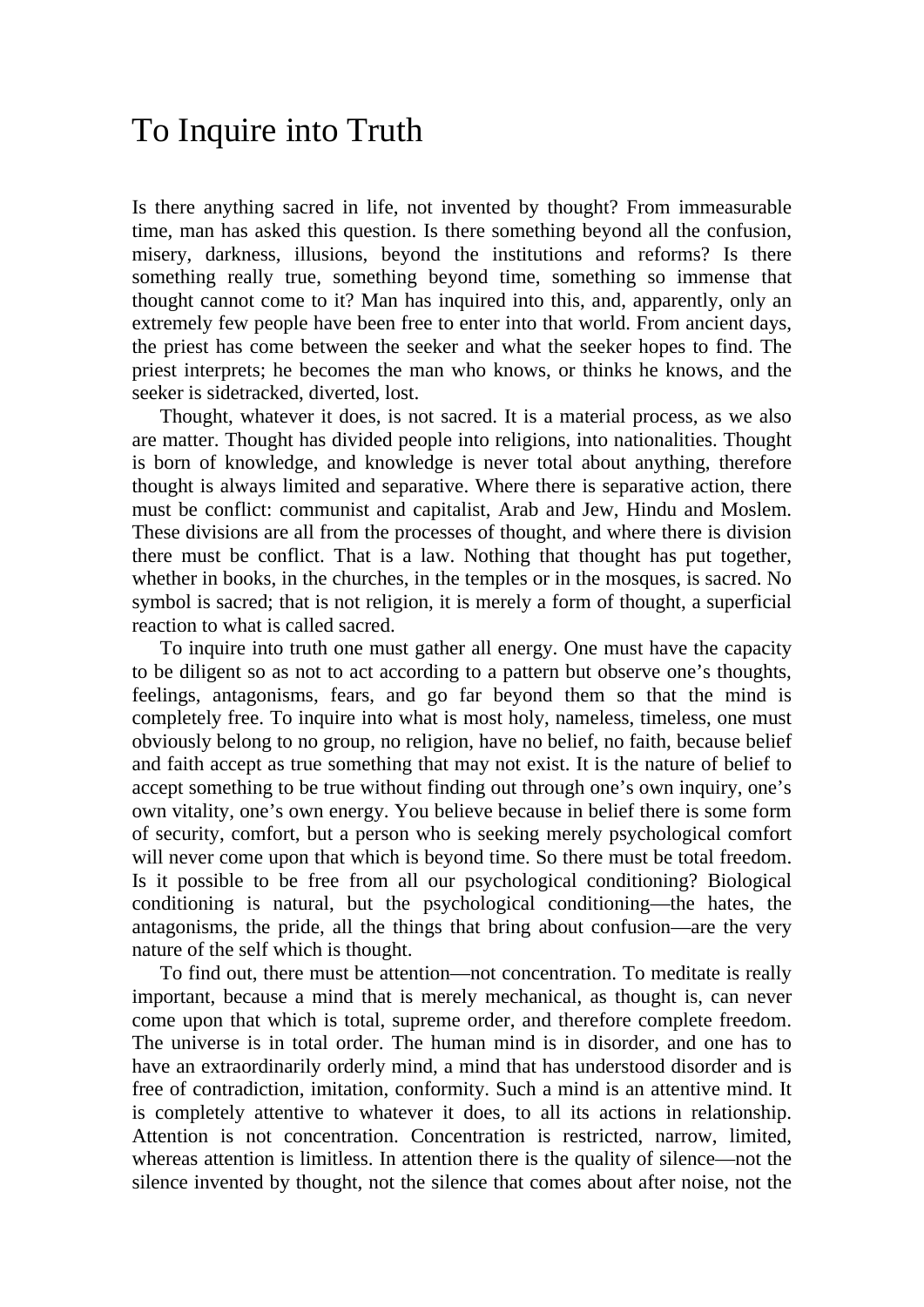silence of one thought waiting for another thought. There must be that silence that is not put together by desire, by will, by thought. And in that meditation there is no controller. In all the systems invented by groups there is always effort, control, discipline. But discipline means to learn—not to conform but to learn so that your mind becomes more and more subtle. Learning is a constant movement; it is not based on knowledge. Meditation is freedom from the known, which is measure. And in that meditation, there is absolute silence.

Then, in that silence alone, that which is nameless is.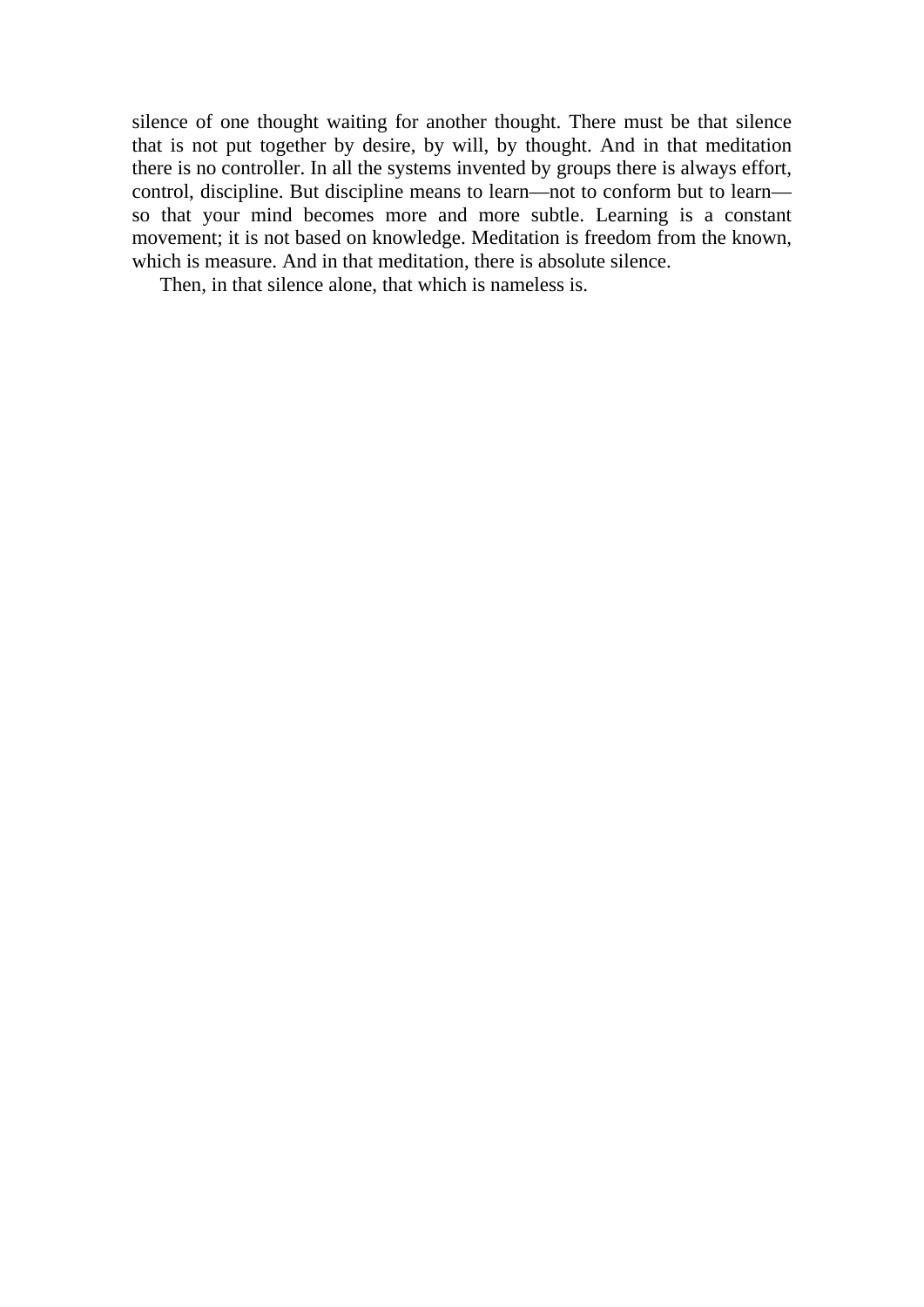#### The Beauty of Virtue

Thought is movement between "what is" and "what should be." Thought is the time to cover that space, and as long as there is division between this and that psychologically, the movement is the time of thought. So thought is time as movement. Is there time as movement, as thought, when there is only observation of "what is"? That is, not observation as the observer and the observed, but only observation without the movement of going beyond "what is." It is very important for the mind to understand this, because thought can create most marvelous images of what is sacred and holy, which all religions have done. All religions are based on thought. All religions are the organization of thought, in belief, in dogma, in rituals. So unless there is complete understanding of thought as time and movement, the mind cannot possibly go beyond itself.

We are trained, educated, drilled to change "what is" into "what should be," the ideal, and that takes time. That whole movement of thought to cover the space between "what is" and "what should be" is the time to change "what is" into "what should be"—but the observer is the observed, therefore there is nothing to change, there is only "what is." The observer doesn't know what to do with "what is," therefore he tries various methods to change "what is," controls "what is," tries to suppress "what is." But the observer is the observed: the "what is" is the observer. Anger, jealousy, are also the observer; there isn't jealousy separate from the observer—both are one. When there is no movement as thought in time to change "what is," when thought perceives that there is no possibility of changing "what is," then that which is—"what is"—ceases entirely, because the observer is the observed.

Go into this very deeply and you will see for yourself. It is really quite simple. If I dislike someone, the dislike is not different from the "me" or the "you." The entity that dislikes is dislike itself; it is not separate. And when thought says, "I must get over my dislike," then it is movement in time to get over that which actually is, which is created by thought. So the observer—the entity—and the thing called "dislike" are the same. Therefore there is complete immobility. It is not the immobility of being static, it is complete motionlessness and therefore complete silence. So time as movement, time as thought achieving a result, has come totally to an end, and therefore action is instantaneous. So the mind has laid the foundation and is free from disorder; and therefore there is the flowering and the beauty of virtue. In that foundation is the basis of relationship between you and another. In that relationship there is no activity of image; there is only relationship, not one image adjusting itself to the other image. There is only "what is" and not the changing of "what is." The changing of "what is," or transforming of "what is," is the movement of thought in time.

When you have come to that point, the mind and the brain cells also become totally still. The brain which holds memories, experience, knowledge, can and must function in the field of the known. But now that mind, that brain, is free from the activity of time and thought. Then the mind is completely still. All this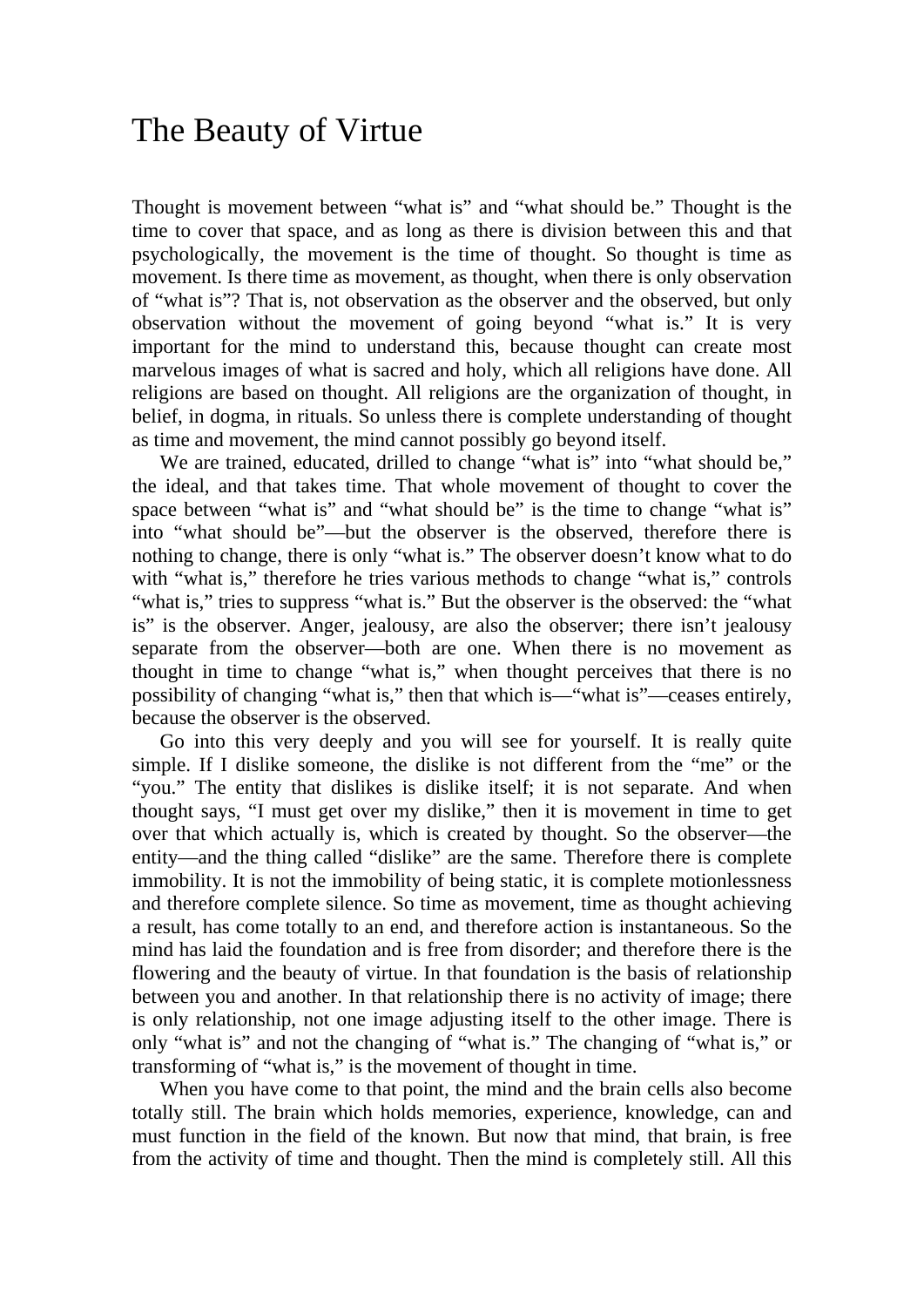takes place without effort. All this must take place without any sense of discipline, control, which belong to disorder.

You know, what we are saying is totally different from what the gurus, the "masters," the Zen philosophers say, because in this there is no authority, there is no following another. If you follow somebody, you are not only destroying yourself but also the other. A religious mind has no authority whatsoever. But it has intelligence and it applies that intelligence. In the world of action there is the authority of the scientist, the doctor, the man who teaches you how to drive, but otherwise there is no authority, there is no guru.

So, if you have gone as deeply as that, then the mind has established order in relationship, and understands the whole complex disorder of our daily lives. Out of the comprehension of that disorder, out of the awareness of it, in which there is no choice, comes the beauty of virtue, which is not cultivated, which is not brought about by thought. That virtue is love, order, and if the mind has established that with deep roots, it is immovable, unchangeable. And then you can inquire into the whole movement of time. Then the mind is completely still. There is no observer, there is no experiencer, there is no thinker.

There are various forms of sensory and extrasensory perception. Clairvoyance, healing, all kinds of things take place, but they are all secondary, and a mind that is really concerned with the discovery of what is truth, what is sacred, will never touch them.

The mind then is free to observe. Then there is that which man has sought through centuries, the unnameable, the timeless. And there is no verbal expression of it. The image that is created by thought completely and utterly ceases because there is no entity that wants to express it in words. Your mind can only discover it, or come upon it, when you have this strange thing called love, compassion, not only for your neighbor, but for the animals, the trees, for everything.

Then such a mind itself becomes sacred.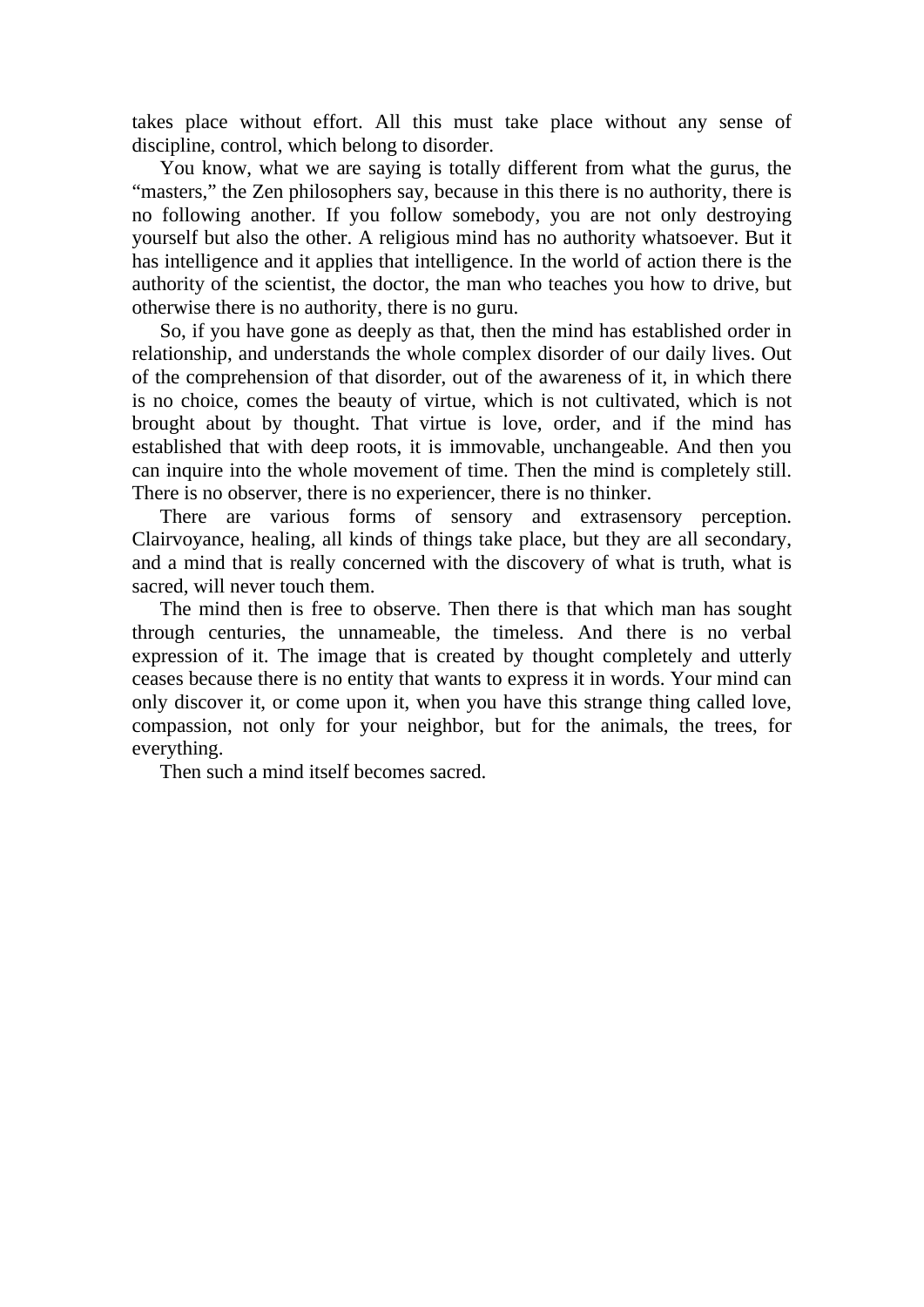# The Summation of All Energy

Thought is limited because knowledge is limited, and whatever action thought does, whatever it invents, must be limited. One must have a clear mind and a clear heart to understand what a religious mind is. To find out what a religious mind is, one must totally negate all the rituals and symbols invented by thought. If you deny, negate, that which is false, then you find what is true. You negate all the systems of meditation because you yourself see that these systems are invented by thought. They are put together by man. Because life is so shoddy, so uncertain, we want to have some deep satisfaction, some love, something that is stable, permanent, everlasting. We want something that is immutable, nonchanging, and we think we will get it if we do certain things. Those things are invented by thought and thought in itself is contradictory, so any form of structure in meditation put together by thought is not meditation. This means a total denial, total negation of everything that man has invented psychologically. Not technologically, you can't deny that, but it is negation of all the things that man has created and written about in search of truth. Wanting to escape from our weariness, sorrow, and agony, we fall into that trap. So one must totally deny all postures, all breathing exercises, all activities of thought.

When all that is negated, then the question arises: Can thought come to an end? That is, thought as time, can time have a stop? Not the external time, but the time that is becoming—becoming enlightened, becoming nonviolent, a vain man trying to become humble. This whole pattern of becoming psychologically is time. Time is also thought. Can thought come to an end? Not through discipline, not through control, because who is that entity who disciplines? There is always in us this sense of duality: the controller and the controlled, the observer and the observed, the experiencer and the experienced, the thinker and the thought. There is always this divisive duality in us. Probably it is brought over from physical observation. There, there is duality: light and shade, dark and light, man, woman, and so on. We have probably brought that over into the field of the psyche. So is there a controller that is different from the controlled? Please go into this very carefully.

In classical, ordinary meditation, the gurus who propagate it are concerned with the controller and the controlled. They say to control your thoughts because thereby you will end thought, or have only one thought. But we are inquiring into who the controller is. You might say, "It is the higher self," "It is the witness," "It is something that is not thought," but the controller *is* part of thought. Obviously. So the controller is the controlled. Thought has divided itself as the controller and that which it is going to control, but it is still the activity of thought. It is a strange phenomenon that thought invents gods and then it worships them. That is self worship.

So when one understands that the whole movement of the controller is the controlled, then there is no control at all. This is a dangerous thing to say to people who have not understood it. We are not advocating no control. We are saying that where there is the observation that the controller is the controlled, that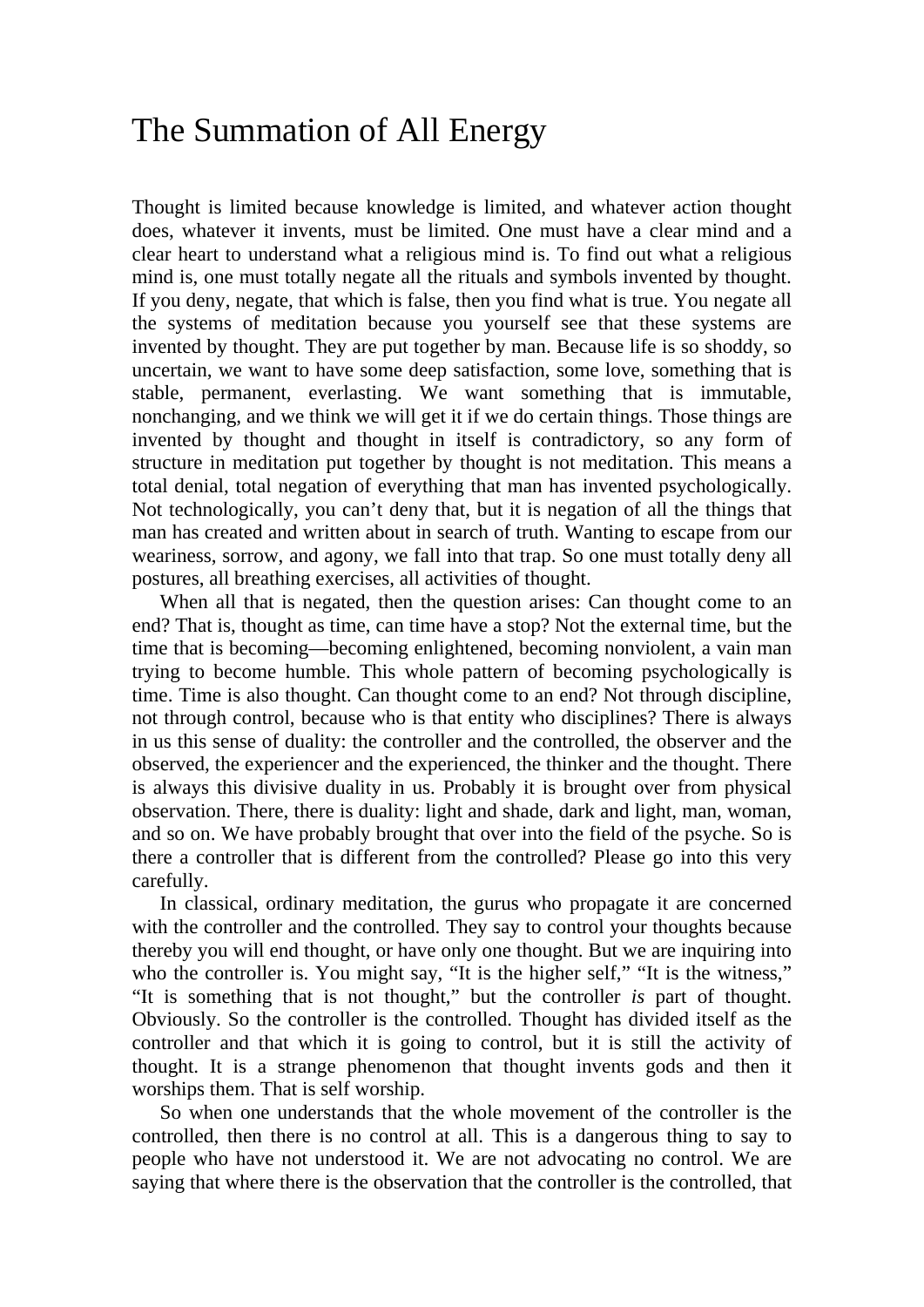the thinker is the thought, and if you remain with that whole truth, with that reality, without any further interference of thought, then you have a totally different kind of energy.

Meditation is the summation of all energy. Not the energy created by thought through friction, but the energy of a state of mind in which all conflict has completely ceased. The word *religion* probably means gathering together all your energy so that you can act diligently. A religious mind acts diligently, that is, caring, watching, observing. In that observation there is affection, compassion.

Concentration is another invention of thought. In school you are told to concentrate on the book. You learn to concentrate, trying to exclude other thoughts, trying to prevent yourself from looking out of the window. In concentration there is resistance, narrowing down the enormous energy of life to a certain point. Whereas in attention, which is a form of awareness in which there is no choice, a choiceless awareness, all your energy is there. When you have such attention there is no center from which you are attending, whereas in concentration there is always a center from which you are attending.

We ought also to talk together about space. The way we live in the modern world, one apartment on top of another, we have no space physically. There is no space outwardly, and inwardly we have no space at all because our brains are constantly chattering. Meditation is to understand or come upon the space that is not put together by thought, the space that is not space as the "me" and the "not me." That space is not invented space, the idea of space, but actual space; that is, vast distance, limitless distance, unhindered observation, perpetual movement without any barrier. That is vast space, and in that vast space there is no time, time as thought has stopped long ago, because of the observation that while thought has its own space, it has not that other vast space. When we want to learn a technique, thought as knowledge, time, needs space.

Memory is necessary at a certain level, but not at the psychological level. When there is always the awareness that cleanses the brain of any accumulation as memory, then the "me" progressing, the "me" achieving, the "me" in conflict, comes to an end because you have put your house in order. The brain has its own rhythm, but that rhythm has been distorted by our extravagance, by our illtreating the brain through drugs, through faith, through belief, through drink, smoking. It has lost its pristine vitality.

Meditation is the sense of total comprehension of the whole of life, and from that there is right action. Meditation is absolute silence of the mind. Not relative silence or the silence that thought has projected and structured, but the silence of order, which is freedom. Only in that total, complete, unadulterated silence is that which is truth, which is from everlasting to everlasting.

This is meditation.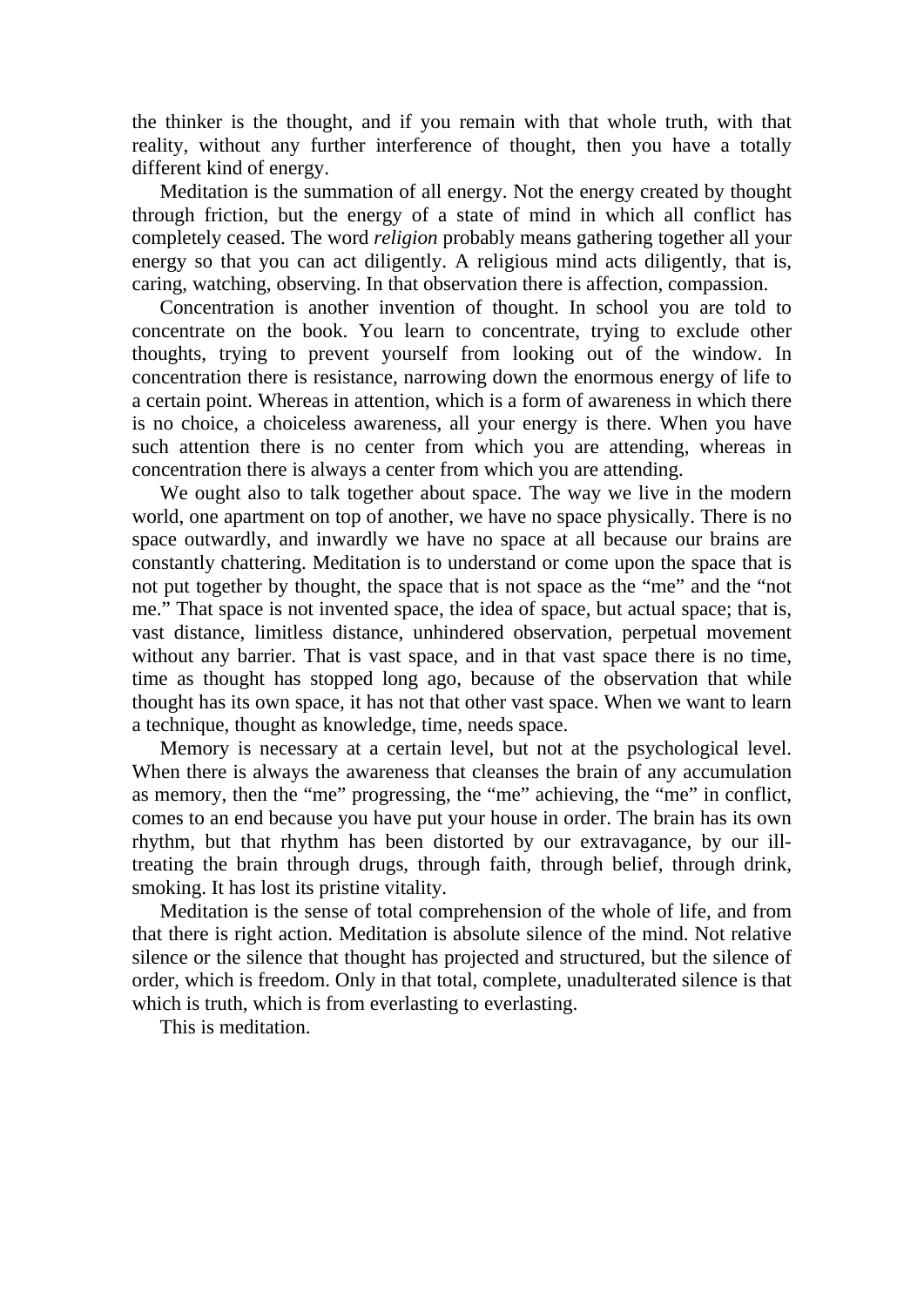# The Eternally, Timelessly Sacred

The brain, which is so very old, which is extraordinarily capable, which has infinite capacities, has evolved through time, acquiring a great deal of experience, knowledge. Can that brain that is so heavily conditioned and constantly wearing itself out rejuvenate itself? Can your brain unburden itself of continuity, end continuity, to begin totally anew? Can the brain become totally innocent? I am using the word *innocent* in the sense of not capable of being hurt; that is, a brain that is not only not able to hurt others, but also not capable of being hurt.

Your brain, which is the brain of all human beings, evolved through immemorial time, conditioned by cultures, by religions, by economic and social pressures. That brain has had a timeless continuity till now, and in that duration it has found a sense of being safe. That is why you accept tradition, because in tradition there is safety, in imitation there is safety, in conformity there is safety. And there is also safety in an illusion. Obviously all your gods are illusions put up by thought. A belief or a faith is an illusion. There is no need for belief or faith, but having a belief—in God, in Jesus, in Krishna, or whatever you like gives a sense of being protected, being in the womb of God; but it is an illusion.

We are asking if the brain can discover an ending of the continuity of time. That continuity, based on the continuity of knowledge, is considered advancement, progress, evolution, and we are challenging that. When the brain seeks continuity it becomes mechanical. All thought is mechanical because all thought is based on memory, which is the response of knowledge. So there is no new thought.

The "I," the "me," is a continuity. The "I" has been handed down for millennia, generation after generation; it is a continuity, and that which is continuous is mechanical, there is nothing new in it. It is marvelous if you see this.

Please listen quietly; don't agree, just listen. As long as the brain is registering hurts, pain, that gives it continuity. That gives the idea that "I" am continuing. As long as the brain registers, like a computer, it is mechanical. When you are insulted or praised, it is registering, as it has done for millennia after millennia. That is our conditioning, that is our whole progressive movement. Now we are asking if it is possible to register only what is relevant and nothing else? Why should you register when you are hurt? Why should you register when somebody insults or flatters you? When you register—when *the brain* registers—that registration prevents the observation of the other who has insulted. That is, you observe the person who has insulted you or praised you, with the mind, the brain that has registered, so you never actually *see* the other person. The registration is a continuity and in that continuity there is safety. The brain says, "I have been hurt once and therefore I'll register it, keep it, and so avoid being hurt in the future." This may be relevant physically, but is it relevant psychologically? One has been hurt because hurt is the movement in time of the building up of the image you have about yourself, and when that image is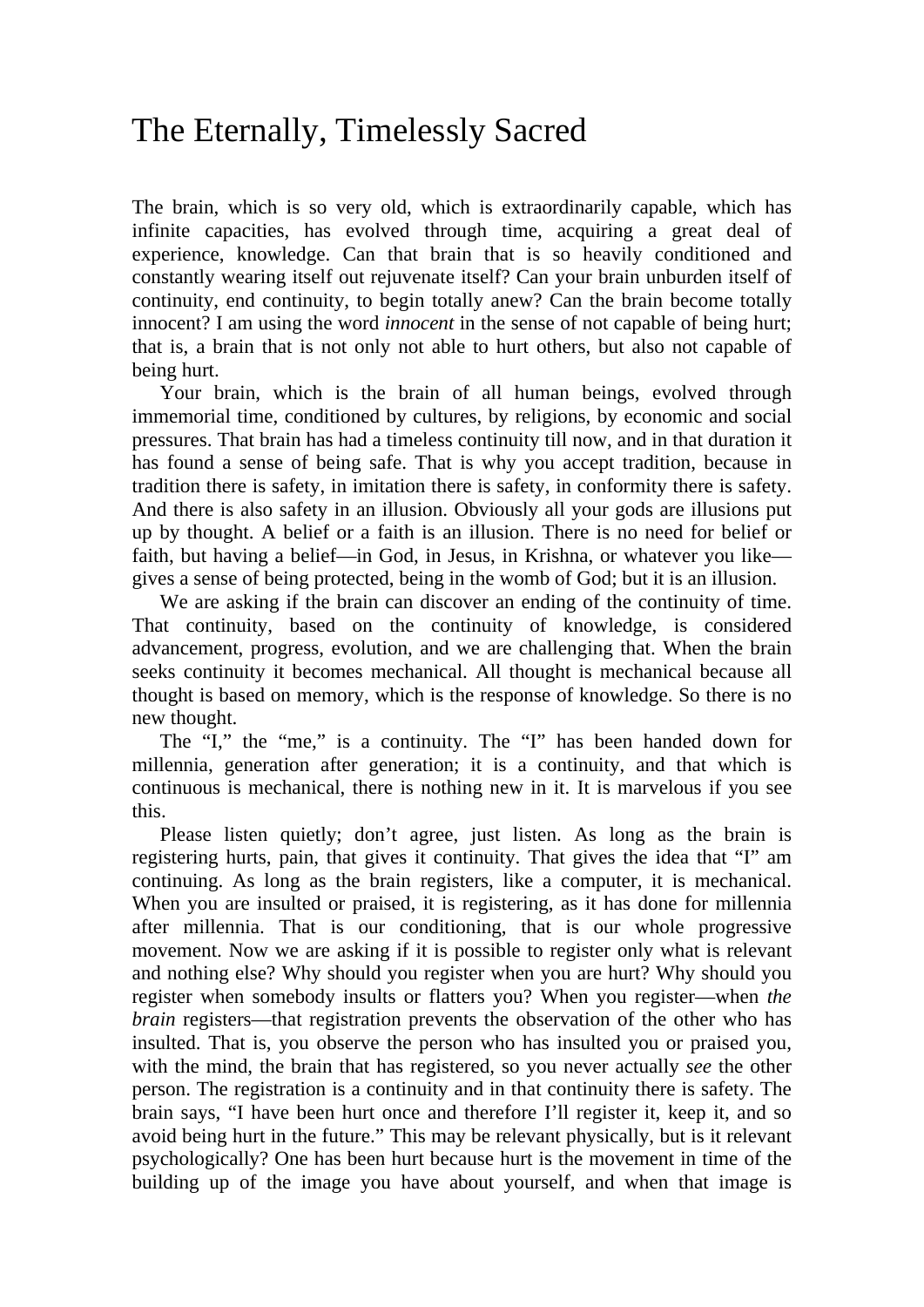pricked, you are hurt. As long as you have that image you are always going to be hurt. So is it possible not to have the image and therefore have no registration? We are laving the foundation to discover what meditation is.

Is it possible not to register psychologically, but to register only what is necessary and relevant? When you have established order—when *there is*  order—in your life, there is freedom. It is only the disordered mind that *seeks* freedom. When there is total order, then that very order *is* freedom.

To go into this very deeply, you need to understand the nature of your consciousness. Your consciousness is its content: without its content it is not. The content makes up our consciousness. The content is our tradition, our anxiety, our name, our position. That is the content and that is our consciousness. Can this whole consciousness, including the brain and the mind, with all its content, realize its content, realize its duration, and take one part of that consciousness, such as attachment, and end it voluntarily? That means you are breaking continuity. We are asking if it is possible to register only what is necessary, relevant, and nothing else. Understand the beauty of that question, the implications of that question, the depth of that question. I say it is possible. I'll explain, but the explanation is not the fact. Don't be caught up in the explanation, but through the explanation come to the fact. Then the explanation is no longer important.

The movement of time, the movement of thought, the movement of knowledge from the past, modifying itself in the present and proceeding, is continuity. That is the whole movement of registration of the brain, otherwise we could not have knowledge. Knowledge is continuity and the brain has found safety in this continuity and therefore it must register. That movement has taken over the psychological field. But knowledge is always limited. There is no omnipotent knowledge, but the brain, having found security in the movement of knowledge, clings to it, and translates every incident and accident according to the past. Therefore, the past has tremendous importance for the brain, because the brain itself is the past.

But your own intellect, logically, sees very clearly that what has continuity has nothing new. There is no new perfume; there is no new heaven; there is no new earth. And so the intellect says, "Is there an ending of continuity without bringing danger to the brain, because without continuity it gets lost?" It says, "If I end continuity, what then?" The brain demands to be secure, so what then? The brain has said that it can only function in security, whether it is false or true security, and the continuity of the registration process has given it security. And you say to the brain, "Register only what is necessary, relevant, and don't register anything else." So the brain is suddenly at a loss. Because it is functioning out of need for security it says, "Give me security and I will go after it."

There is security, but not that kind of security. It is to put knowledge, thought, in its right place. The very orderliness of life is possible only when the brain has understood that it is living in disorder, which it calls security. When it realizes that security implies putting everything in order, which is registering everything relevant and nothing irrelevant, then the brain says, "I have understood this, I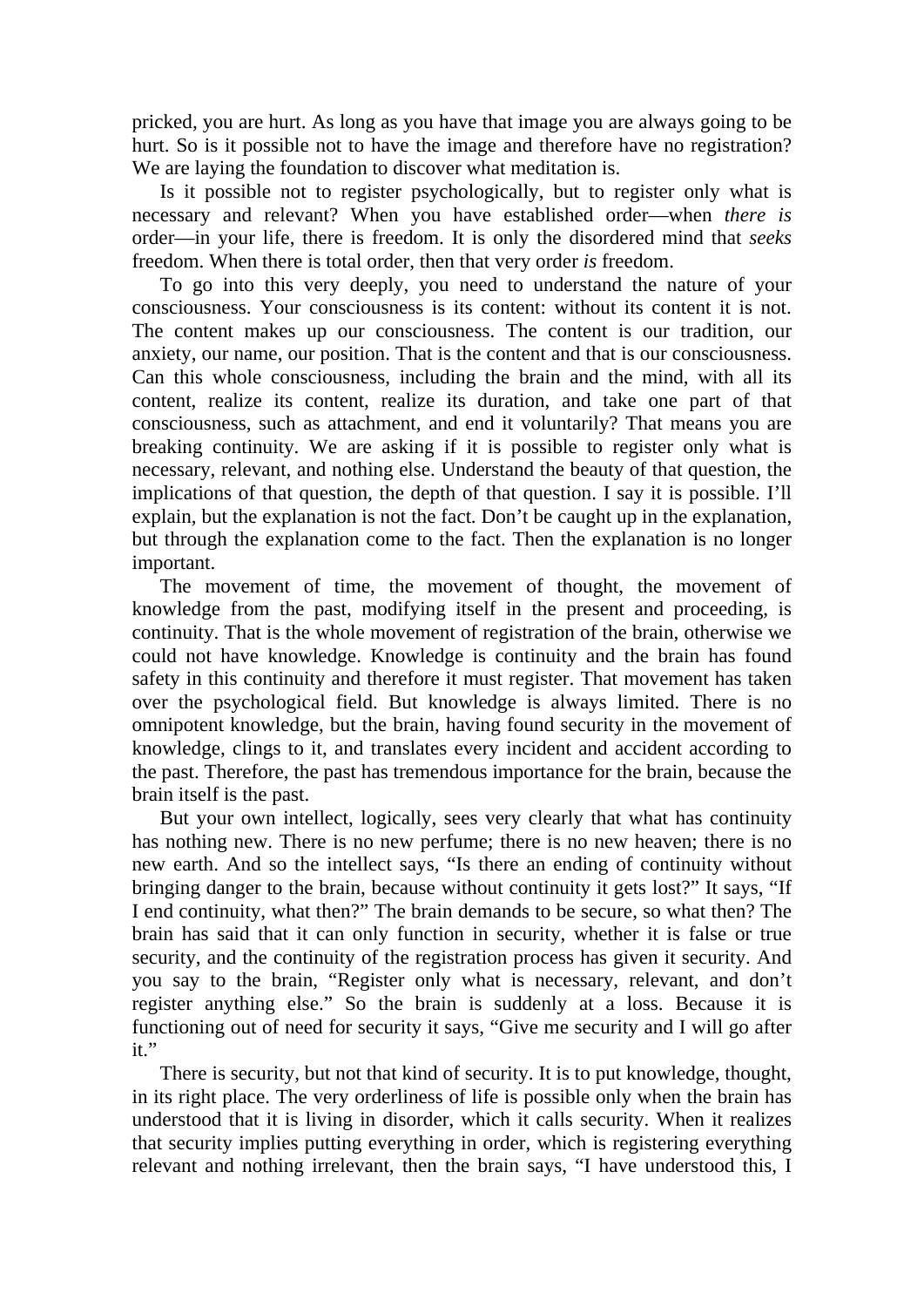have got it, I have an insight into this whole movement of continuity." It has an insight. That insight is the outcome of complete order, which is when the brain has put everything in its right place. Then there is total insight into the whole movement of consciousness. And therefore the brain will register only what is necessary and nothing else. In that is implied that the activity of the brain undergoes a change, the very structure of the brain undergoes a change, because seeing something new for the first time brings a new function to operate. When the brain sees something new, there is a new function, a new organism being born. It is wholly necessary for a mind, for a brain, to become very young, fresh, innocent, alive, youthful, and that is when there is no psychological registration at all.

Is love within this consciousness? Has love a continuity? We said consciousness is continuity, tradition. Is love part of this field or is it entirely outside the field? I am asking, I am challenging. I don't say it is or it is not. If it is within the field of our consciousness, isn't it still part of thought? The content of our consciousness is put together by thought. Beliefs, gods, superstitions, traditions, fear, are all part of thought. And is love part of thought, part of this consciousness? That means, is love desire, is love pleasure, sex? Is love part of the thought process? Is love a remembrance?

Love cannot possibly exist or come into being like the fresh morning dew if the intellect is supreme. And our civilization has worshipped the intellect because it has created theories about God, because it has created principles, ideals. So is love part of this stream, this consciousness? Can love exist when there is jealousy? Can love exist when there is attachment to a wife, to a husband, to children? Can love exist when there is the memory of sexual attraction, a remembrance, a picture? Has love a continuity? Please go into it and find out, because that thing does not exist in your heart and that is why the world is in such a mess.

To come upon this love, the whole stream of consciousness must come to an end: your jealousy, your antagonism, your ambition, your desire for position, your desire to become better, nobler, or your seeking power—whether it is the power to levitate or the power of business, position, politics, religion, or power over your wife, over your husband, over your children. Where there is any sense of egotism, the other is not. And the essence of egotism is the process of registration. The ending of sorrow is the beginning of compassion, but we have used sorrow as a means of advancement, becoming better. On the contrary, in the ending something infinitely new takes place.

There must be space, not physical space only, but space within the mind, which means not being occupied. Our minds are always occupied: "How shall I stop chattering?" "I must have space." "I must be silent." A housewife is occupied with her cooking, with her children; a devotee is occupied with his God; a man is occupied with his profession, with sex, with his job, with his ambition, with his position. The mind is wholly occupied, and so there is no space in it.

We establish order in our life that is not the order of discipline, control. We have seen intelligently that order can come only out of the understanding of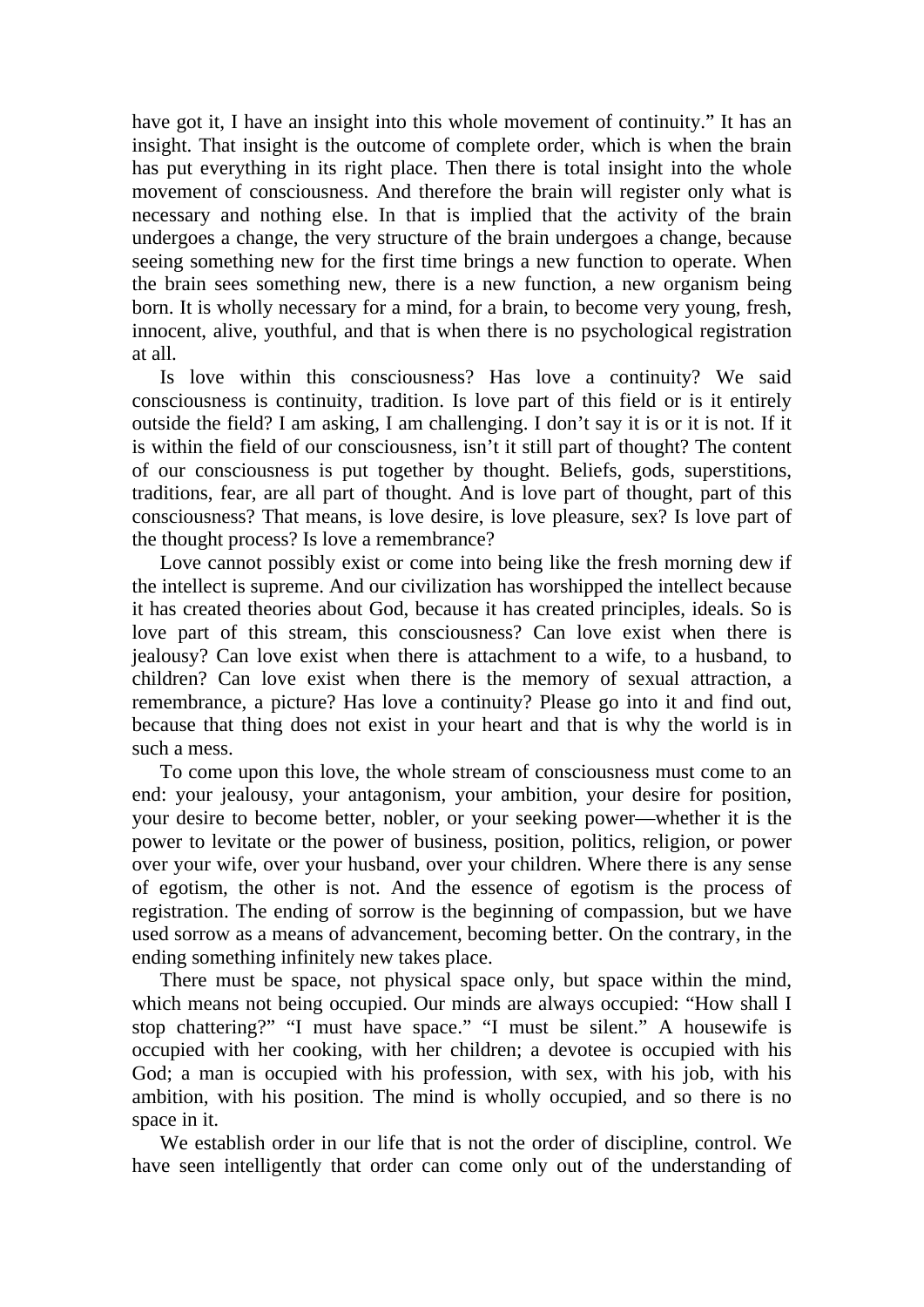disorder. We bring about order in our life, order in our relationship, which is very important, because life is relationship, a movement, an action in relationship. If there is no order in your relationship with your wife, with your husband, with your children, with your neighbor—whether that neighbor is near or very far away—forget about meditation. Without order in your life, if you try to meditate you will fall into the trap of illusions. If you have been serious, and you have order—not temporary order, but absolute order—that order can look to the cosmic order, that order has relationship with the cosmic order. Cosmic order is the setting of the sun, the rising of the moon, the marvelous sky of the evening with all its beauty. Merely examining the cosmos, the universe through a telescope, is not order. If there is order here, in our life, then that order has an extraordinary relationship with the universe.

When a mind is occupied, there is no order, there is no space. When the mind is full of problems, how can it have space? To have space, every problem must be immediately solved as it arises. That is part of meditation—not to carry problems over day after day. Is it possible not to be occupied, which does not mean irresponsibility? On the contrary, when you are not occupied you give your attention to responsibility. It is only the occupied mind that is confused and therefore responsibility becomes ugly, responsibility then has the possibility of guilt. Please don't ask how not to be occupied, for then you will be occupied with a system, a method, with slogans. But if you see, if you have an insight, that an occupied mind is a destructive mind, is not a free mind, that it has no space, it happens.

Then we can look at attention. Are you attending now? What does *to attend* mean? If you are really deeply attending, there is no center from which you are attending. And that attention cannot continue, as you would like it to. The continuity is inattention. When you are attending, which means listening, in that attention there is no center that says, "I am learning, I am hearing, I am seeing." There is only the enormous sense of wholeness, which *is* watching, listening, learning. In that attention there is no movement of thought. That attention cannot be sustained. When thought says it must find out how to arrive at or achieve attention, the movement of wanting to capture attention is inattention, is lack of attention. To be aware of the movement away from attention is to be attentive. Have you captured it?

The mind must have great space, limitless space, and that can only take place when there is no chattering, when there is no problem because all problems have been resolved as they arose. You can have great space only when there is no center. The moment you have a center, there must be circumference, there must be diameter, a movement from the center to the periphery. Space implies no center; therefore it is absolutely limitless. Attention implies giving all your energy to listen, to see, and in that there is no center. Then comes a mind that has understood order and is free of fear, that has ended sorrow, has understood the nature of pleasure and given it its right place.

Then the question is: What is the quality of a mind that is completely silent? Not how to achieve silence, how to have peace of mind—we are speaking of the quality of a mind that is absolutely, timelessly silent.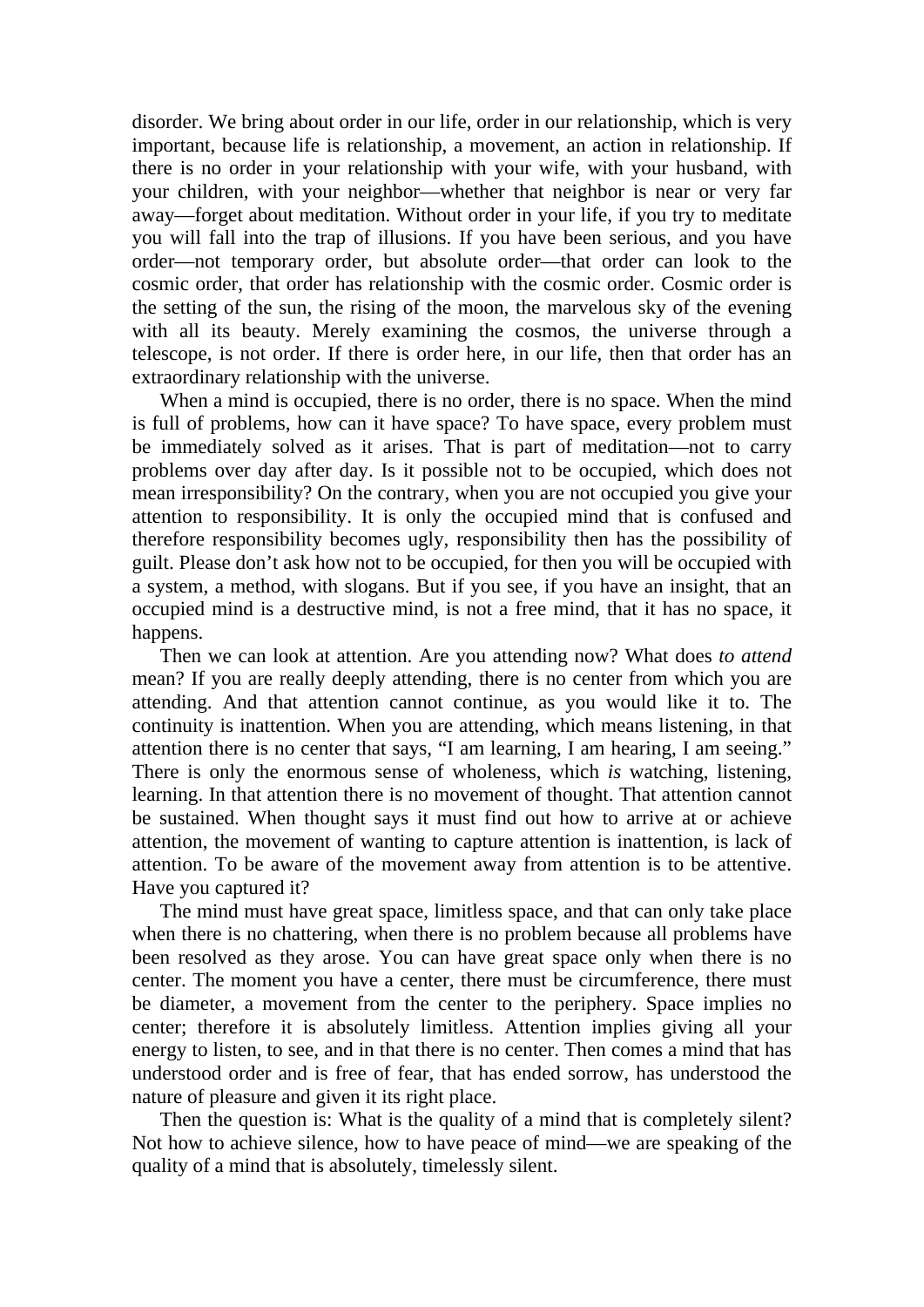There is silence between two notes; there is silence between two thoughts, between two movements; there is the silence between two wars; there is silence between husband and wife before they begin to quarrel. We are not talking of that quality of silence, because they are temporary, they go away. We are speaking of a silence that is not produced by thought, that is not cultivable, that comes only when you have understood the whole movement of existence. In that there is silence, there is no question and answer, there is no challenge, there is no search, everything has ended. In that silence, there is a great sense of space and beauty and extraordinary sense of energy. Then there comes that which is eternally, timelessly sacred, which is not the product of civilization, the product of thought.

That is the whole movement of meditation.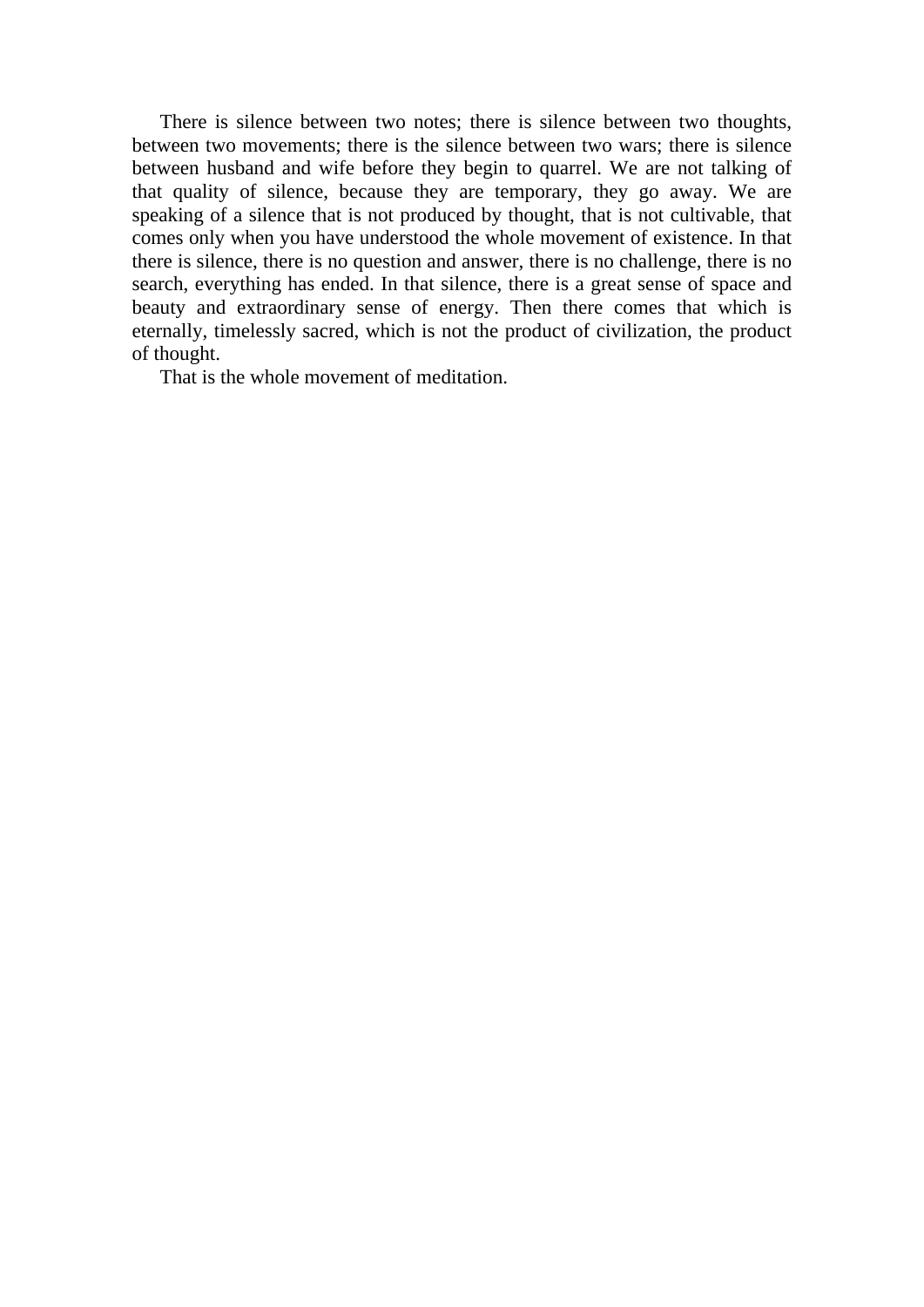#### What Is Creation?

What is the origin of all existence, from the minutest cell to the most complex brain? Was there a beginning at all, and is there an end to all this? What is creation? To probe into something totally unknown, not preconceived, and not be caught in any sentimental, romantic illusion, there must be a quality of brain that is completely free from all its conditioning, from all its programming, from every kind of influence, and therefore highly sensitive and tremendously active. Is that possible? Is it possible to have a mind, a brain, that is extraordinarily alive, not caught in any form of routine, not mechanical? Do we have a brain in which there is no fear, no self-interest, no self-centered activity? Otherwise it is living in its own shadow all the time, it is living in its own tribal, limited environment, like an animal tied to a stake.

A brain must have space. Space is not only a distance between here and there, space implies being without a center. If you have a center and you move away from the center to the periphery, however far the periphery is, it is still limited. So, space indicates no center and no periphery, no boundary. Have we a brain that doesn't belong to anything, is not attached to anything—to experience, conclusions, hopes, ideals—so that it is really, completely free? If you are burdened, you can't walk very far. If the brain is crude, vulgar, self-centered, it cannot have measureless space. And space indicates—one is using the word very, very carefully—emptiness.

We are trying to find out if it is possible to live in this world without any fear, without any conflict, with a tremendous sense of compassion, which demands a great deal of intelligence. You cannot have compassion without intelligence. And that intelligence is not the activity of thought. One cannot be compassionate if one is attached to a particular ideology, to a particular narrow tribalism, or to any religious concept, for those limit. And compassion can only come—be there when there is the ending of sorrow, which is the ending of self-centered movement.

So space indicates emptiness, nothingness. And because there is *not a thing* put there by thought, that space has tremendous energy. So the brain must have the quality of complete freedom and space. That is, one must be nothing. We are all something: analysts, psychotherapists, doctors. That is all right, but when we are therapists, biologists, technicians, those very identifications limit the wholeness of the brain.

Only when there is freedom and space can we ask what meditation is. Only when one has laid the foundation of order in life can one ask what true meditation is. There cannot be order if there is fear. There cannot be order if there is any kind of conflict. Our inward house must be in complete order, so there is great stability, with no waffling around. There is great strength in that stability. If the house is not in order, your meditation has very little meaning. You can invent any kind of illusion, any kind of enlightenment, any kind of daily discipline, it will still be limited, illusory, because it is born out of disorder. This is all logical, sane, rational; it is not something the speaker has invented for you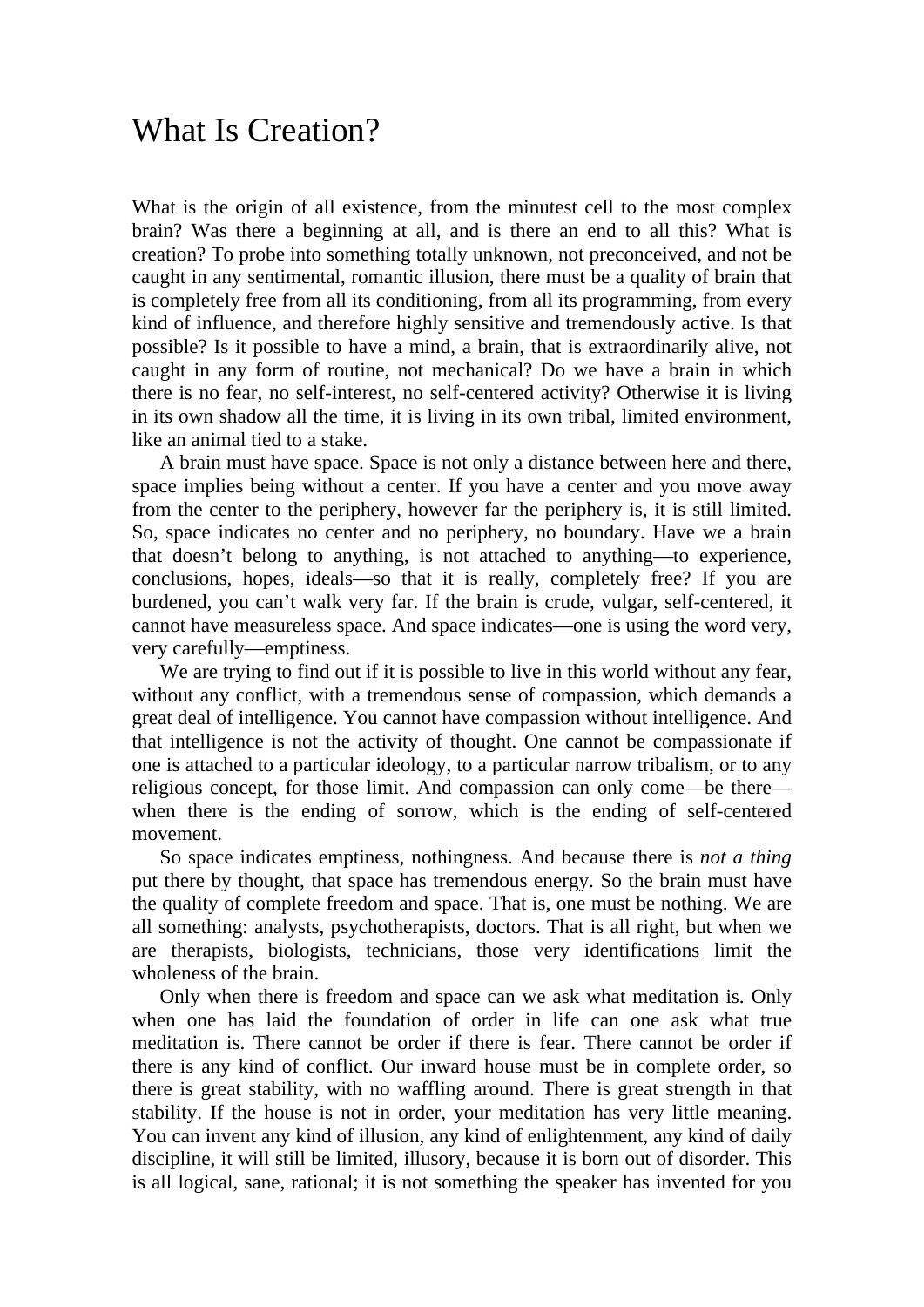to accept. May I use the words *undisciplined order*? Unless there is order that is not disciplined order, meditation becomes very shallow and meaningless.

What is order? Thought cannot create psychological order because thought itself is disorder, because thought is based on knowledge, which is based on experience. All knowledge is limited, and so thought is also limited, and when thought tries to create order it brings about disorder. Thought has created disorder through the conflict between "what is" and "what should be," the actual and the theoretical. But there is only the actual and not the theoretical. Thought looks at the actual from a limited point of view, and therefore its action must inevitably create disorder. Do we see this as a truth, as a law, or just as an idea? Suppose I am greedy, envious; that is what is; the opposite is not. But the opposite has been created by human beings, by thought, as a means of understanding "what is" and also as a means of escaping from "what is." But there is only "what is," and when you perceive "what is" without its opposite, then that very perception brings order.

Our house must be in order, and this order cannot be brought about by thought. Thought creates its own discipline: do this, don't do that; follow this, don't follow that; be traditional, don't be traditional. Thought is the guide through which one hopes to bring about order, but thought itself is limited, therefore it is bound to create disorder. If I keep on repeating that I am British, or that I am French, or that I am a Hindu, or a Buddhist, that tribalism is very limited, that tribalism causes great havoc in the world. We don't go to the root of it to end tribalism; we try to create better wars. Order can come into being only when thought, which is necessary in certain areas, has no place in the psychological world. The world itself is in order when thought is absent.

It is necessary to have a brain that is absolutely quiet. The brain has its own rhythm, is endlessly active, chattering from one subject to another, from one thought to another, from one association to another, from one state to another. It is constantly occupied. One is not aware of it generally, but when one is aware without any choice, choicelessly aware of this movement, then that very awareness, that very attention, ends the chattering. Please do it, and you will see how simple it all is.

The brain must be free, have space and psychological silence. You and I are talking to each other. Thought is being employed because we are speaking a language. But to speak out of silence... There must be freedom from the word. Then the brain is utterly quiet, though it has its own rhythm.

Then what is creation, what is the beginning of all this? We are inquiring into the origin of all life, not only our life, but the life of every living thing: the whales in the depths, the dolphins, the little fish, the minute cells, vast nature, the beauty of a tiger. From the most minute cell to the most complex human—with all his inventions, with all his illusions, with his superstitions, with his quarrels, with his wars, with his arrogance, vulgarity, with his tremendous aspirations and his great depressions—what is the origin of all this?

Now, meditation is to come upon this. It is not that *you* come upon it. In that silence, in that quietness, in that absolute tranquillity, is there a beginning? And if there is a beginning, there must be an ending. That which has a cause must end.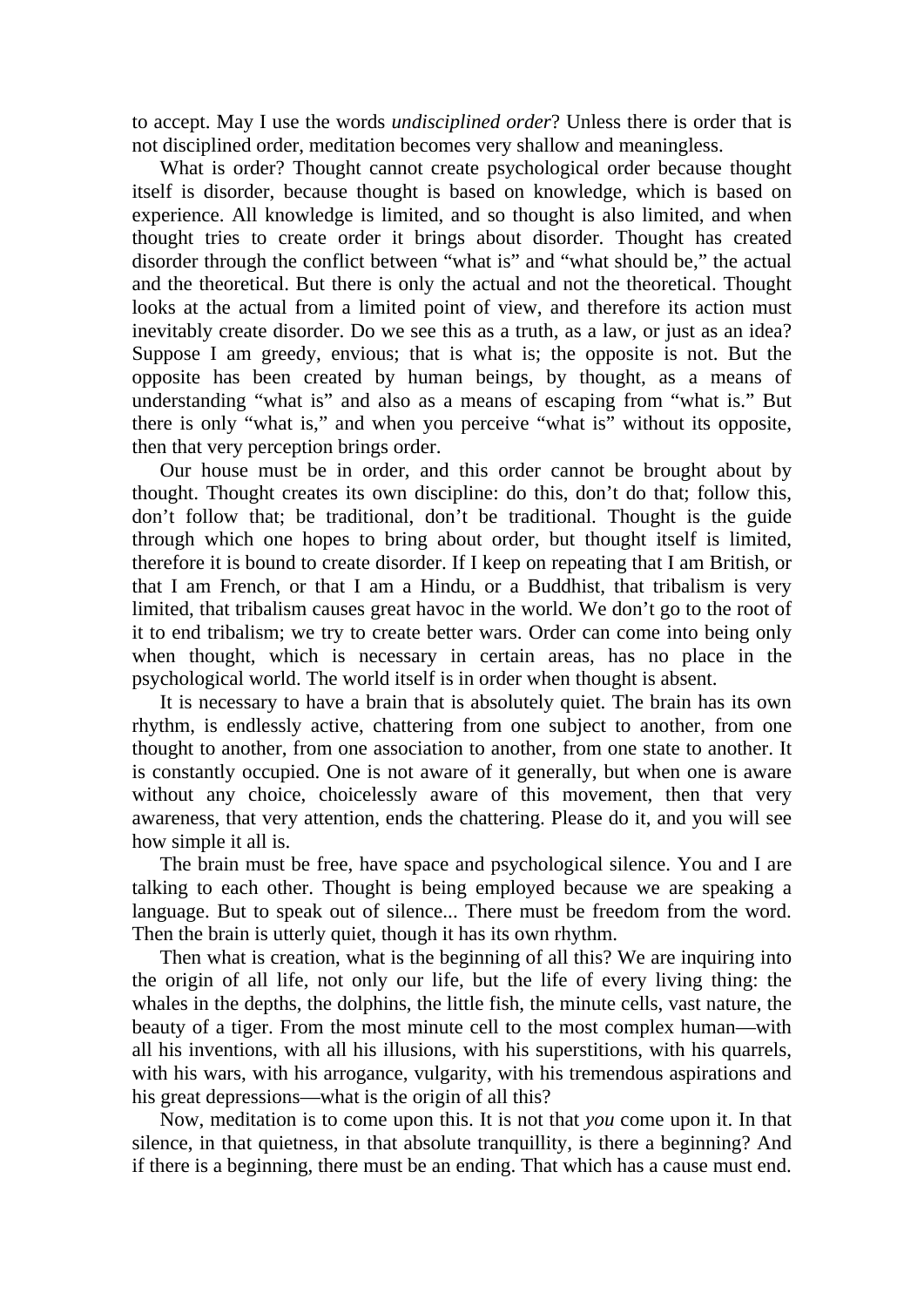Wherever there is a cause, there must be an end. That is a law, that is natural. So is there a causation at all for the creation of man, the creation of all the way of life? Is there a beginning of all this? How are we going to find out?

What is creation? Not of the painter, nor the poet, nor the man who makes something out of marble; those are all things manifested. Is there something that is not manifested? Is there something that, because it is not manifested, has no beginning and no end? That which is manifested has a beginning, has an end. We are manifestations. Not of divine something or other, we are the result of thousands of years of so-called evolution, growth, development, and we also come to an end. That which is manifested can always be destroyed, but that which is not, has no time.

We are asking if there is something beyond all time. It has been the inquiry of philosophers, scientists, and religious people to find that which is beyond the measure of man, which is beyond time. Because if one can discover that, or see that, that is immortality. That is beyond death. Man has sought this, in various ways, in different parts of the world, through different beliefs, because when one discovers, realizes that, then life has no beginning and no end. It is beyond all concepts, beyond all hope. It is something immense.

Now, to come back to earth. You see, we never look at life, our own life, as a tremendous movement with a great depth, a vastness. We have reduced our life to such a shoddy little affair. And life is really the most sacred thing in existence. To kill somebody is the most irreligious horror, or to get angry, to be violent with somebody.

We never see the world as a whole because we are so fragmented, so terribly limited, so petty. We never have the feeling of wholeness, where the things of the sea, the things of the earth, nature, the sky, the universe, are part of us. Not imagined—you can go off into some kind of fancy and imagine that you are the universe, and then you become cuckoo. But break down this small, self-centered interest, have nothing of that, and from there you can move infinitely.

And meditation is this, not sitting cross-legged, or standing on your head, or doing whatever one does, but having the feeling of the complete wholeness and unity of life. And that can come only when there is love and compassion.

One of our difficulties is that we have associated love with pleasure, with sex, and for most of us love also means jealousy, anxiety, possessiveness, attachment. That is what we call love. Is love attachment? Is love pleasure? Is love desire? Is love the opposite of hate? If it is the opposite of hate, then it is not love. All opposites contain their own opposites. When I try to *become* courageous, that courage is born out of fear. Love cannot have an opposite. Love cannot be where there is jealousy, ambition, aggressiveness.

And where there is the quality of love, from that arises compassion. Where there is that compassion, there is intelligence—but it is not the intelligence of self-interest, or the intelligence of thought, or the intelligence of a great deal of knowledge. Compassion has nothing to do with knowledge.

Only with compassion is there that intelligence that gives humanity security, stability, a vast sense of strength.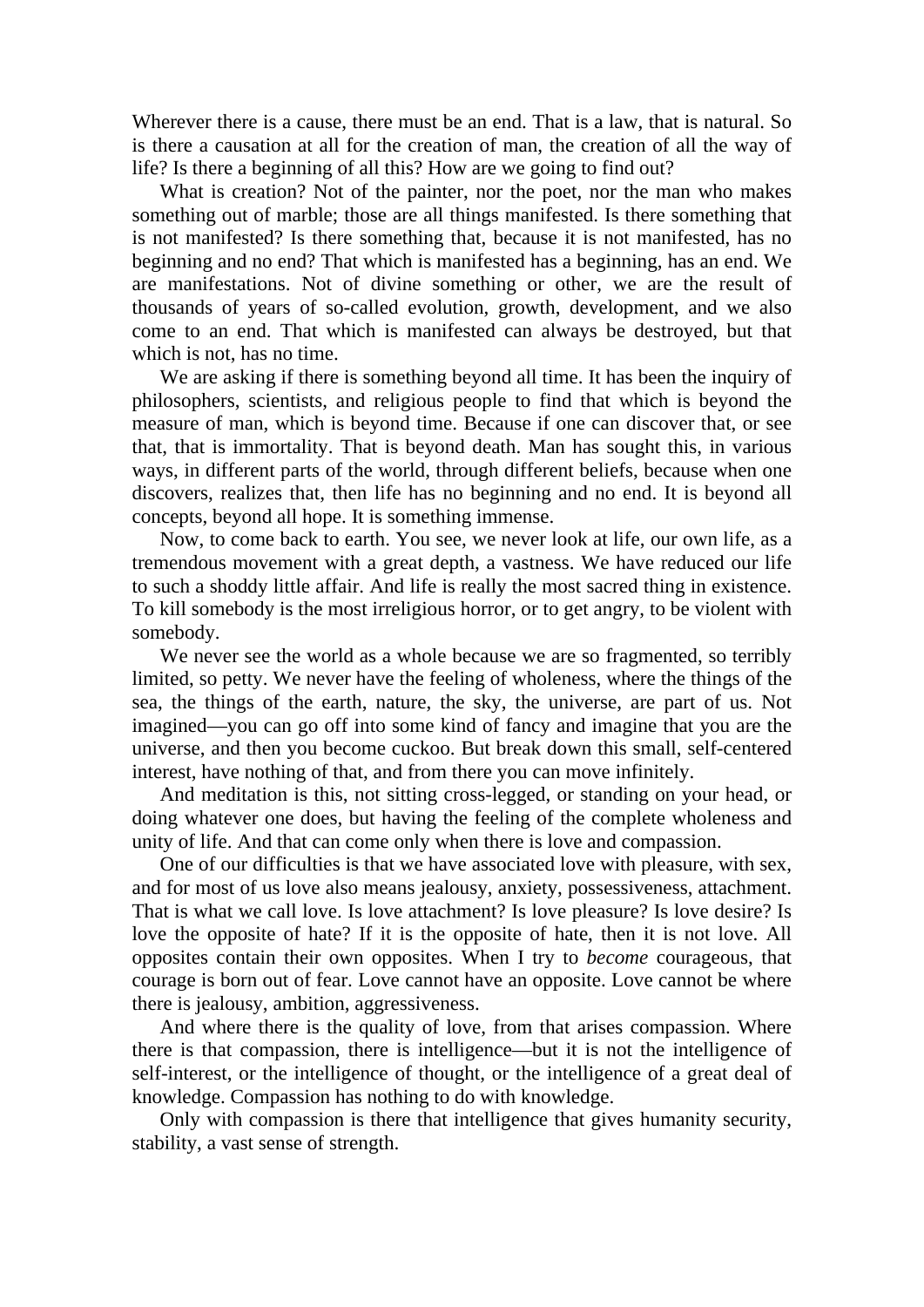#### To Live without the Action of Will

Meditation is not something that *you* do. Meditation is a movement into the whole question of our living: how we live, how we behave, whether we have fears, anxieties, sorrows; whether we are everlastingly pursuing pleasure; and whether we have built images about ourselves and about others. That is all part of our life, and in the understanding of that life and the various issues involved in life, and actually being free from them, we inquire into meditation.

We must put complete order in our house. Our house is our self. That order is established, not according to a pattern, but when there is complete understanding of what disorder is, what confusion is, why we are in contradiction in ourselves, why there is this constant struggle between the opposites, and so on. The very placing of things in their proper place is the beginning of meditation. If we have not done that—actually, not theoretically, in daily life, every movement of our lives—then meditation becomes another form of illusion, another form of prayer, another form of wanting something.

What is the movement of meditation? We must understand the importance of the senses. Most of us react or act according to the urges, demands, the insistence of our senses. Those senses never act as a whole; all our senses never function, operate, as a whole, holistically. If you observe yourself and watch your senses you will see that one or the other of the senses becomes dominant, one or the other of the senses takes a greater part in our daily living. So there is always imbalance in our senses.

What we are seeing now is part of meditation.

Is it possible for the senses to operate as a whole? Is it possible for you to look at the movement of the sea, the bright waters, the eternally restless waters, to watch those waters completely, with all your senses? Or to observe, to look at a tree, or a person, or a bird in flight, a sheet of water, the setting sun, or the rising moon, with all your senses fully awakened? If you do, then you discover *for yourself, not from me*—that there is no center from which the senses are moving.

Are you doing this as we are talking?

Look at your girl, or your husband, or your wife, or a tree, with all the senses highly active. Then in that there is no limitation. You do it and you will find out for yourself. Most of us operate on partial or particular senses, we never move or live with all our senses fully awakened, flowering. To give the senses their right place does not mean suppressing them, controlling them, running away from them. This is important because, if one wants to go into meditation very deeply, unless one is aware of the senses, they create different forms of neuroses, different forms of illusions; they dominate our emotions. When the senses are fully awakened, flowering, then the body becomes extraordinarily quiet. Have you noticed this? Most of us force our bodies to sit still, not to fidget, not to move about, but if all the senses are functioning healthily, normally, vitally, then the body relaxes and becomes very, very quiet. Do it as we are talking.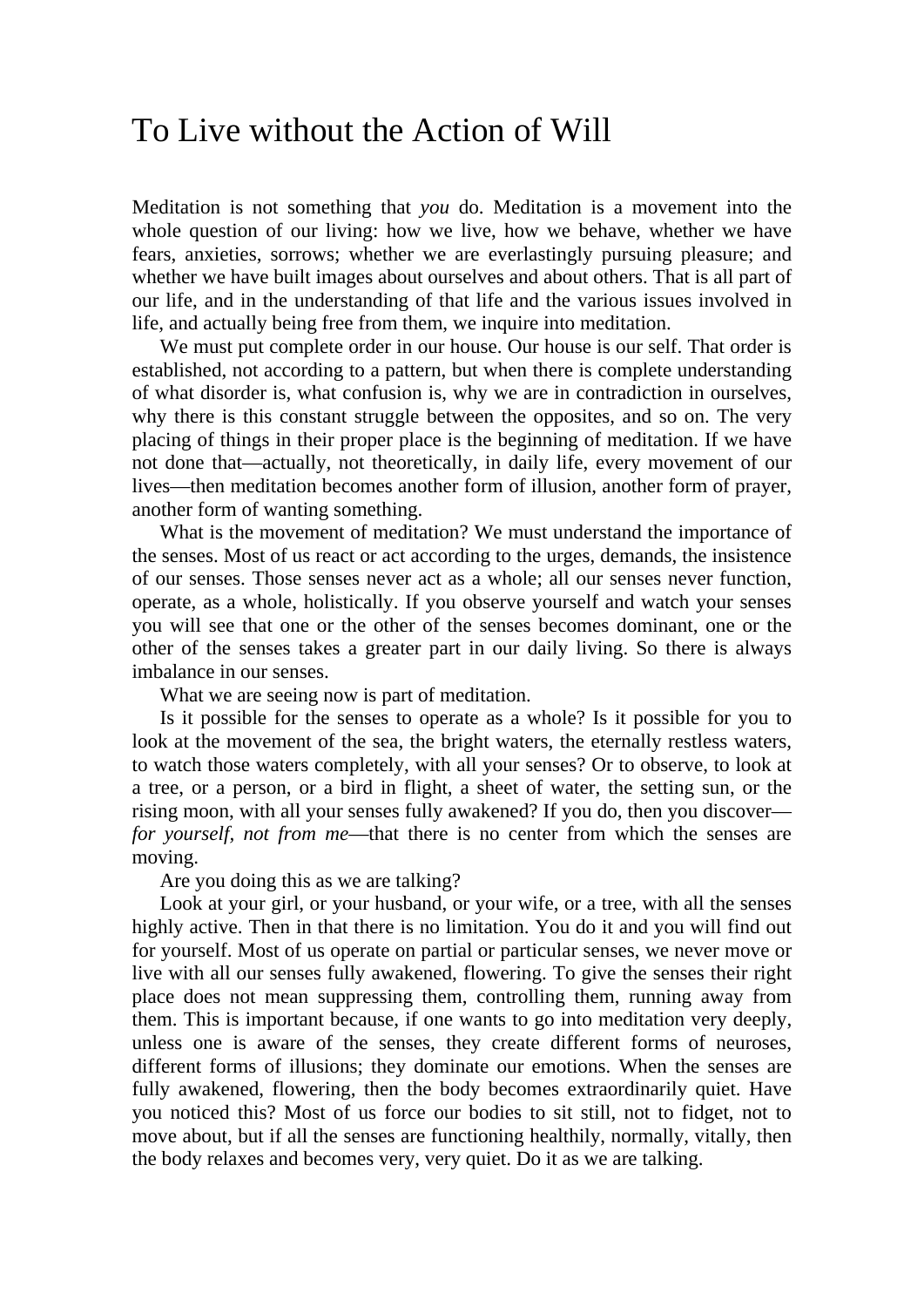Is it possible to live life—daily, not just occasionally—without any form of control? That doesn't mean permissive activity, doing what one likes, rejecting tradition. Please consider seriously whether it is possible to live a life without any form of control, because when there is control there is the action of will. What is will? "I will do this; I must not do that"; isn't will the essence of desire? Please look at it; don't reject it or accept it, inquire into it. We are asking if it is possible to live a life in which there is not a shadow of control, in which there is not a shadow of the operation of will. Will is the very movement of desire. From perception, contact, sensation, arise desire and thought with its image.

Is it possible to live without the action of will? Most of us live a life of restraint, control, suppression, escape, but when you say, "I must control myself, my anger, my jealousy, my laziness, my indolence," who is the controller? Is the controller different from that which he controls? Or are they both the same? The controller is the controlled. The controller is the essence of desire, and he is trying to control his activities, his thoughts, his wishes. Realizing all that, can one live a life that is not promiscuous, that is not just doing what one likes, but a life without any form of control? Very few people have gone into this question. I object to any system, any form of control, because the mind then is never free; it is always subjugating itself to a pattern, whether that pattern is established by another or by oneself.

Then, can time come to an end? Please see why this is important. Our brains are conditioned to time. Our brains are the result of a million years and more, immemorial centuries upon centuries, of conditioning. The brain has evolved, grown, flowered, but it is a very, very ancient brain. As it has evolved through time, it functions in time. The moment you say, "I will," it is in time. When you say, "I must do that," it is also in time. Everything that we do involves time and our brains are conditioned not only to chronological time, but also to psychological time. The brain has evolved through millennia and the very idea, the very question of whether it can end time is a paralyzing process. It is a shock to it.

Part of meditation is to find out for oneself whether time can stop. You can't do this by saying, "Time must stop"; it has no meaning. Is it possible for the brain to realize that it has no future? We live either in despair or in hope. Part of time is the destructive nature of hope: "I am miserable, unhappy, uncertain; I hope to be happy"; or faith, the invention of the priests throughout the world: "You suffer but have faith in God and everything will be all right." Faith in something involves time. Can you tolerate that there is no tomorrow, psychologically? It is part of meditation to find out that psychologically there is no tomorrow. The hope for something, the pleasure of looking forward to it, is involved in time. Which doesn't mean that you discard hope, it means that you understand the movement of time. If you discard hope, then you become bitter, then you say, "Why should I live, what is the purpose of life?" And then all the nonsense begins of depression, agony, living without anything in the future.

We are asking whether thought as time can stop. Thought is important in its right place, but it has no importance whatsoever psychologically. Thought is the reaction of memory, it is born from memory. Memory is experience as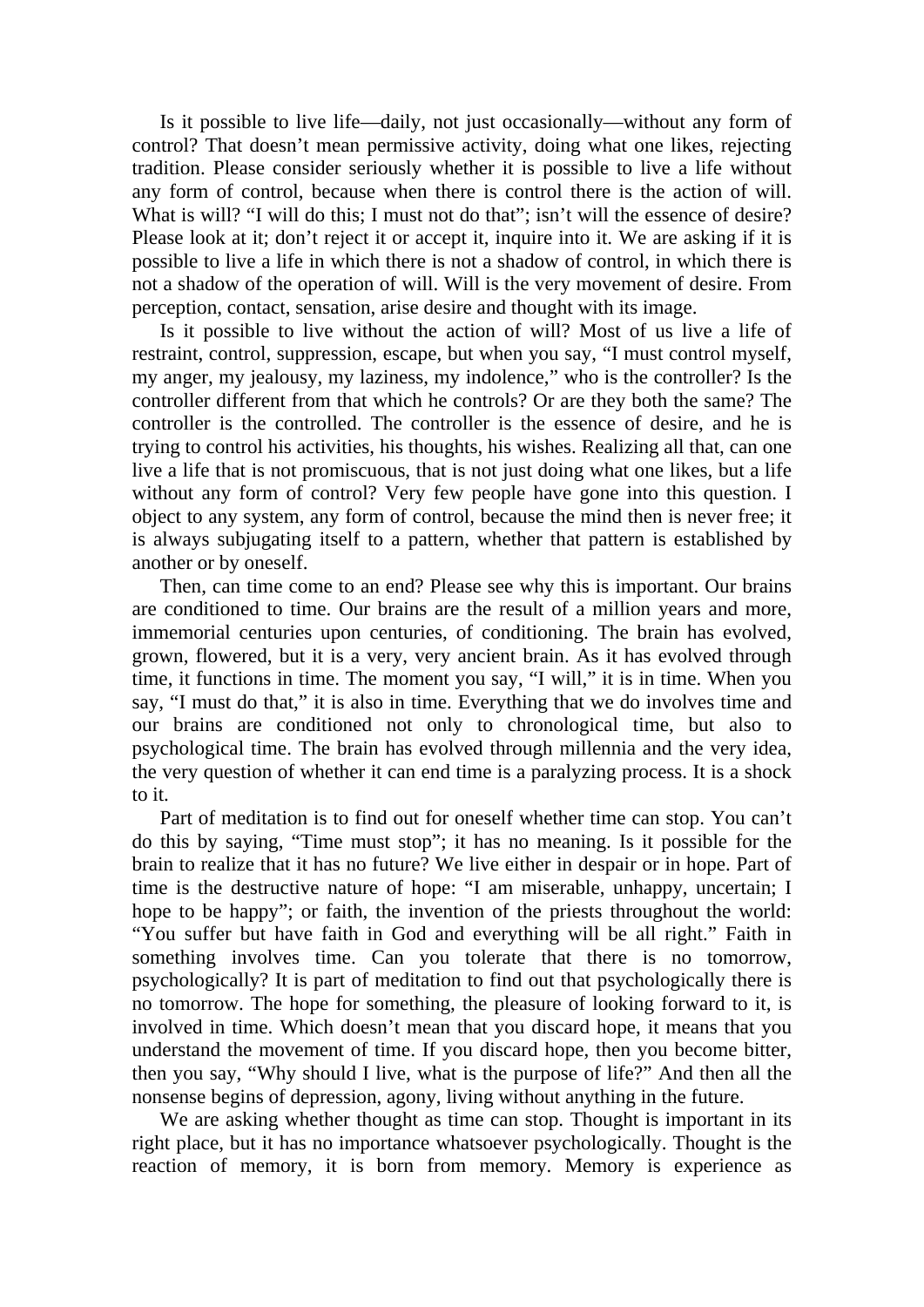knowledge stored up in the brain cells. You can watch your own brain, you don't have to become a specialist. The brain cells hold memory; it is a material process, there is nothing sacred, nothing holy about it. And thought has created everything that we have done: going to the moon and planting a silly flag up there; going to the depths of the sea and living there; all the complicated technology and its machinery. Thought has been responsible for all this. Thought has also been responsible for all wars. It is so obvious that you don't even have to question it. Your thoughts have divided the world into Britain, France, Russia, and so on. And thought has created the psychological structure of the "me." That "me" is not holy, something divine. It is just thought putting together the anxieties, the fears, the pleasures, the sorrows, the pains, the attachments, the fear of death. It has put together the "me," which is consciousness. Consciousness is what it contains; your consciousness is what you are: your anxieties, your fears, your struggles, your moods, your despairs, pleasures, and so on. It is very simple. And that is the result of time. I have been hurt yesterday psychologically; you said something brutal to me and it has wounded me and is part of my consciousness. So consciousness is the result of time. When we ask if time can end, it implies the total emptying of this consciousness with its content. Whether you can do it or not is a different matter, but it implies that.

We are inquiring into time, and the immovable layers of consciousness sensation, desire, the whole structure of it—to see whether that consciousness, which is a result of time, can empty itself completely, so that time ends psychologically. You are aware of your consciousness, aren't you? You know what you are, if you have gone into it sufficiently. If you have gone into it, you see that all the travail, all the struggle, all the misery, uncertainty, are part of you, part of consciousness. Your ambitions, your greed, your aggressiveness, your anger, your bitterness, are all part of this consciousness, which is the accumulation from a thousand yesterdays to today. And we are asking whether that consciousness, which is the result of time, psychological as well as physiological, can empty itself so that time comes to an end.

We are going to find out if it is possible. If you say it isn't possible, then you have closed the door. And if you say it is possible, you have also closed the door. But if you say, "Let's find out," then you are open to it, you are eager to find out.

If you are serious enough to go into it, the question now is whether it is possible to empty totally the whole content of our selves, the content of our consciousness, this consciousness which has been built through time. Is it not possible to end one of the contents of your consciousness—your hurts, your psychological wounds? Most of us have been hurt psychologically from childhood. That is part of your consciousness. Can you end that hurt completely, totally wipe it out without leaving a mark? You can, can't you? If you pay attention to the wound, then you know what has caused it: it is the image you have about yourself that has been wounded. You can end that image that is wounded if you go into it very deeply. Or if you are attached to somebody, your wife or your husband, or are attached to a belief, to a country, to a sect, to a group of people, to Jesus, can you not completely logically, sanely, rationally end it? Because, you see, attachment implies jealousy, anxiety, fear, pain; and, having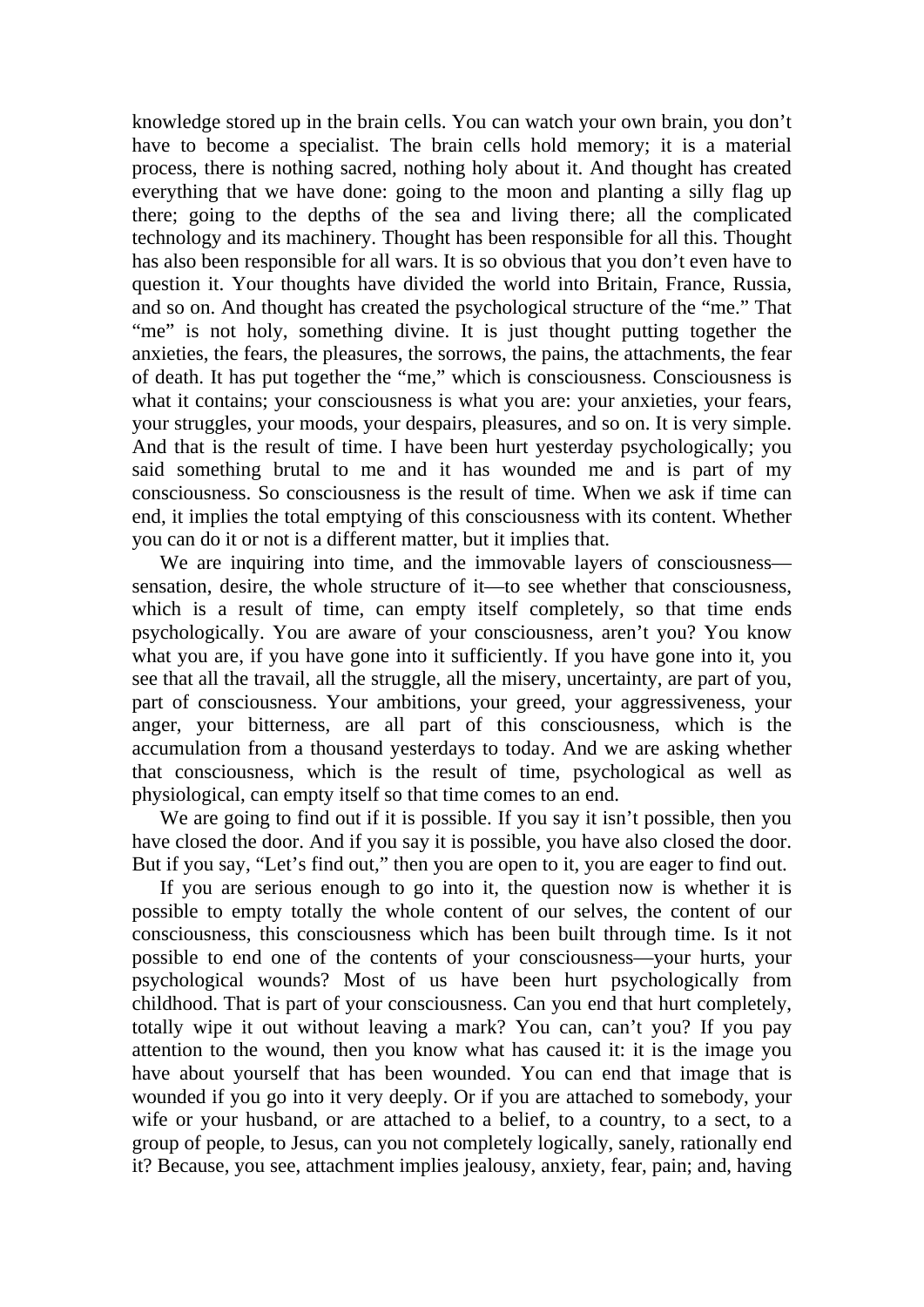pain, you become more and more and more attached. Seeing the nature of attachment is the flowering of intelligence. That intelligence sees how stupid it is to be attached, and it is finished.

So go into it. You have a particular psychological habit, say, always thinking in a certain direction. That is part of your consciousness. Can thought move away from that groove, from that rut? Of course it can. It is possible to empty the content completely. Now if you do it one thing at a time—your attachments, your hurts, your anxieties, and so on—it will take infinite time. So we are caught in time again. Is it possible to empty it instantly without involving time, as a whole, not in parts? When you do it part by part, you are still involved in time. If you really see the truth of it, then naturally you won't do it partially.

Consciousness is not mine; it is not my particular consciousness, it is the universal consciousness. My consciousness is like your consciousness, or anybody else's consciousness: we both suffer, we both go through agonies, and so on. There may be a few who have flowered, are out of it, and gone beyond, but that is irrelevant.

Is it possible to observe the thing in its entirety, wholly, and in the very observation of that totality, see the ending of it? Is it possible to observe your hurt or your anxiety or your guilt, totally? Suppose I feel guilty. Can I look at that guilt, see how it arose and what was the reason for it, see how I am dreading more of it, see the entire structure of guilt, and observe it wholly? Of course I can, but I can observe it wholly only when I am aware of the nature of being hurt. I can be aware of it if there is no direction or motive involved in that awareness.

I will go into it more. Suppose I am attached to something or somebody. Can't I observe the consequences of attachment, what is involved in attachment, how that attachment arose? Can't I observe the whole nature of it instantly? I am attached because I am lonely, I want comfort, I want to depend on somebody because I can't stand by myself, I need companionship, I need somebody to tell me, "You are doing very well, old boy." I need somebody to hold my hand; I am depressed and anxious. So I depend on somebody, and out of that dependence arises attachment, and from that attachment arise fear, jealousy, anxiety. Can't I observe the whole nature of it instantly? Of course I can if I am aware, if I am deeply interested to find out.

We are saying that, instead of doing it piecemeal, it is possible to see the whole nature and the structure and the movement of consciousness with all its content. The content makes up consciousness, and to see it entirely is possible. And when you see the entirety of it, it disintegrates. To have a complete insight into the whole nature of consciousness implies having no motive, no remembrance, just instant perception of the nature of consciousness. And that very insight dissolves the problem.

Our whole technological development is based on measure; if we had no measurement, there could be no technological advance. Knowledge is movement in measure: I know, I shall know. It is all measurement, and that measurement has moved into the psychological field. If you watch yourself, you can see very easily how it works. We are always comparing psychologically. Now can you end comparison—which is also the ending of time? *Measure* means measuring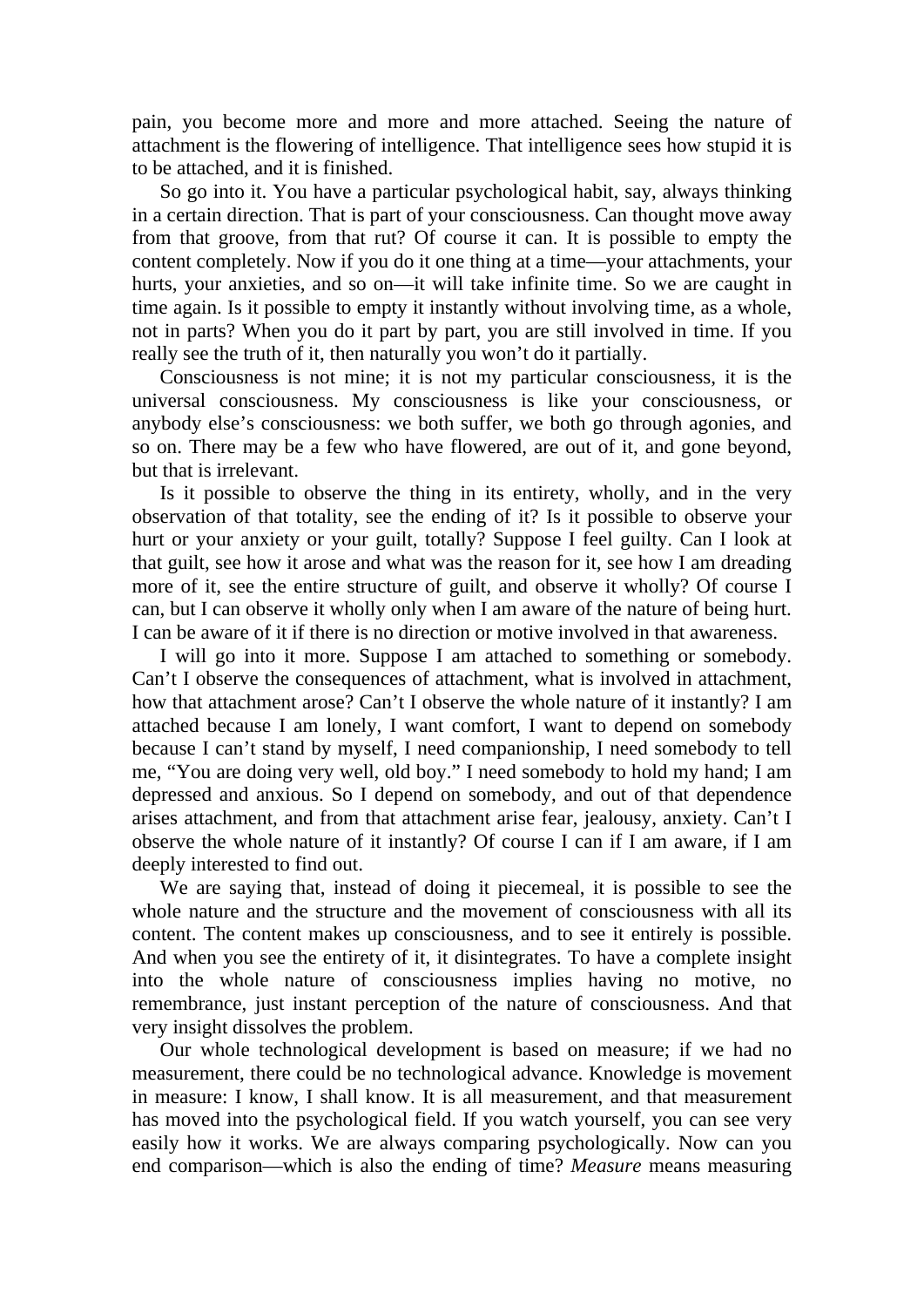myself against somebody and wanting to be like that, or not to be like that. The positive and the negative process of comparison are a part of measurement.

Is it possible to live a daily life without any kind of comparison? You do compare two materials, one color of corduroy against another. But psychologically, inwardly, can you be free of comparison completely, which means be free of measurement? Measurement is the movement of thought. So can thought come to an end? You see, most of us *try* to stop thinking, which is impossible. You may for a second say, "I have stopped thinking," but it is forced, it is compelled, it is a form of saying, "I have measured a second when I was not thinking." All those who went into this question deeply have asked if thought can come to an end. Thought is born from the known. Knowledge is the known, which is the past. Can that thought come to an end? Can there be freedom from the known? We are always functioning from the known, and we have become extraordinarily capable and imitative, comparing. We have a constant endeavor to be something. So can thought come to an end?

We have talked about measurement, control, the importance of the senses and their right place. All this is part of meditation.

Can the brain, which is millions of years old, which is so heavily conditioned, so full of all that man has collected through centuries, the brain that is acting mechanically all the time, can that brain be free from the known, and can that brain never, never get old physically? Don't you ask sometimes whether this brain can lose its burden and be free and never deteriorate? That means never psychologically to register anything, never to register flattery, insult, impositions, pressures, but to keep the tape completely fresh. Then it is young. Innocence means a brain that has never been wounded. Innocence knows no misery, conflict, sorrow, pain. When they are all registered in the brain, it is always limited, old as it grows physically older. Whereas, if there is no recording whatsoever psychologically, then the brain becomes extraordinarily quiet, extraordinarily fresh. This is not a hope, this is not a reward. Either you do it and discover it, or you just accept words and say, "How marvelous that must be; I wish I could experience that." Because of insight, the brain cells undergo a change. They are no longer holding on to memories. The brain is no longer the house of vast collected antiquity.

Then, also, we must ask the question: Is there anything sacred in life? Is there anything that is holy, untouched by thought? We have put what we call holy, sacred, in the churches as symbols—the Virgin Mary, Christ on the cross. In India, they have their particular images, as do Buddhist countries, and those have become sacred: the name, the sculpture, the image, the symbol. But *is* there anything sacred in life? *Sacred* being that which is deathless, timeless, from eternity to eternity, that which has no beginning and no end. You can't find it out, nobody can find it out—it may come when you have discarded all the things that thought has made sacred. When the churches with their pictures, their music and their beliefs, their rituals, their dogmas, are all understood and discarded completely, when there is no priest, no guru, no follower, then in that tremendous quality of silence there may come something that is not touched by thought, because that silence is not created by thought.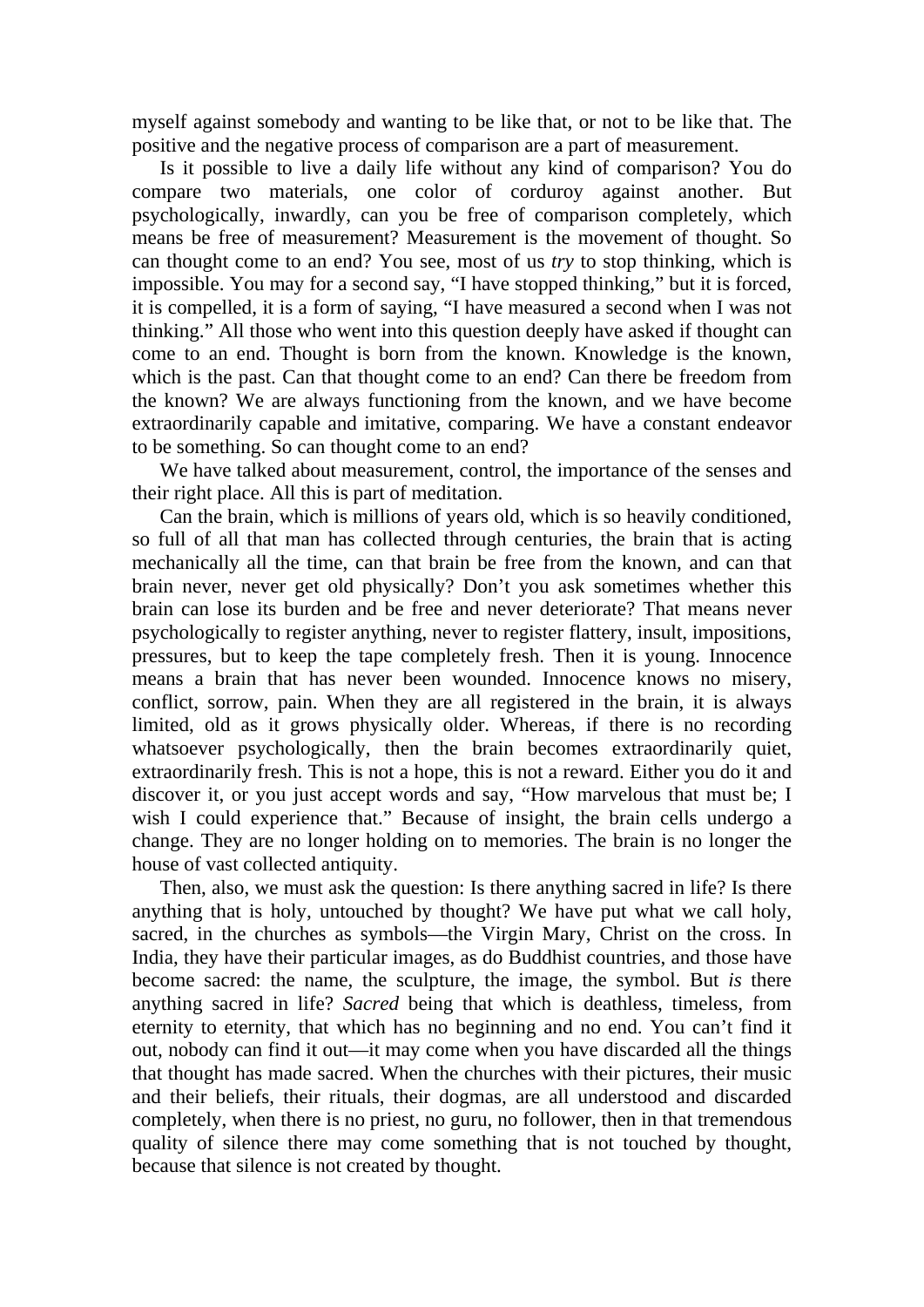One has to go into the whole nature of silence. There is silence between two noises. There is silence between two thoughts. There is silence between two notes in music. There is silence after noise. There is silence when thought says, "I must be silent," and creates artificial silence, thinking it is real silence. There is silence when you sit quietly and force your mind to be silent. All those are artificial silences; they are not real, deep, uncultivated, unpremeditated silence. Silence can only come psychologically when there is no registration whatsoever. Then the mind, the brain itself, is utterly without movement. In that great depth of silence that is not induced, not cultivated, not practiced, there may come that extraordinary sense of something immeasurable, nameless.

The whole movement from the beginning to the end of this talk is part of meditation.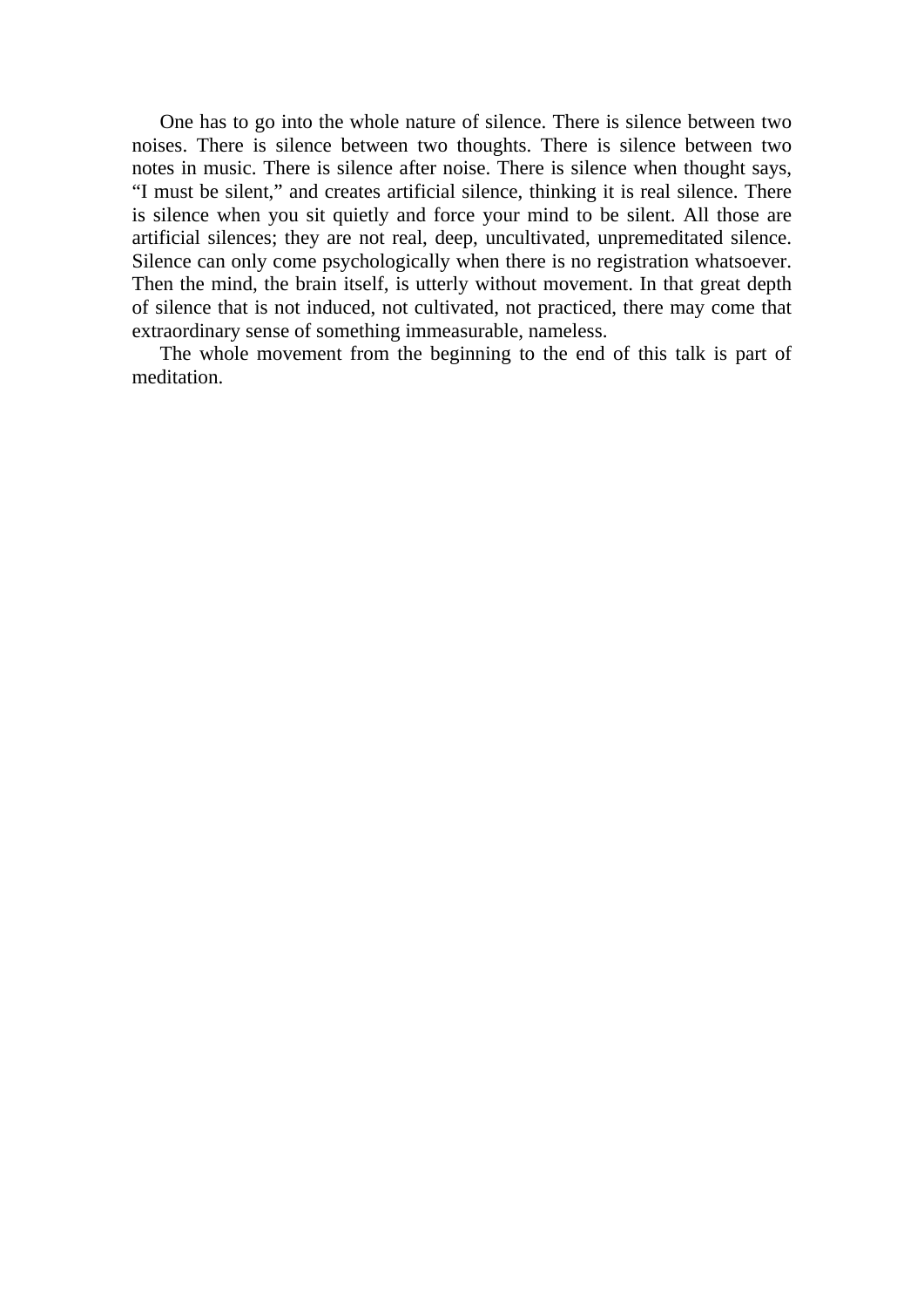## Harmony between the Known and the Unknown

How can the mind know if it has found what it calls the ultimate, the immeasurable, the nameless, the most sublime? As it cannot possibly *know* that which is limitless, unknowable, that which cannot possibly be experienced, all the mind can do is to free itself from all categories of pain, anxiety, fear, and the desire that ultimately creates illusion. The "me" with all its images is the center which divides all relationship and therefore brings about conflict. If the mind has not brought about right relationship with another, mere inquiry into or seeking reality has no meaning whatsoever, because life *is* relationship. Life is action in relationship, and if that is not deeply, fully understood and established, you cannot go very far. Without that, merely to seek becomes a form of escape from the reality of relationship. Until the mind is deeply established in behavior that is righteous, order that is virtue, search or inquiry into what is real has no meaning, because a mind that is not free from conflict can only escape into what it *considers* to be real.

How can the mind—which is so conditioned, which is shaped by the environment, by the culture in which we are born—find that which is not conditioned? How can a mind that is always in conflict within itself find that which has never been in conflict? So in inquiring, the search has no meaning. What has meaning and significance is whether the mind can be free, free from fear, free from all its petty little egotistic struggles, free from violence, and so on. Can the mind—your mind—be free of that? That is the real inquiry. And when the mind is really free, then only is it capable without any delusion of asking if there is, or if there is not, something that is absolutely true, that is timeless, immeasurable.

You know, it is really quite important to find this out for yourself, because you have to be a light to yourself, you cannot possibly take the light of another, or be illumined by another. You have to find out for yourself this whole movement of life with all its ugliness and beauty and the pleasures and the misery and the confusion, and step out of that stream. And if you have, and I hope you have, then what is religion? All organized religions are a matter of thought building a structure, a legend round a person or an idea or a conclusion. That is not religion at all. Religion is a life that is lived integrally, wholly, not fragmented.

Most minds are broken up, fragmented, and what is fragmented is corrupt. So what is the mind, the brain, that can function in the world in the field of knowledge, and also live in freedom from the known? These two must go together in harmony. Inquiring into this deeply, one asks: What is meditation? Let us find out for ourselves if it has any meaning whatsoever. To do that you must completely discard what everybody has said about meditation. Can you? Or are you caught in a net, a trap of other people's ideas about meditation? If you are caught in that, you are merely entertaining yourself, or trying to find the light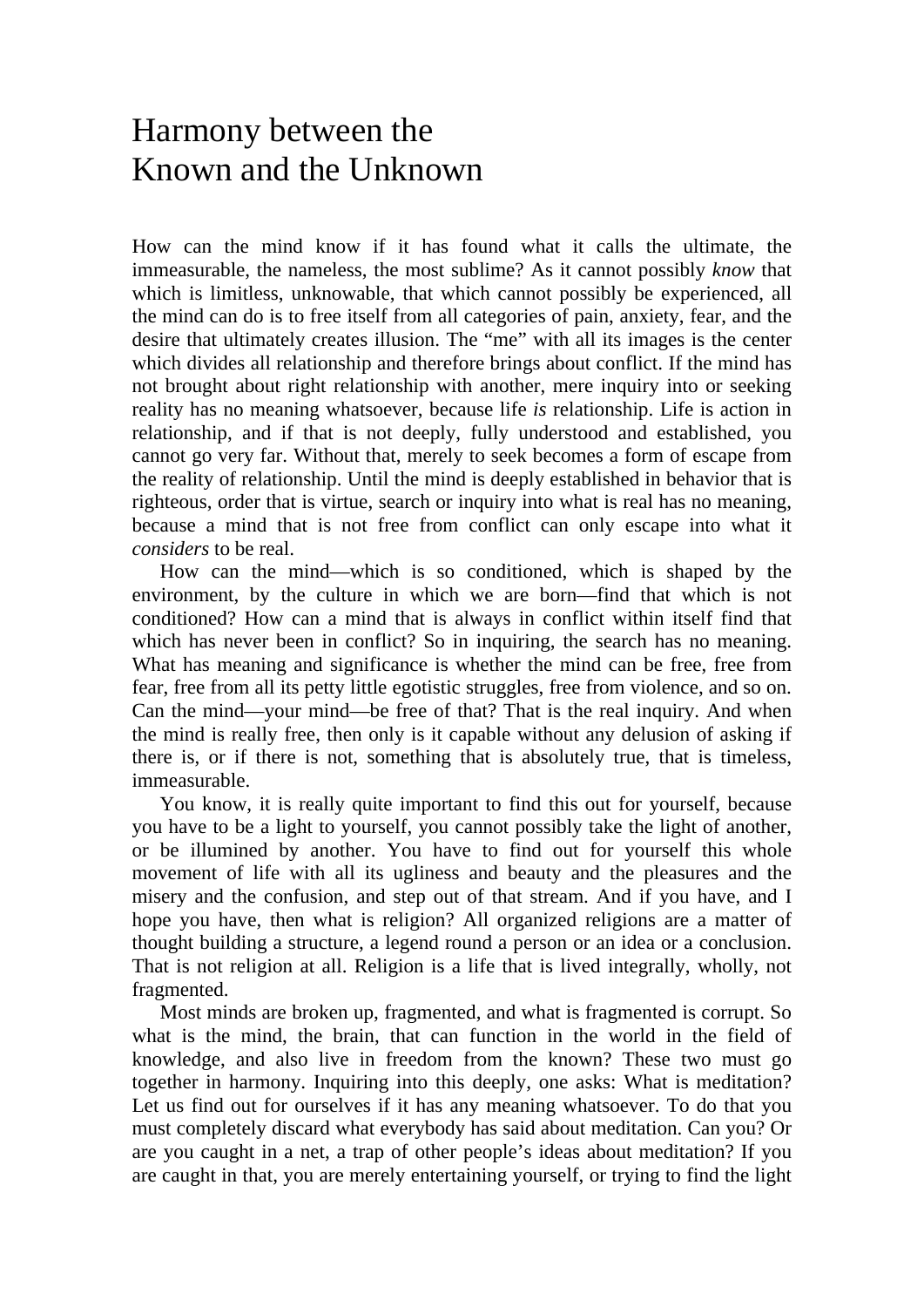of another through some practice. When you practice, you are making the mind conform to a pattern set by another. Don't follow anybody—including the speaker. Don't accept what anybody says, because you have to be a light to yourself. You have to stand completely by yourself, and to do that, because you are the world and the world is you, you have to be free of the things of the world, which is to be free of the "me," the ego and all its aggression, vanities, stupidities, ambition.

So what is meditation? How do you find out? It is obvious that to see anything very, very clearly the mind must be quiet. If I want to listen to what is being said, I must give attention to it, and that attention has the quality of silence. To find out not only the meaning of words, but beyond, I must listen very, very carefully. In that listening I am not interpreting what you are saying, I am not judging, I am not evaluating, I am actually listening to the word and what lies behind the word, knowing that the word is not the thing, that the description is not the described. So I am listening to you with total attention. In that attention there is no "me" as the listener, the "me" that separates itself from you who are talking, that divides the "me" and the "you." So the mind that is capable of listening completely to what is being said and going behind the word, must give total attention. You do that when you are looking at a tree with total attention, or when you are listening to music, or when you are listening to somebody who is telling you something most urgent, serious. That state of attention in which the "me" is totally absent is meditation. Because in that state there is no direction, there are no frontiers which thought has built around attention.

Attention implies a mind that has no desire to acquire, attain, arrive, or be something. Otherwise, conflict comes into being. So attention is the total absence of any conflict, a state of mind in which direction, will, has no place whatsoever. And that takes place when I am listening to you, when I am listening to the sound of a bird, or when I am looking at the marvelous mountains. So in that state of attention there is no division as the observer and the observed. When there *is* that division, then there is conflict.

Now that is only the beginning of meditation. And if a mind is really serious in its inquiry, this meditation is necessary because then the way we live, which has lost all its meaning, becomes meaningful. Life becomes a movement, a harmony between the known and the unknown.

Meditation is a daily life in which there is no control whatsoever. Our life is wasted in the enormous energy that is dissipated in controlling. We spend our days controlling: "I must" and "I must not," "I should" and "I should not." Suppressing, expanding, holding, withdrawing, being attached and breaking away from attachment, exercising will to achieve, to struggle, to build—in this there is always a direction, and where there is direction there must be control. We spend our days in controlling, and we do not know how to live a life completely free of control. It demands tremendous inquiry, great seriousness to find out a way of living in which there is not a shadow of control.

Why do we control at all, and when we control, who is the controller? And what is he controlling, that is, withholding, directing, shaping, conforming, imitating? One observes in oneself the contradictory desires: wanting and not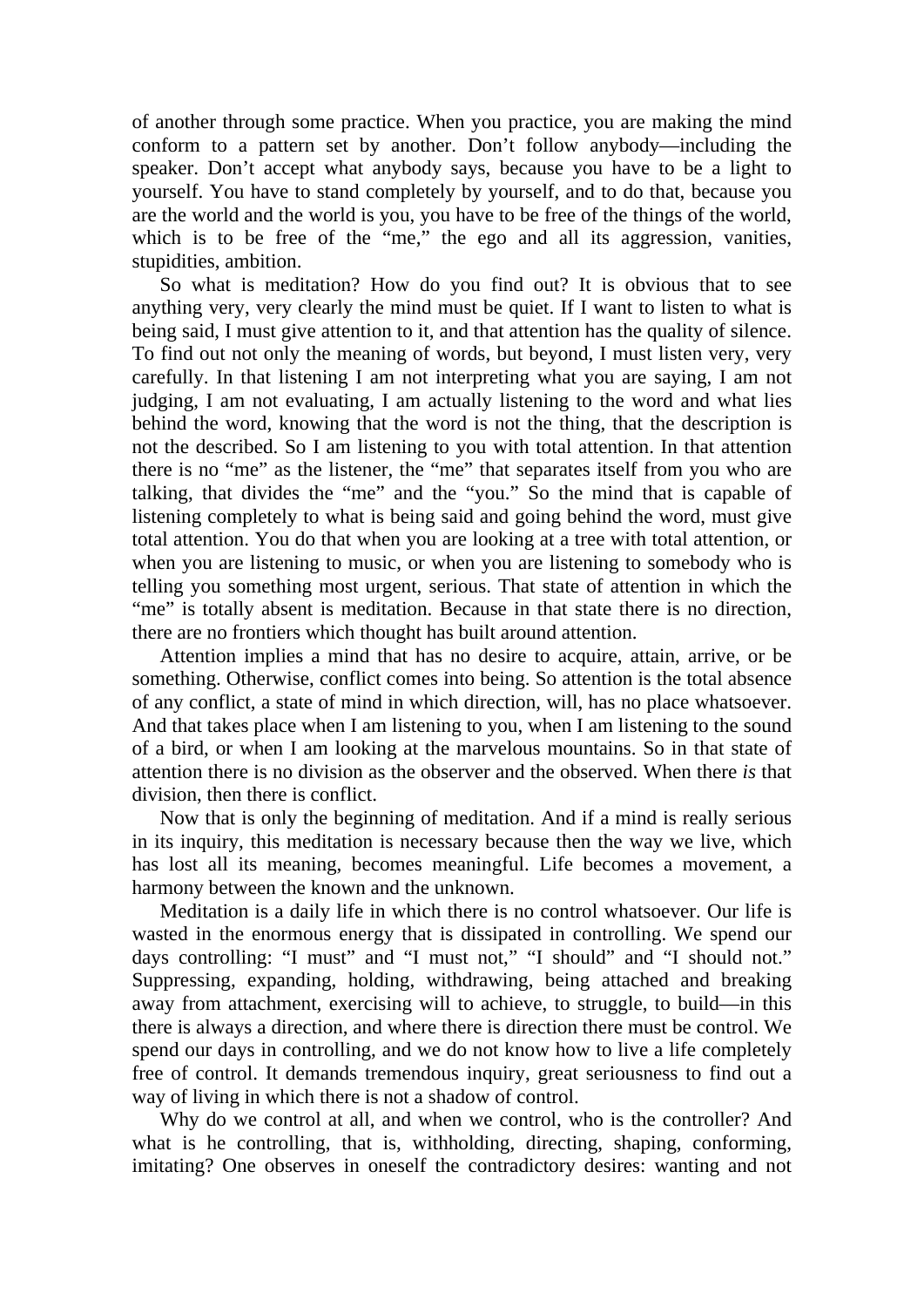wanting, doing this and not doing that, the oppositions of duality. Now is there duality at all, the opposite? I am not talking of the opposite of man and woman, dark and light; but inwardly, psychologically, are there opposites at all or only "what is"? The opposite exists only when I do not know what to do with "what" is." If I know what to do with "what is," if the mind is capable of dealing with "what is" and going beyond, the opposite is not necessary. That is, if you are violent, as most people are, the practicing of its opposite, nonviolence, has no meaning, because there is an interval of time, and during that interval you are being violent. What has meaning is to be concerned to go beyond violence, not to the opposite but to be free of it. I am always translating the new in terms of the old, and therefore I never meet the new with a fresh mind. I translate the new reaction, the new feeling I have, as violence, because I am looking at it with the ideas, conclusions, words, meanings of the past. So the past creates the opposite of "what is." But if the mind can observe "what is" without naming it, without categorizing it, putting it into a frame, or wasting energy to escape from it, if it can look at it without the observer, which is the past, look at it without the eyes of the past, then you are totally free of it. Do it and you will see.

Have you noticed in yourself there is always the observer and the observed? There is you looking at the thing, so there is a division between you and the thing you observe. You observe a tree, and the observer, the past, says, "That's an oak tree." When it says, "That is an oak tree," that knowledge is the past and that past is the observer. So the observer is different from the tree. Obviously, that must be so. But when we are dealing with psychological facts, is the observer different from the thing observed? When I say, "I am violent," is the observer, the see-er who says, "I am violent," different from that which it calls violent? Obviously not. So when it separates itself from the fact as the observer, it creates a duality, a conflict, and it tries to escape from that conflict through various means, so the observer is not capable of meeting that fact of violence. You work it out to understand this movement of division as the observer and the observed that creates conflict and therefore has no direct relationship with another.

In meditation, life is a total movement, not fragmented, not broken up as the "me" and the "you." In that there is no me to experience. Do you see that the mind is incapable of experiencing something that it does not know? The mind cannot possibly experience the immeasurable. You can give a significance to that word and say, "I will experience that state of the immeasurable," higher consciousness and all that business, but who is the experiencer? The experiencer is the past and he can only recognize the experience in terms of the past, therefore he must know it already. Therefore in meditation there is no experiencing. Ah, if you do this you will climb to the highest heaven.

You have not only to understand this whole movement of daily living, which is part of meditation, and in that have no control whatsoever so that there is no conflict, no direction, but you also have to have a life that is immensely energetic, active, real, creative. In meditation, the mind becomes completely quiet, silent. You know, silence has space—and the mind has no space. It is too crowded with the knowledge that we have acquired and it is eternally occupied with itself—what it must do, what it must not do, what it must achieve, what it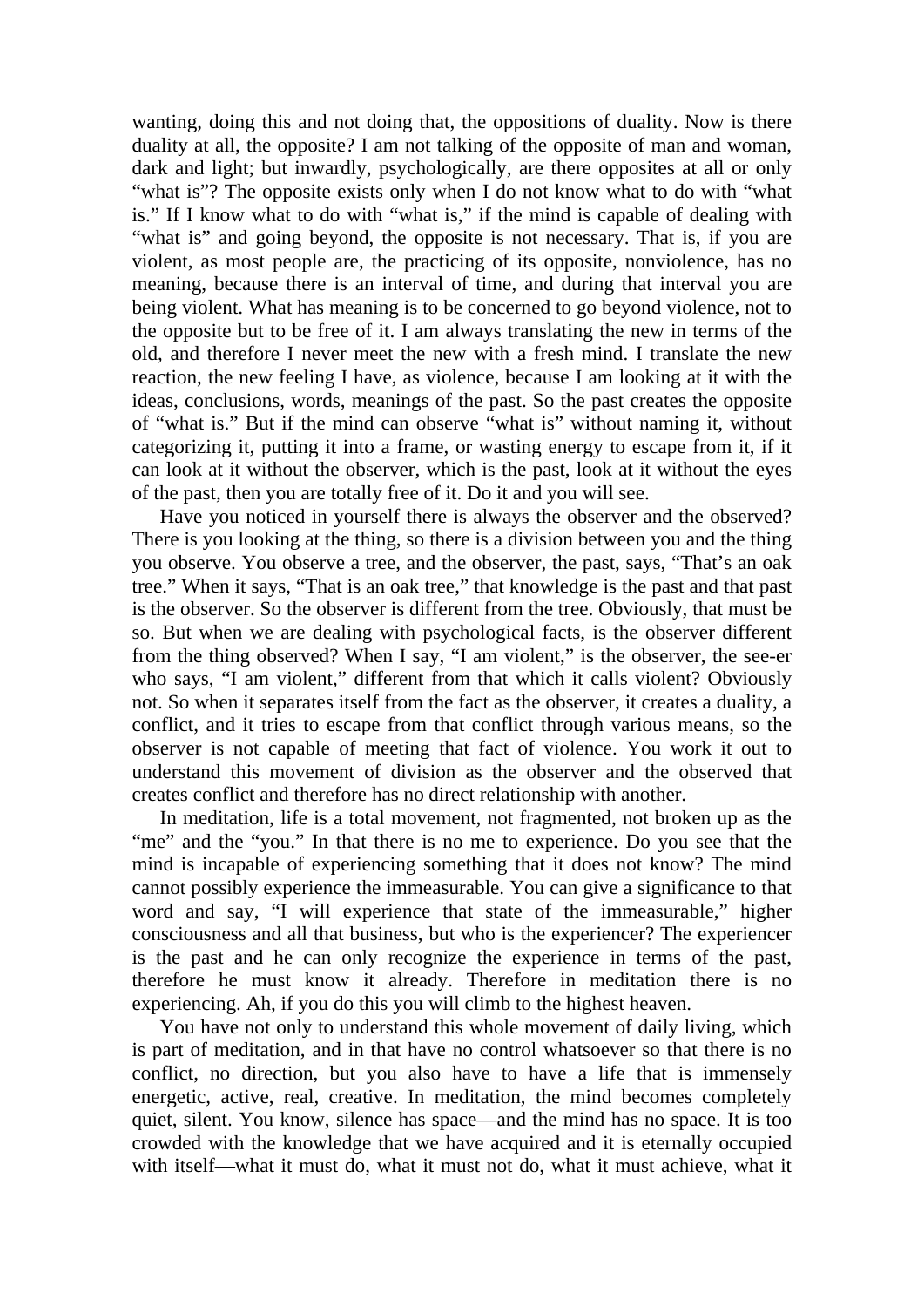must gain, what others are thinking about it. It is full of knowledge of other people, conclusions and ideas and opinions. So we have very little space in our minds. And one of the factors of violence is the lack of space. In ourselves we have very little space, and one must have space. It is part of meditation to come upon the space not invented by thought, because when you have space the mind can function totally. A brain that is completely in order—absolute order, not relative order—has no conflict and therefore it can move in space.

Silence is really an extreme form of the highest order. So silence is not something you contrive, that you try to practice, or try to become aware of. The moment you are aware that you are silent, it is not silence. Silence is the highest mathematical order, and in that silence the other parts of the brain that have not been occupied, that have not been active, become totally active. The brain, not being in conflict, has great space, not created by thought as space but an actual sense of space, and that space has no border. Thought has no place in this whatsoever. As we are describing this, we are employing thought, using the words that thought uses to communicate, but the description is not the described. So the mind with its brain becomes totally silent and therefore of the greatest order. Where there is order there is vast space.

And what lies in this vast space nobody can tell you because it is absolutely indescribable. Anybody—it doesn't matter who it is—who describes it or tries to achieve it through repeating words and all that kind of silly nonsense, is desecrating something holy, sacred.

And this is meditation. And this is part of our daily living; it isn't something you do at odd moments, it is there all the time, bringing order in everything that it is doing. And in this there is great beauty. Not the beauty that is in the hills and the trees and in the pictures in the museums, or in music, because it is the thing that *is* beauty and therefore love.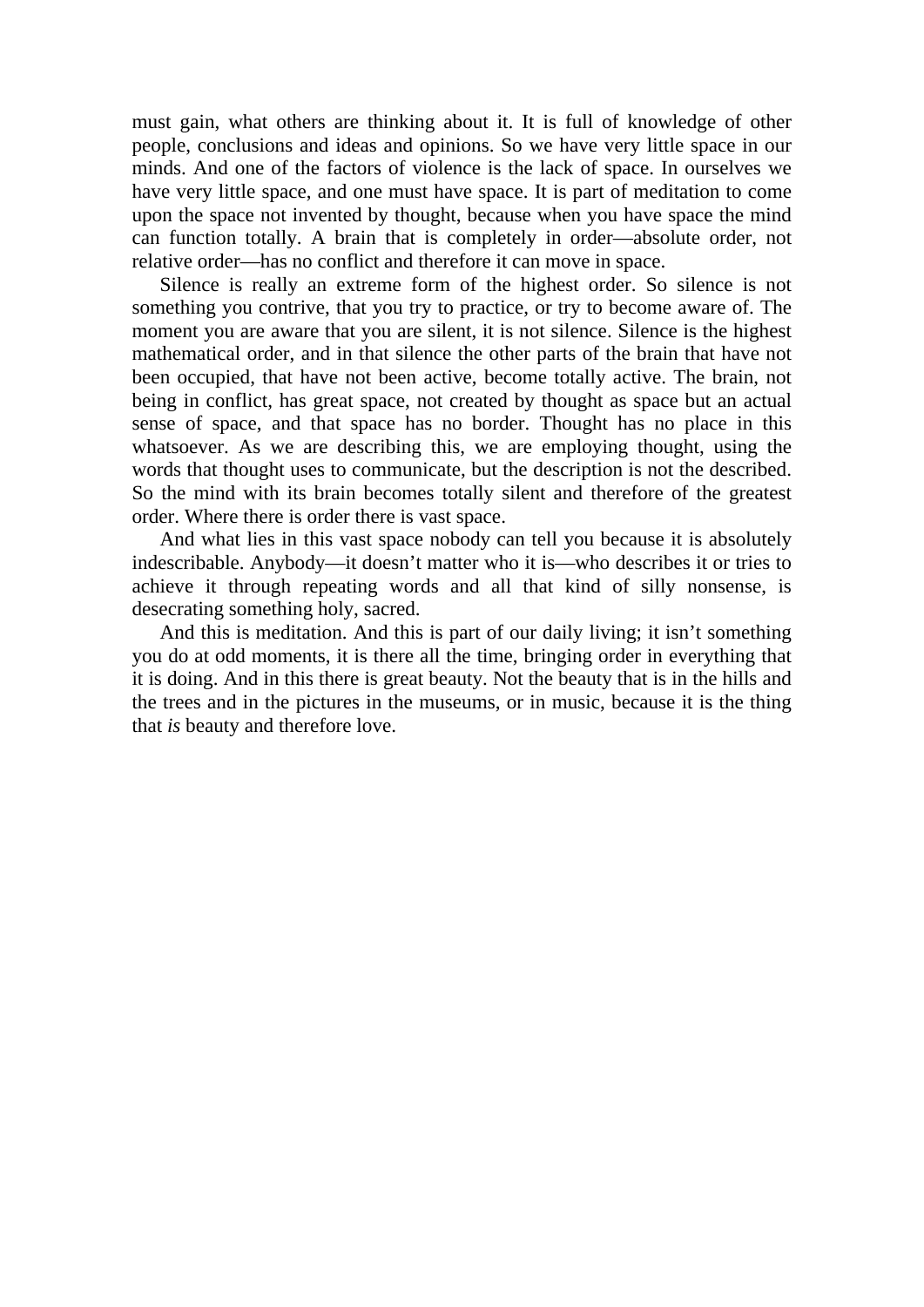### A Sacred Life

Where there is the activity of the self, meditation is not possible. This is very important to understand, not verbally but actually. Meditation is a process of emptying the mind of all the activity of the self, of all the activity of the "me." If you do not understand the activity of the self, then your meditation only leads to illusion, your meditation then only leads to self-deception, your meditation then will only lead to further distortion. So to understand what meditation is, you must understand the activity of the self.

The self has had a thousand worldly, sensuous, or intellectual experiences, but it is bored with them because they have no meaning. The desire to have wider, more expansive, transcendental experiences is part of the "me," the self. When you have such experiences, or visions, you must be able to recognize those experiences, or those visions, but when you can recognize them, they are not new, they are projections of your background, of your conditioning, in which the mind delights as though they are something new. Don't agree, but see the truth of it, then it is yours.

One of the demands, urges, desires of the mind, the self, is to change "what is" into "what should be." It doesn't know what to do with "what is" because it cannot resolve "what is," therefore it projects an idea of "what should be," which is the ideal. This projection is the antithesis of "what is," and therefore there is a conflict between "what is" and "what should be." That very conflict is the blood and the breath of the self.

Another activity of the self is the will—the will to become, the will to change. Will is a form of resistance in which we have been educated from childhood. Will has become extraordinarily important to us, economically, socially, and religiously. Will is a form of ambition, and from will arises the desire to control—to control one thought by another thought, one activity of thought by another activity of thought. "I must control my desire": the "I" is put together by thought, a verbal statement as the "me" with its memories, experiences. That thought wants to control, shape, deny, another thought.

One of the activities of the self is to separate itself as the "me," as the observer. The observer is the past, all the accumulated knowledge, experience, memories. So the "I," the "me," separates itself as the observer from the "you," the observed. "We" and "they." We the Germans, the communists, the Catholics, the Hindus, and they the heathens, and so on, and so on. As long as the activities of the self—as long as the "me" as the observer, as the controller, as will; the self demanding, desiring experience—exist, meditation becomes a means of selfhypnosis, an escape from daily life, an escape from all the misery and problems. As long as those activities exist, there must be deception. See the reality, not verbally, but actually, that a person who is inquiring into meditation, who wants to see what takes place, must understand all the activities of the self.

Meditation is the emptying of the mind of the activity of the self. And you cannot empty the mind of the activity of the self by any practice, by any method, or by saying "Tell me what to do." Therefore, if you are really interested in this,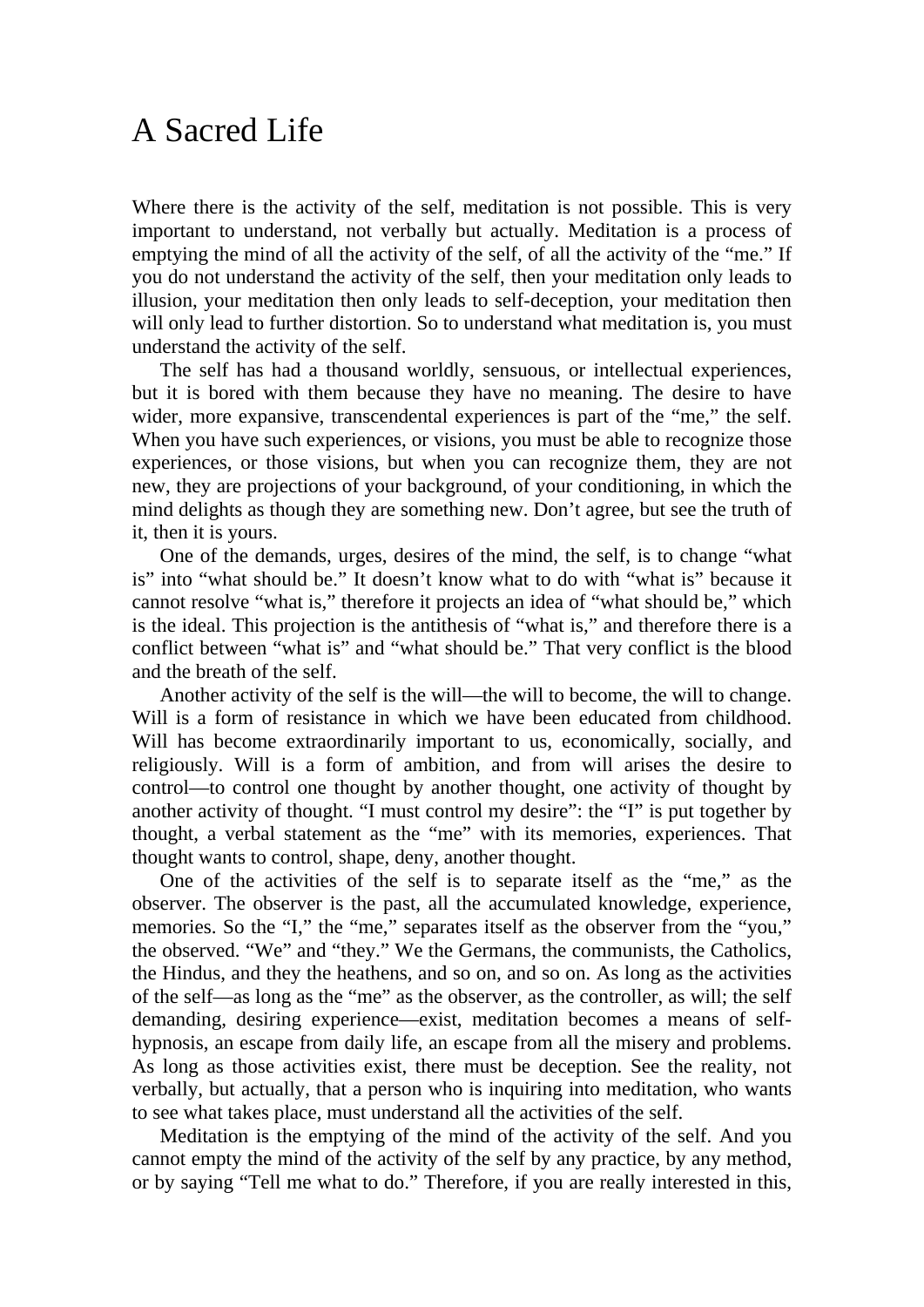you have to find out for yourself your own activity of the self—the habits, the verbal statements, the gestures, the deceptions, the guilt that you cultivate and hold on to as though it were some precious thing instead of throwing it away, the punishments—all the activities of the self. And that demands awareness.

Now, what is being aware? Awareness implies an observation in which there is no choice whatsoever, just observing without interpretation, translation, distortion. And that will not take place as long as there is an observer who is *trying* to be aware. Can you be aware, attentive, so that in that attention there is only observation and not the observer?

Now listen to this. You have read that statement: awareness is a state of mind in which the observer with its choice is not. You hear that statement. You immediately want to put it into practice, into action. You say, "What am I to do? How am I to be aware without the observer?" You want an immediate activity which means you have not really listened to that statement. You are more concerned with putting that statement into action than with listening to the statement. It is like looking at a flower and smelling the flower. The flower is there, the beauty, the color, the loveliness of it. You look at it and pick it up and begin to tear it to pieces. And you do the same when you listen to the statement that in awareness, in attention, there is no observer, that if the observer is, then you have the problem of choice, conflict. You hear that statement and the immediate reaction of the mind is, "How am I to do it?" So you are more concerned with the action of what to do about that statement than with actually listening to it. If you listen to it completely, then you are breathing the perfume, the truth of it. And the perfume, the truth, acts, not the "me" that is struggling to act rightly. Have you got it?

So, to find out the beauty and the depth of meditation, you have to inquire into the activities of the self, which is put together by time. So you have to understand time.

Please listen to this. Listen, don't do anything about it, just listen. Find out if it is false or true. Just observe. Listen with your heart, not with your beastly little mind.

Time is movement, both physically and psychologically. Physically to move from here to there needs time. Psychologically, the movement of time is to change "what is" into "what should be." So thought, which is time, can never be still because thought is movement, and this movement is part of the self. We are saying thought is the movement of time. Thought is the movement of time because it is the response of knowledge, experience, memory, which is time. So thought can never be still. Thought can never be new. Thought can never bring about freedom.

When one is aware of the movement of the self in all its activities—as ambition, seeking fulfilment, in relationship—out of that comes *a mind* that is completely still. Not thought is still—you understand the difference? Most people are trying to control their thoughts, hoping thereby to bring quietness to the mind. I have seen dozens of people who have practiced for years trying to control their thoughts, hoping to have a mind that is really quiet. But they don't see that thought is a movement. You may divide that movement as the observer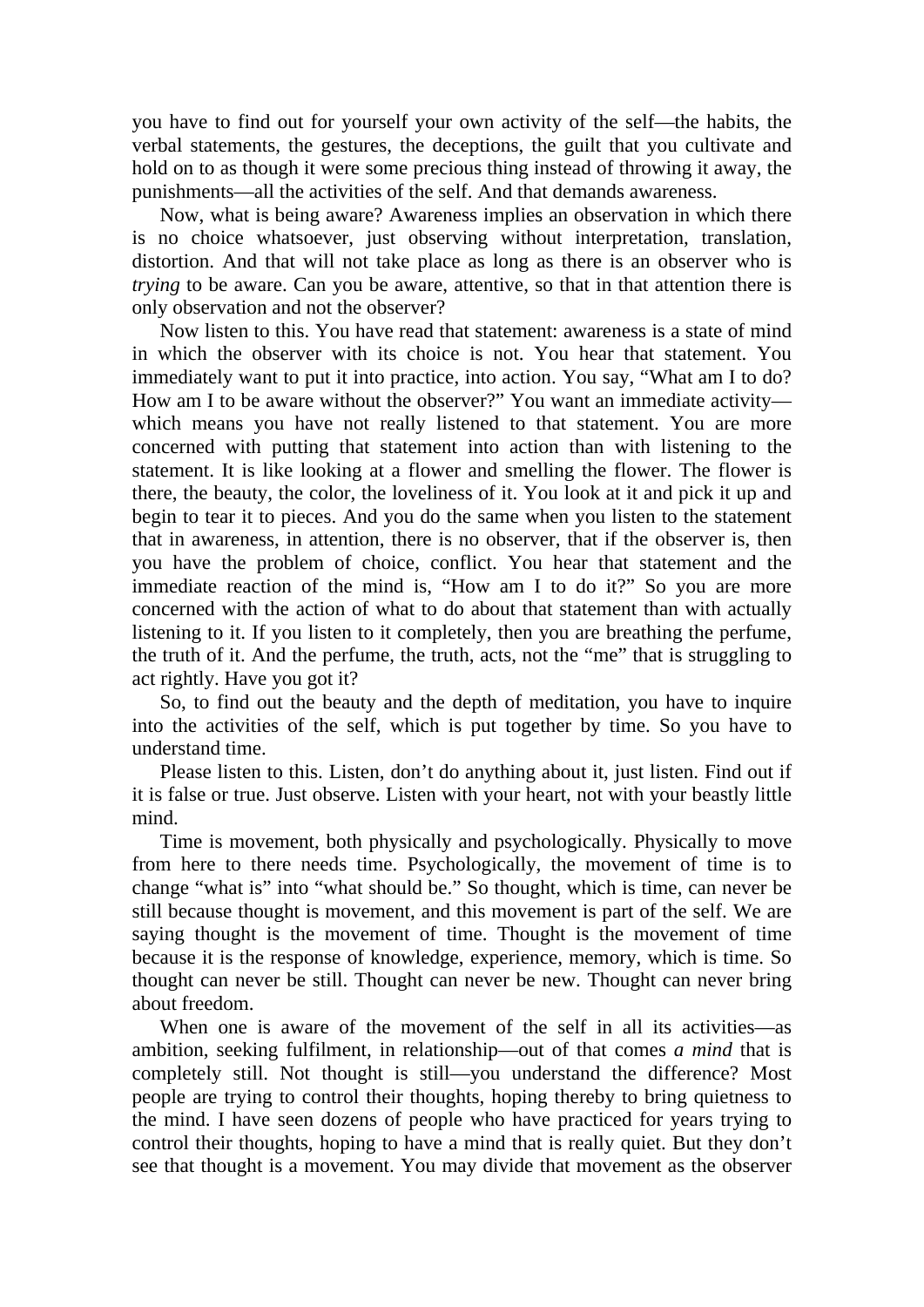and the observed, or the thinker and the thought, or the controller and the controlled, but it is still movement. And thought can never be still: if it is still it dies, therefore it cannot afford to be still.

If you have gone deeply into all this, into yourself, then you will see that the mind becomes completely still—not enforced, not controlled, not hypnotized. And it must be still because it is only in that stillness that a totally new, unrecognizable thing can take place. If I force my mind to be still through various tricks and practices, shocks, then it is the stillness of a mind that has struggled with thought, controlled thought, suppressed thought. That is entirely different from a mind that has seen the activity of the self, seen the movement of thought as time. The very attention to all that movement brings about the quality of mind that is completely still, in which something totally new can take place.

Meditation is the emptying of the mind of all the activity of the self. Now, will it take time? Will the emptying, or rather—I won't use that word *emptying*, you will get frightened—can this process of the self come to an end, through time, through days, through years? Or has it to end instantly? Is that possible? All this is part of your meditation. When you say to yourself, "I will gradually get rid of the self," that is part of your conditioning, and you enjoy yourself in the meantime. When you introduce the word *gradually*, that involves time, a period, and during that period you enjoy yourself—all the pleasures, all the feelings of guilt which you cherish, which you hold on to, and the anxiety which also gives you a certain sense of living. And to be free of all that you say, "It will take time." That is part of our culture, part of our evolutionary conditioning. Now will psychologically putting an end to the activities of the self take time? Or does it not take time at all, but rather the release of a new kind of energy that will put all that aside instantly?

Does the mind actually see the falseness of the proposition that it needs time to dissolve the activities of the self? Do I see clearly the falseness of it? Or do I see intellectually that it isn't quite right, and therefore I go on with it! If I see the falseness of it actually, then it has gone, hasn't it? Time is not involved at all. Time is needed only when there is analysis, when there is inspection or examination of each broken piece that constitutes the "me." When I see the whole movement of this as thought, it has no validity, though man has accepted it as inevitable. Then because the mind sees the falseness of it, it ends. You don't go too close to the edge of a precipice unless you are rather unbalanced, insane, and then you go over; if you are sane, healthy, you stay away from it. The movement away from it doesn't take time, it is an instant action because you see what would happen if you fell. So in the same way, if you see the falseness of all the movement of thought, of analysis, of the acceptance of time, and so on, then there is the instant action of thought as the "me" ending itself.

So a religious life is a life of meditation, in which the activities of the self are not. And one can live such a life in this world every day. That is, one can live a life as a human being in which there is constant alertness, watchfulness, awareness, an attentive mind that is watching the movement of the self. And the watching is watching from silence, not from a conclusion. Because the mind has observed the activities of the self and sees the falseness of it and therefore the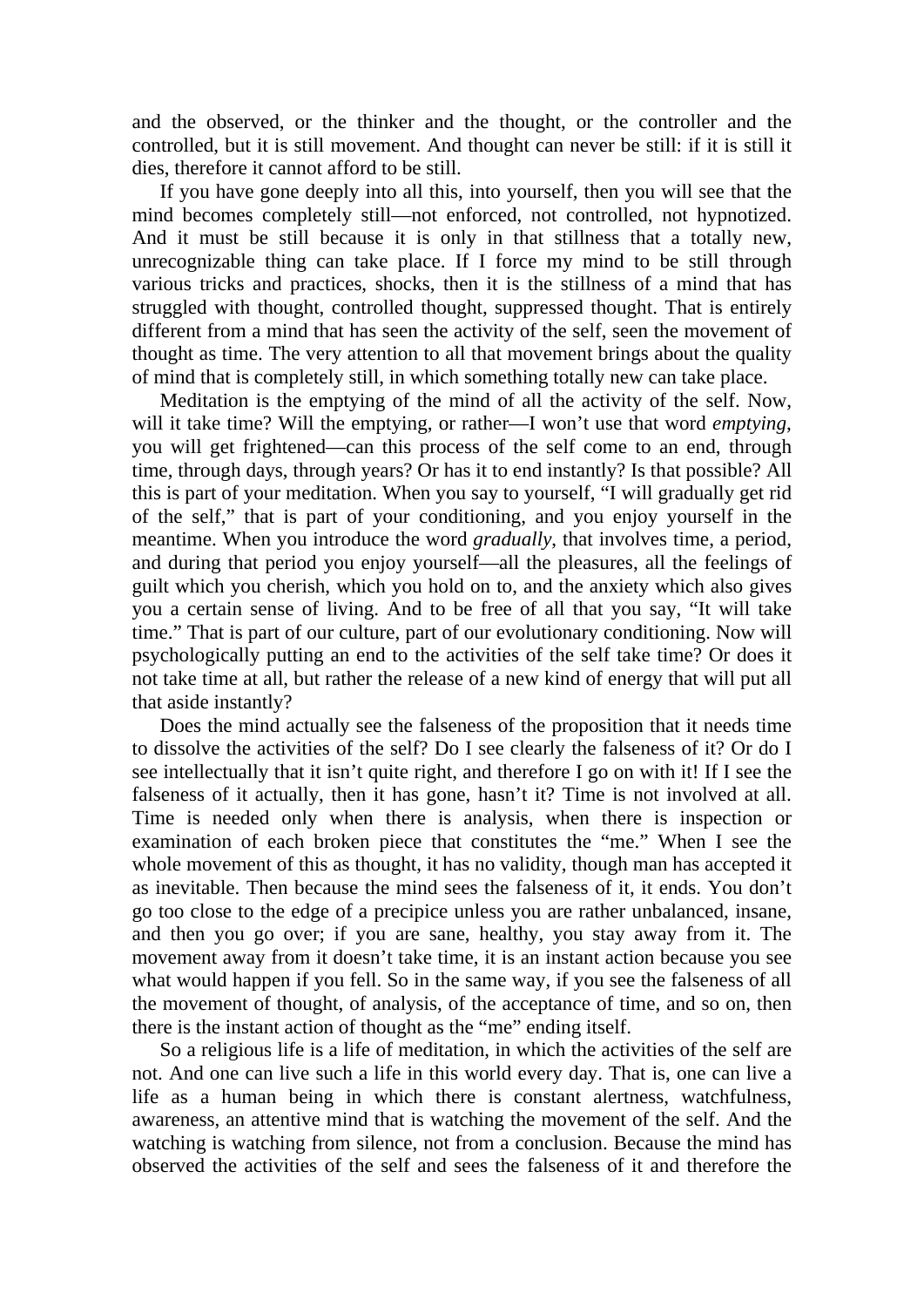mind has become extraordinarily sensitive, and silent. And from that silence it acts. *In daily life*.

Have you got it? Have we shared this together? Because it is your life, not my life. It is your life of sorrow, of tragedy, of confusion, guilt, reward, punishment. All that is your life. If you are serious you have tried to untangle all this. You have read some book, or followed a teacher, or listened to somebody, but the problems remain. These problems will exist as long as the human mind moves within the field of the activity of the self; that activity of the self *must* create more and more and more problems. When you observe, when you become extraordinarily aware of this activity of the self, then the mind becomes extraordinarily quiet, sane, healthy, holy. And from that silence our life in everyday activity is transformed.

Religion is the cessation of the "me," and action born of that silence. That life is a sacred life full of meaning.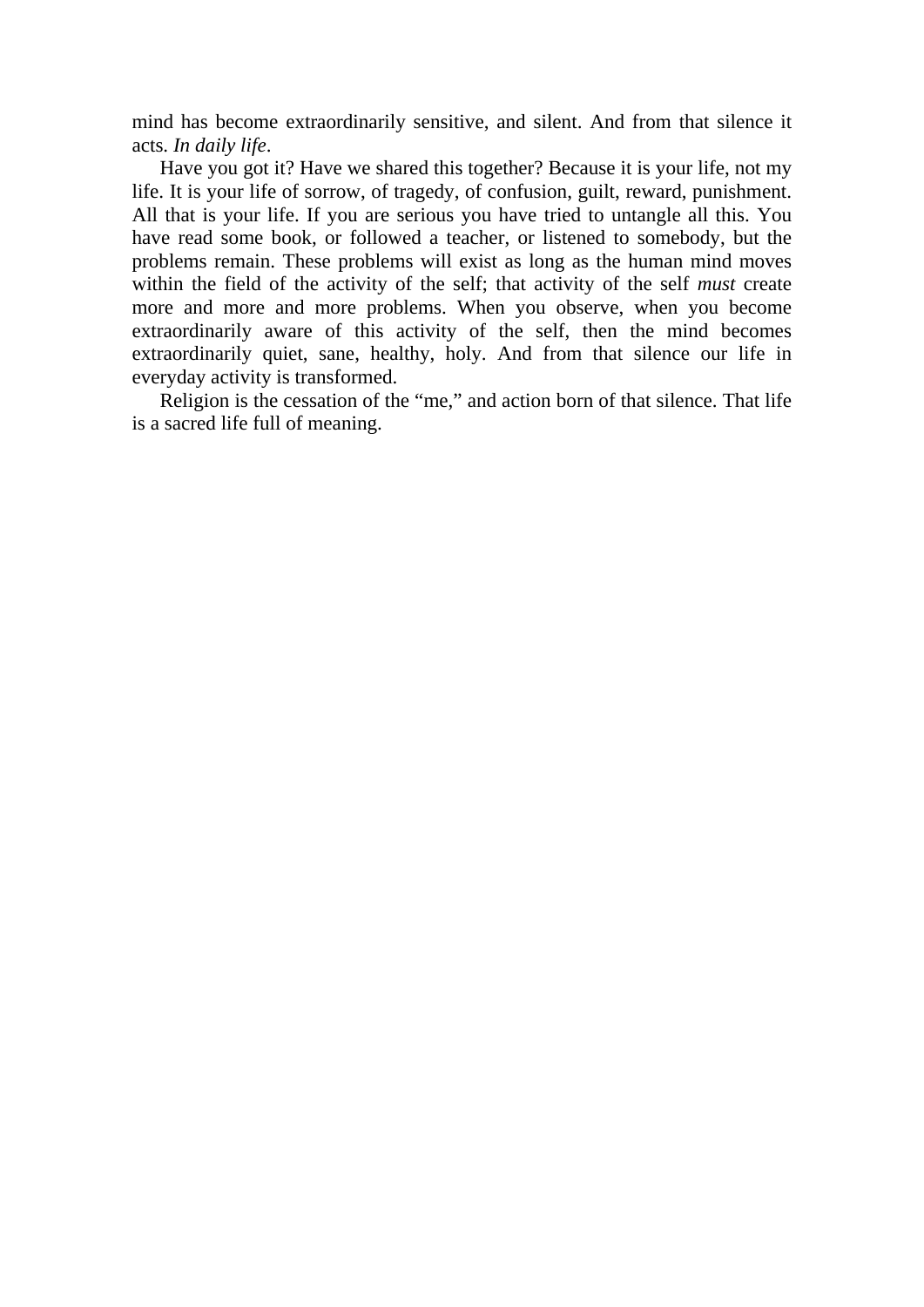## Observing from a Quiet Mind

To discover what it means to love, mustn't one be free of possession, attachment, jealousy, anger, hatred, anxiety, fear? Free of attachment—let's take that for the moment. When you are attached, what are you attached to? Suppose one is attached to a table, what does that attachment imply? Pleasure, a sense of possession, appreciation of the utility of it, the feeling that it is a marvelous table, and so on, and so on. When a human being is attached to another, what is going on? When someone is attached to you, what is the feeling of the other who is attached to you? In that attachment there is pride of possession, a sense of domination, fear of losing that person, therefore jealousy, and therefore greater attachment, greater possessiveness, anxiety. Now, if there is no attachment, does it mean no love, no responsibility? For most of us love means this terrible conflict between human beings, and so relationship becomes a perpetual anxiety. You know all this, I don't have to tell you. And that, we call love. And to escape from this terrible strain of what we call love, we have all kinds of entertainment—from television to religion. We quarrel and go off to church, or to the temple, and come back and begin again. This is going on all the time.

Can a man or woman be free of all this, or is that impossible? If it is not possible, then our life is a perpetual state of anxiety, and from that all kinds of neurotic attitudes, beliefs, actions, take place. Is it possible to be free of attachment? That implies a great deal. Is it possible for a human being to be free of attachment and yet feel responsible?

Now to be free of attachment doesn't mean its opposite, detachment. It is very important to understand this. When we are attached, we know the pain of attachment, the anxiety of it, and we say, "For God's sake, I must detach myself from all this horror." So the battle of detachment begins, the conflict. If you are aware of the word and the fact—the word *attachment* and freedom from that word, which is the feeling—then you observe that feeling without any judgement. Then you will see that out of that total observation there is quite a different movement taking place, which is neither attachment or detachment. Are you doing it as we are talking, or are you just listening to a lot of words? You know you are tremendously attached to a house, to a belief, to a prejudice, to a conclusion, to a person, to some ideal. Attachment gives great security, which is an illusion, isn't it? It is an illusion to be attached to something because that something may go away. So what you are attached to is the image that you have built about the thing. Can you be free of attachment so that there is a responsibility that is not a duty?

Then what is love when there is no attachment? If you are attached to a nationality, you worship the isolation of nationality, which is a form of glorified tribalism. What does that do? It separates, doesn't it? If I am tremendously attached to my nationality as a Hindu, and you are attached to Germany, France, Italy, England, we are separate—and the wars, and all the complexity of all that goes on. Now if you have no attachment, what takes place? Is that love?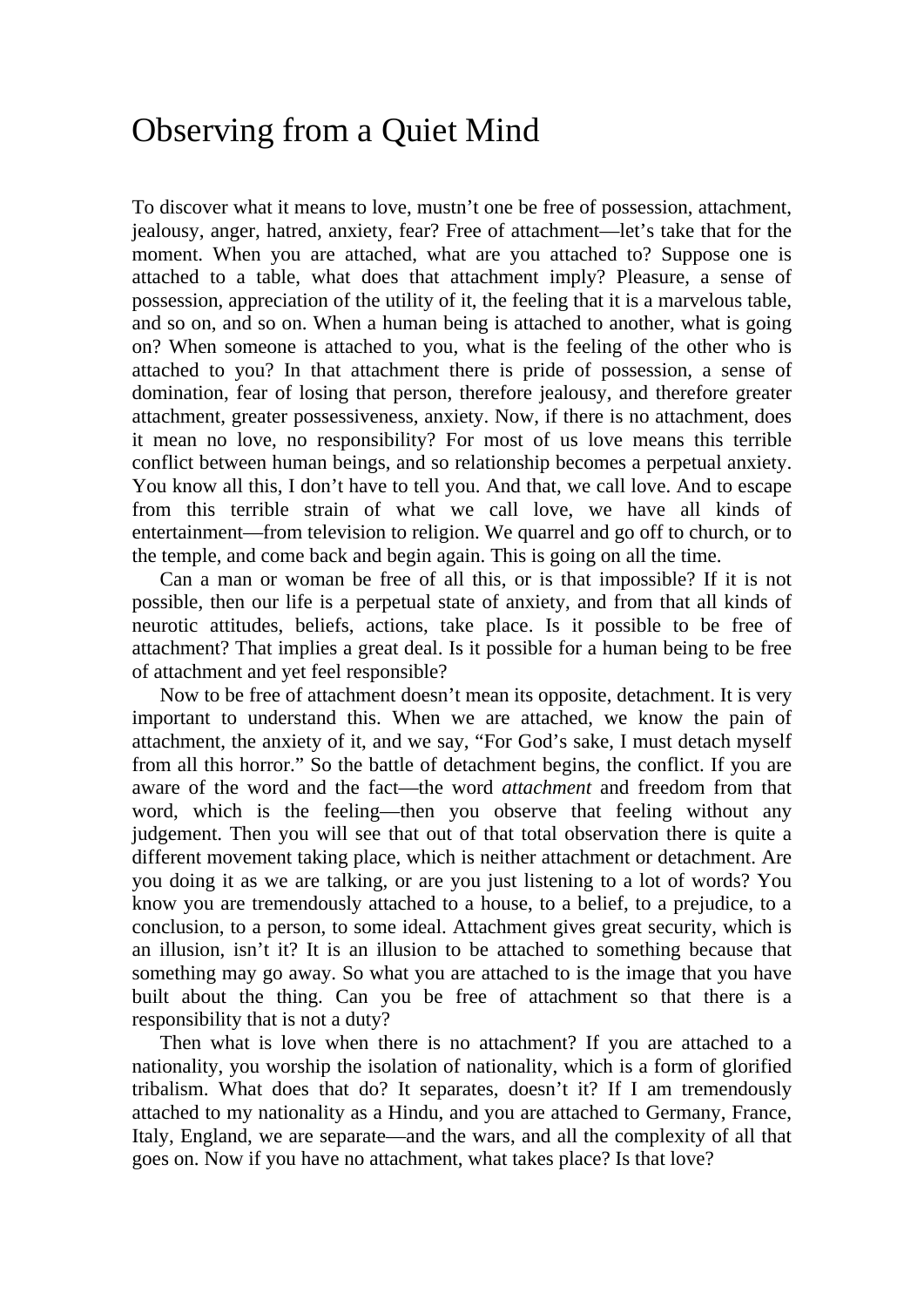So attachment separates. I am attached to my belief, and you are attached to your belief, therefore there is separation. Just see the consequences of it, the implications of it. Where there is attachment there is separation, and therefore there is conflict. Where there is conflict there cannot possibly be love. And what is the relationship of one person to another when there is freedom from attachment and all the implications of it? Is that the beginning—I am just using the word *beginning*, don't jump on it—is that the beginning of compassion? When there is no nationality and there is no attachment to any belief whatsoever, to any conclusion, to any ideal, then a human being is a free human being, and his relationship with another is out of freedom, out of love, out of compassion.

You see, all this is a part of awareness. Now, must you analyze as we have done to see what attachment means, with all the implications of it, or can you observe the totality of it instantly and *then* analyze? Not the other way round. We are used to analysis, part of our education is to analyze, and so we spend a lot of time on that. We are proposing something quite different: to observe, see the totality, and then analyze. Then it becomes very simple. But if you analyze and try to reach the totality, you may go wrong; you generally do. But to observe the totality of something, which means having no direction, then analysis becomes either important or unimportant, you can analyze or not analyze.

Now I would like to go into something else from this. Is there something sacred in life, which is part of all this? Is there something sacred in your life, holy? Remove the word, separate the word, the image, the symbol—which is very dangerous—and when you do that, ask yourself, "Is there anything really sacred in my life, or is everything superficial, is everything put together by thought?" Thought is not sacred, is it? Do you think thought and the things that thought has put together are sacred? We have been conditioned to that; as a Hindu, a Buddhist, a Christian, we are conditioned to worship, adore, pray to things that thought has put together. And that we call sacred.

One has to find out, because if you do not find out if there is something really sacred that is not put together by thought, life becomes more and more superficial, more and more mechanical, and the end of one's life is utterly meaningless. You know, we are so attached to thinking and the whole process of thinking, and we worship the things that thought has put together. An image, a symbol, a sculpture, whether made by the hand or by the mind, is the process of thought. And thought is memory, experience, knowledge, which is past. And the past becomes the tradition, and the tradition becomes the most sacred thing. So are we worshipping the tradition? Is there something that has nothing to do with thought and tradition, with rituals, with all the circus that goes on? One has to find out.

How do you find out? Not a method; when I use the word *how*, I am not suggesting a method. Is there something sacred in life? There is a whole bloc of humanity that says, "There is absolutely nothing. You are the result of environment, and you can change the environment, so never talk about anything sacred. You will be a mechanical, happy individual." But, if one is very, very serious about this matter—and one has to be really profoundly serious—you don't belong to a materialist bloc or a religious one, which is also based on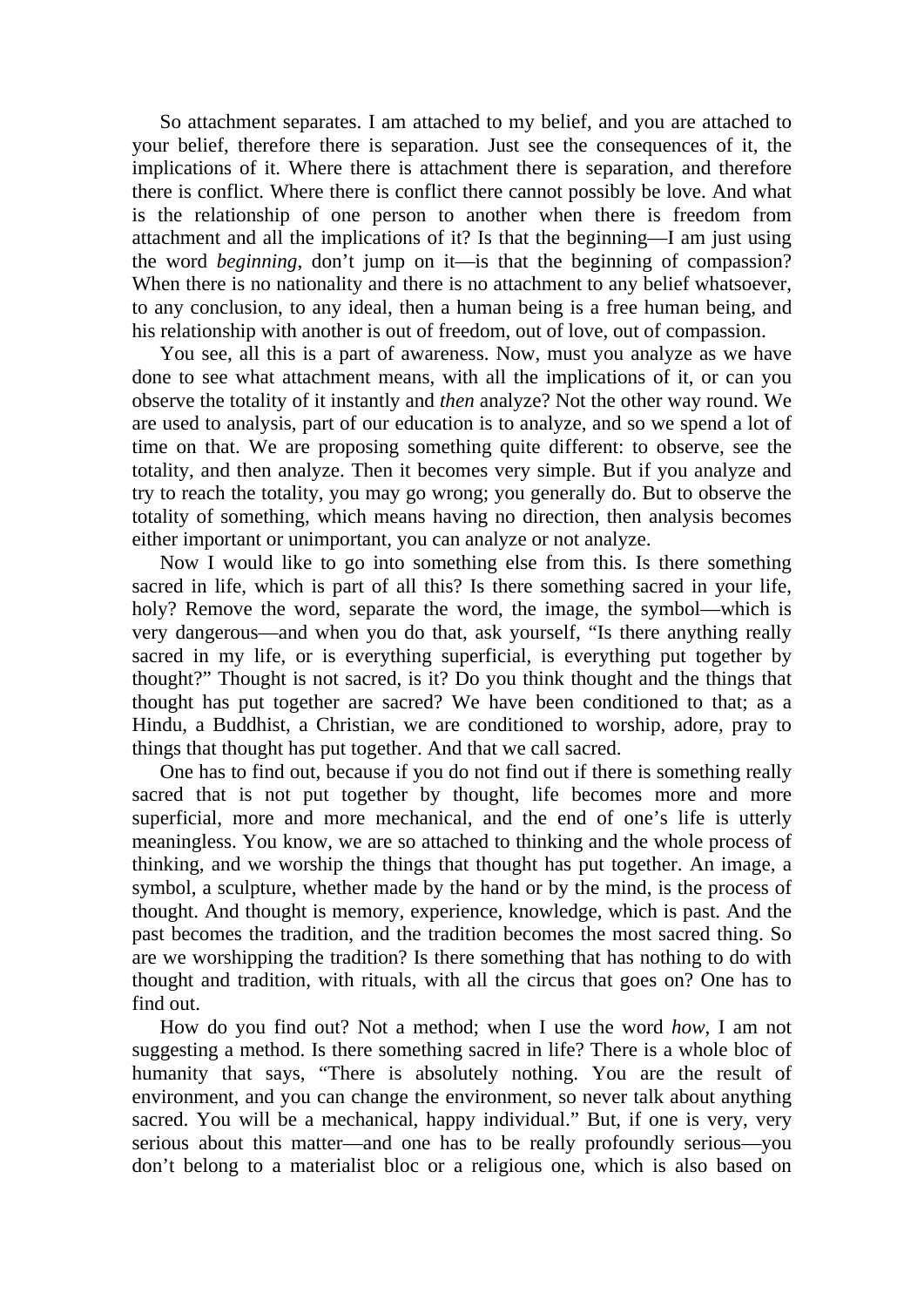thought. Then you have to find out. You don't assert anything. Then you begin to inquire.

Now what does it mean to inquire into oneself so as to find out if there is anything deeply sacred, holy, in one's life—in life, not in one's life—in living? Is there something marvelously, supremely, sacred? Or is there nothing at all?

It is necessary to have a very quiet mind, because it is only in that freedom that you can find out. There must be freedom to look, but if you say, "Well, I like my belief, I'll stick to that," you are not free. Or if you say, "Everything is materialistic," which is a movement of thought, then also you are not free. So to observe there must be freedom from the imposition of civilizations, personal desires, personal hopes, prejudices, longings, fears. You can only observe when the mind is completely still. Can the mind be completely without movement? Because if there is movement there is distortion. One finds it terribly difficult, because thought comes in immediately, so one says, "I must control thought." But the controller is the controlled. When you see that, that the thinker is the thought, the controller is the controlled, the observer is the observed, then there is no movement. One realizes anger is part of the observer who says, "I am angry," so anger and the observer are the same. That is clear, that is simple. In the same way, the thinker who wants to control thought is still thought. When one realizes that, the movement of thought stops.

When there is no movement of any kind in the mind, then naturally the mind is still, without effort, without compulsion, without will. It is naturally still; it is not cultivated stillness because that is mechanical, which is not stillness but just an illusion of stillness. So there is freedom. Freedom implies all that we have talked about, and in that freedom there is silence, which means no movement. Then you can observe—then *there is* observation, then there is only observation, not the observer observing. So there is only observation out of total silence, complete stillness of mind. Then what takes place?

If you have gone that far—which is freedom from one's conditioning, and therefore no movement, and complete silence, quietness—then there is the operation of intelligence, isn't there? To see the nature of attachment and all its implications, to have an insight into it, is intelligence. Only when you come to that point, which is to be free, with the operation of intelligence going with it, do you have a quiet, healthy, sane mind. And in that quietness you will find out if there is something really sacred, or nothing at all.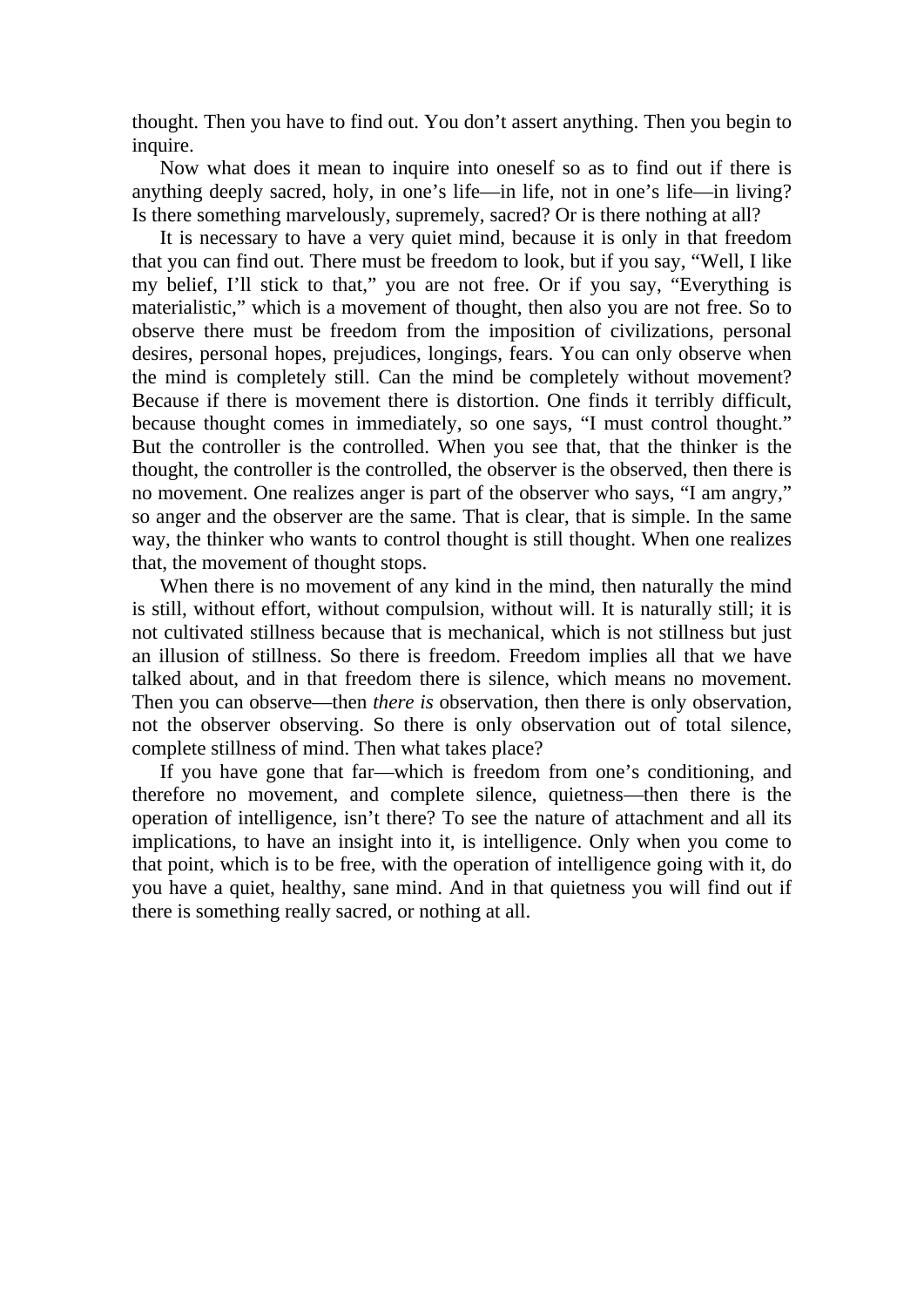### Enlightenment Is Not a Fixed Place

We ought to consider the relationship of religion to daily life, and whether there is, or is not, something unnameable, a timeless state of mind. One can call it enlightenment, a realization of the absolute truth. Can the human mind ever come upon something that is incorruptible, that is not put together by that human mind with its thought, something that must exist, which will give a perfume, a beauty, a loveliness to life?

Man, if you observe throughout history, has been seeking in so many different ways something beyond ordinary life, beyond this world. He has done everything possible—fasted, tortured himself, engaged in every form of neurotic behavior, worshipped legends and their heroes, accepted the authority of others who said, "I know the way, follow me." Man, whether he is in the West or in the East, has always inquired into this question. The intellectuals, the philosophers, the psychologists, and the analysts see it as neurotic inquiry that has no value whatsoever. To them it is some form of hysteria, some form of make-believe, something to be totally avoided. Because they see around them absurdities in the name of religion, incredible behavior without reason, without any substance behind it, they prefer to deal with human beings who will conform to the pattern that is already established, or the pattern that they think is right. You must have observed all this in different ways.

But the intellect is only part of life. It has its normal place, but human beings throughout the world have given extraordinary importance to the intellect, the capacity to reason, to pursue something logically, to establish an activity based on reason and logic. Human beings are not merely intellectual entities, they are whole complex beings.

Man, you must have observed, wants to find something that is both rational and has depth, a full meaning, not invented by the intellect; and he has always, from ancient days, sought it out. Religion that is organized is a business affair, a vast machinery, to condition the human mind according to certain beliefs, dogmas, rituals, and superstitions. It is a very profitable business, and we accept it because our life is so empty. Life lacks beauty, so we want romantic, mystical legends. And we worship legends, the myths, but all the edifices man has built, physically as well as psychologically, have nothing whatsoever to do with reality.

What is a mind that is free from all the human endeavor, that has really put aside everything that man has created in his search for this thing called reality? You know, this is one of the most difficult things to put into words. Words must be used but communication is not only verbal but nonverbal. That is, both you and the speaker must inquire at the same time, at the same level, with the same intensity. Then communion is possible between you and the speaker. We are trying to commune not only nonverbally but also verbally about this extraordinarily complex question, which needs clear, objective thinking, and also going beyond all thought.

Meditation is not for the immature. The immature can play with it as they do now, sitting cross-legged, breathing in a certain way, standing on their heads,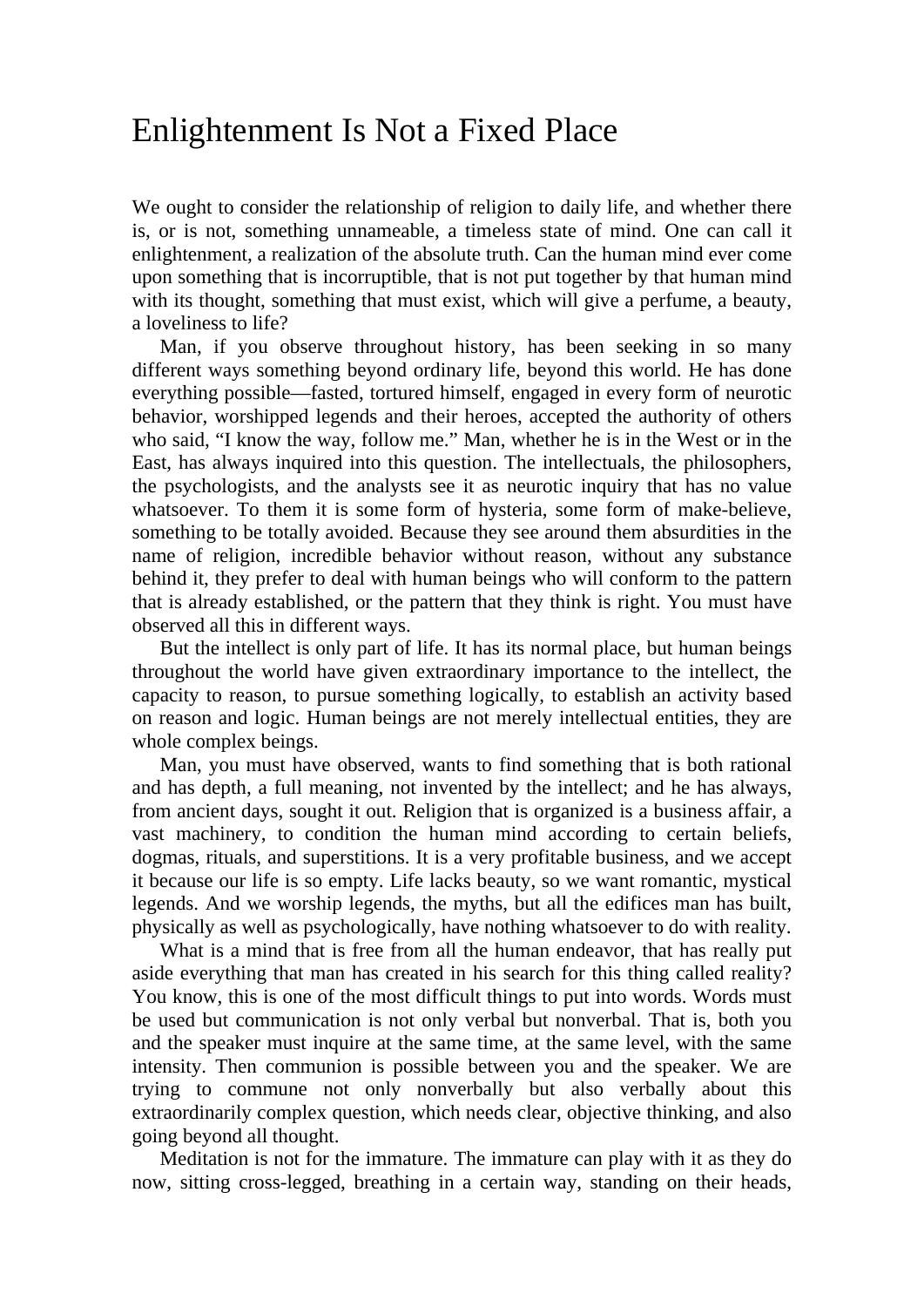taking drugs, in order to experience something original. Through drugs, through fasting, through any system, you can never find or come upon that which is eternal, timeless. There is no short cut to all this. One has to work hard; one has to become very aware of what one is doing, what one is thinking, without any distortion. And all that requires great maturity, not of age but maturity of the mind to be capable of observation, seeing the false as the false, the true in the false, and truth as truth. That is maturity, whether in the political scene, in the business world, or in your relationship.

You have probably heard the word *meditation* or read something about it, or you may have followed some guru who tells you what to do. I wish you had never heard that word, then your mind would be fresh to inquire. Some people have been to India, but I don't know why they go there: truth isn't there; there is romance, but romance is not truth. *Truth is where you are*. It is not in some foreign country, it is where you are. Truth is what you are doing, how you are behaving. It is *there*, not in shaving your head or in all those stupid things that man has done.

Why should you meditate? The meaning of that word is to ponder, to think over, to look, to perceive, to see clearly. To see clearly, to observe without distortion, there must be an awareness of your background, of your conditioning. Just to be aware of it, not to change it, not to alter it, not to transform it or be free of it, but just to observe. In that observation to see clearly without distortion the whole content of consciousness is the beginning and the ending of meditation. The first step is the last step.

Why should one meditate and what is meditation? You know, if you looked out of your window in the morning and saw the extraordinary beauty of the morning light, distant mountains, and the light on the water, and if you observed without the word, without saying to yourself, "How beautiful that is," if you observed completely and were totally attentive in that observation, your mind must have been completely quiet. Otherwise you cannot observe, otherwise you cannot listen. So meditation is the quality of mind that is completely attentive and silent. It is only then that you can see the flower, the beauty of it, the color of it, the shape of it, and it is only then that the distance between you and the flower ceases. Not that you identify yourself with the flower, but the time element that exists between you and that, the distance, disappears. And you can only observe very clearly when there is nonverbal, nonpersonal but attentive observation in which there is no center as the "me." That is meditation.

Now, to see whether you can observe nonverbally, without distortion, without the "me" as memory interfering, requires a great deal of inquiry. That implies that thought must not interfere in observation. That is to observe without the image in relationship with another, to observe another without the images you have built about the other. I do not know if you have tried it. The image is "you," the "you" that has accumulated various impressions, various reactions about another; that forms the image and so divides you from the other. And this division brings conflict. But when there is no image you can observe the other with a total sense of attention in which there is love, compassion, and therefore no conflict. That is observation without the observer. In the same way to observe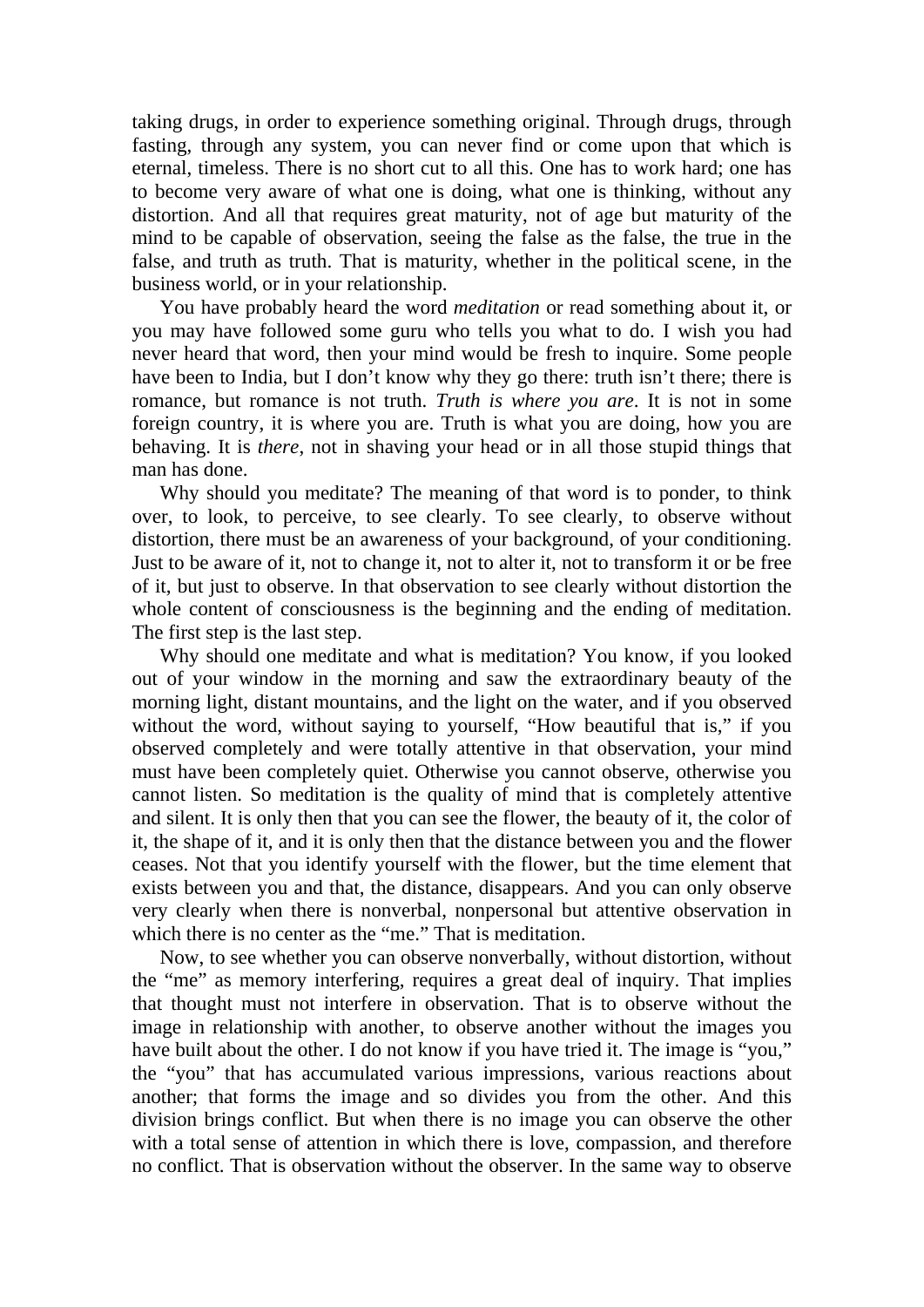a flower, everything about one, without division, for division implies conflict, and this division exists as long as thought becomes all important. And for most of us thought and the movement of thought, the activity of thought, is important.

And so the question arises: Can thought be controlled? Do you have to control thought so as not to let it interfere, but allow it to function in its proper place? Control implies suppression, direction, following a pattern, imitation, conformity. You have been trained to control from childhood, and in reaction to that the modern world says, "I won't control, I'll do anything I want." We are not talking about doing what one wants, that is absurd. And this whole system of control is also absurd. Control exists only when there is no understanding. When you see something very clearly, there is no need for control. If my mind sees very clearly how thought interferes, how thought always separates, sees that the function of thought is always in the field of the known, then that very observation prevents all control of thought.

The word *discipline* means to learn, but not mechanically conforming, as it is accepted now. We are talking about a mind that is free from control and is capable of learning. Where there is learning there is no necessity at all for any kind of control. That is, as you are learning you are acting. A mind that is inquiring into the nature of meditation must always be learning, and learning brings its own order. Order is necessary in life. Order is virtue. Order in behavior is righteousness. Order is not the order that is imposed by society, by a culture, by environment, by compulsion or obedience. Order is not a blueprint; it comes into being when you understand disorder, not only outside you but in yourself. Through the negation of disorder is order. Therefore we must look at the disorder of our life, the contradictions in ourselves, the opposing desires, saying one thing and doing, thinking another. In understanding, in looking at disorder, being attentive, aware choicelessly of disorder, order comes naturally, easily, without any effort. And such order is necessary.

Meditation is a process of life in which relationship with each other is clear, without any conflict. Meditation is the understanding of fear, of pleasure. Meditation is the thing called love, and the freedom from death, the freedom to stand completely alone. That is one of the greatest things in life, because if you cannot stand alone inwardly, psychologically, you are not free. That aloneness is not isolation, a withdrawal from the world. That aloneness comes into being when you totally negate, actually—not verbally but actually with your life—all the things that man has put together in his fear, in his pleasure, in his searching for something that is beyond the daily routine of life.

If you have gone that far, then you will see that it is only the mind that has no illusions, that is not following anybody and therefore is free of all sense of authority, that can open the door. It is only such a mind that can see if there is, or if there is not, a timeless quality.

It is important to understand the question of time, not daily chronological time, that is fairly simple and clear, but psychological time, the time of tomorrow—"I will be something," or "I will attain, I will succeed." Is the whole idea of progress, of time being from here to there, an invention of thought? There is obviously progress from the bullock cart to the jet, but is there psychological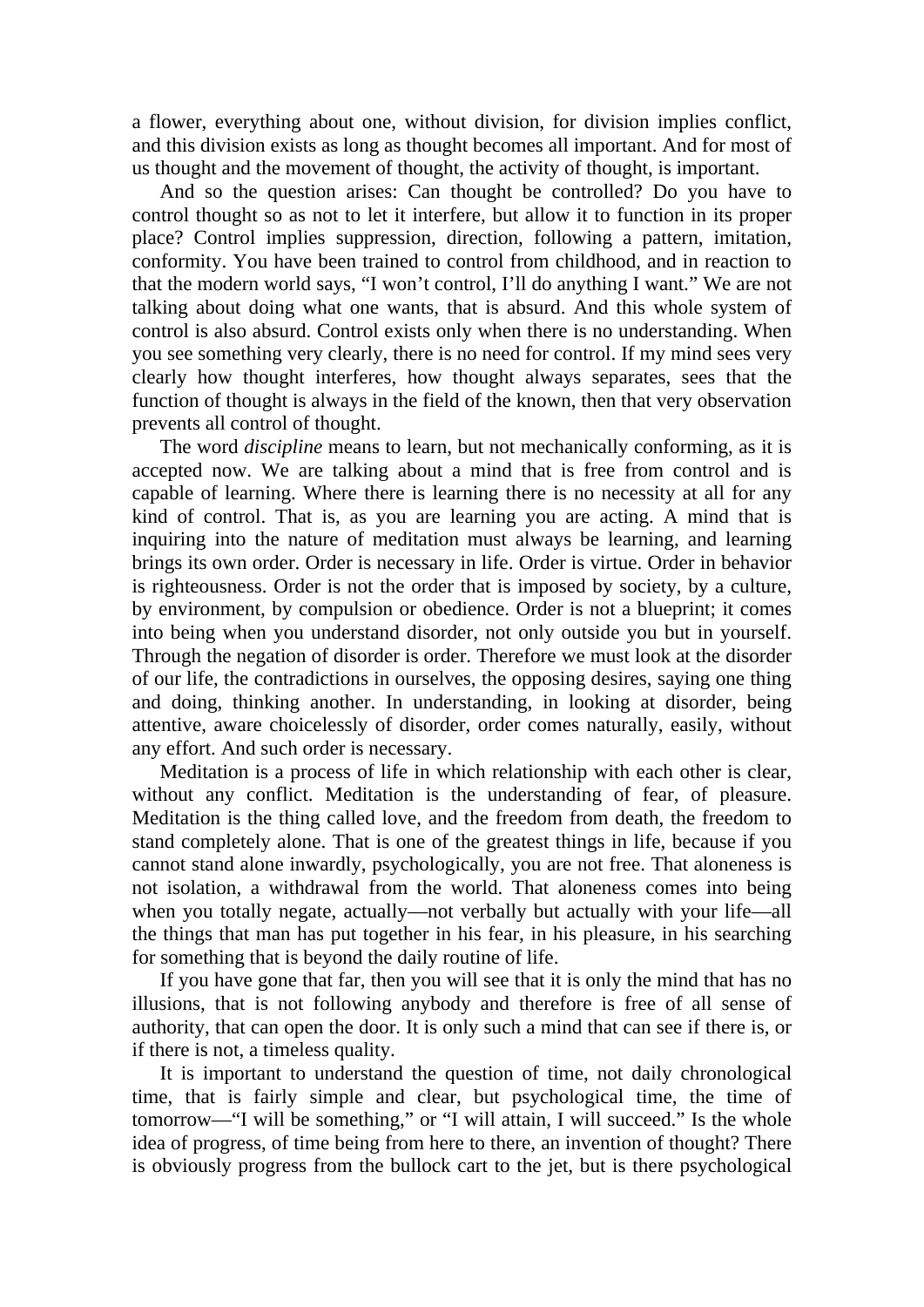progress, the "me" becoming better, nobler, wiser? Can the "me," which is the past, the "me" that has accumulated so many things—the insults, flatteries, pain, knowledge, suffering—can that progress to a better state? To advance from here to the better, time is necessary. To become something, time is necessary. *But is there such a thing as becoming something?* Will you *become* something better better in the sense of a better me, a more noble me with less conflict? That "me" is the entity that separates into the "me" and the "not me," the "we" and "they," the "me" as the American and the "me" as the Hindu, or the Russian, or whatever it is. So can the "me" ever become better? Or does the "me" have to cease completely and never think in terms of the better or of becoming something more? When you admit the more, the better, you are denying the good.

Meditation is the total negation of the "me," so that the mind is never in conflict. A mind not in conflict is not in that state of peace that is just the interval between two conflicts, it is *totally* free from conflict. And that is part of meditation.

When you have understood psychological time, then the mind has space. Have you noticed how little space we have, both physically and inwardly? Living in large cities, in cupboards, in narrow spaces, we become more violent, because we need space physically. Have you noticed also how little space we have inwardly, psychologically? Our minds are crowded with imagination, with all the things that we have learned, with various forms of conditioning, influences, propaganda. We are full of all the things that man has thought about, invented, our own desires, pursuits and ambitions, fears, and so on, and therefore there is very little space. Meditation, if you go into it very deeply, is the negation of all this, so that, in that state of attention, there is vast space without boundary. Then the mind is silent.

You may have learned from others that you must go through a system of meditation, that you must practice so that the mind becomes silent, that you must attain silence in order to become enlightened. That is *called* meditation, but that kind of meditation is sheer nonsense because when you practice there is the entity that practices, becoming more and more mechanical, therefore limited, insensitive, dull. And why should you practice? Why should you allow another to come between you and your inquiry? Why should the priests, or your guru, or your book come between you and what you want to find out? Is it fear? Is it that you want somebody to encourage you? Is it that you lean on somebody when you are yourself uncertain? And when you are uncertain and you lean on somebody for certainty you may be quite sure that you are choosing somebody who is equally uncertain. And therefore the person on whom you lean maintains that he is very certain. He says, "I know, I have achieved, I am the way, follow me." So beware of a man who says he knows.

Enlightenment is not a fixed place. There is no fixed place. *All one has to do is understand the chaos, the disorder in which we live*. In the understanding of that we have order and there comes clarity, there comes certainty. And that certainty is not the invention of thought. That certainty is intelligence. And when you have all this, when the mind sees all this very clearly, then the door opens. What lies beyond is not nameable. It cannot be described, and anyone who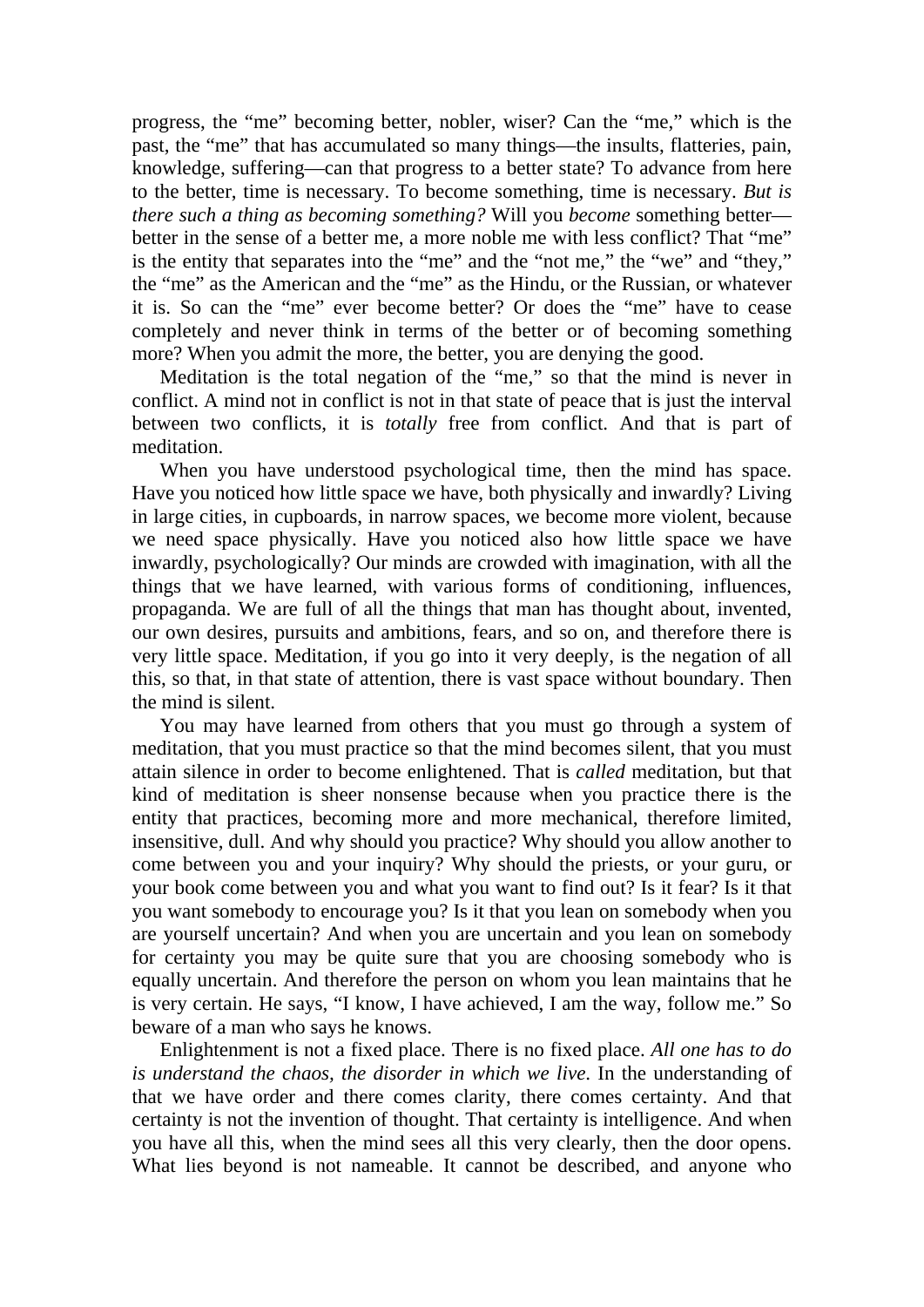describes it has never seen it. It cannot be put into words because the word is not the thing, the description is not the described. All that one can do is to be totally attentive in relationship, to see that attention is not possible when there is image, to understand the whole nature of pleasure and fear, and to see that pleasure is not love, and desire is not love.

And you have to find out everything for yourself; nobody can tell you. Every religion has said, don't kill. To you those are just words, but if you are serious you have to find out what it means for yourself. What has been said in the past may be true, but that truth is not yours. You have to find out, you have to learn what it means never to kill. Then it is your truth and it is a living truth. In the same way—not through another, not through practice of a system invented by another, not through the acceptance of a guru, a teacher, or a savior—you yourself in your freedom have to see what is truth, what is false, and find out for yourself completely how to live a life in which there is no strife whatsoever.

The whole of this is meditation.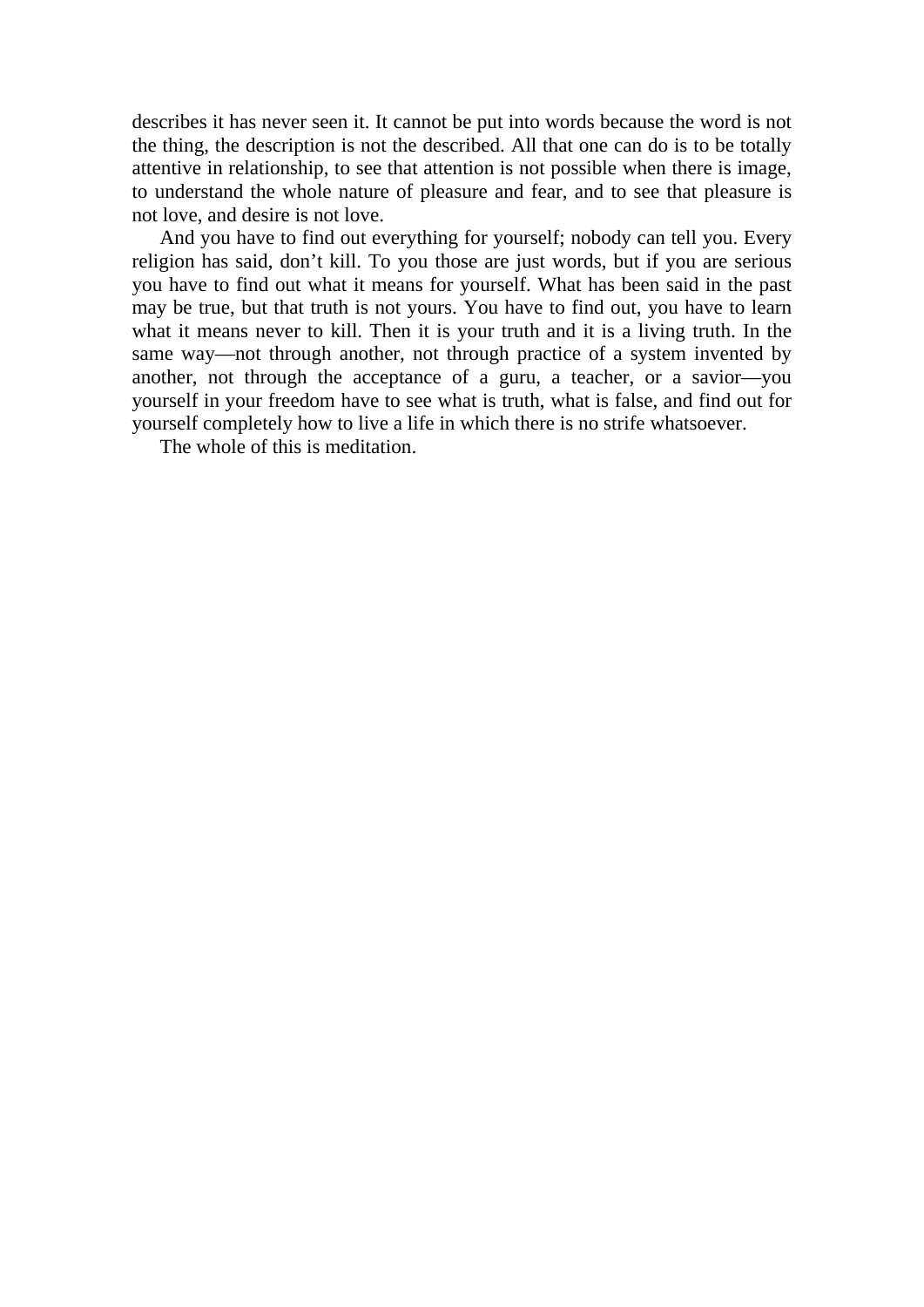### The End of Searching

Is there something that is not produced by thought? That means, is there something that is beyond time? We are accustomed to the idea of physical growth. One must have time to learn, to understand, so we are used to the idea of change through time. There is physical time; time is necessary physically to cover the distance from one point to another. But we have taken that concept, that conclusion, into the psychological: "I don't know myself, so I need time to know myself." Psychological time is put there by thought. Do you actually need time to be free of greed? I am taking that as an example. Do you actually need several days' time to be free of jealousy, anxiety, greed, envy? You are used to thinking that you do. When I say, "I *will* get over it," the "will" is time. It is our habit, our tradition, our way of living to say, "I *will* get over my anger, my jealousy, my sense of inadequacy." So the mind has become accustomed to the idea of psychological time—tomorrow, or many tomorrows. Now we are questioning that. We are saying that is not necessary. Time is not necessary to be free of greed. That is, if you are free of time, and you are greedy, there is no tomorrow; you attack it, you act, you do something immediately. Thought has invented psychological time as a means of avoiding, as a means of postponing, as a means of indulging in that which it already has. Thought has invented psychological time out of laziness.

Can you be free of the idea of tomorrow, psychologically? Please do go into it, look at it. Take your own anxiety, or whatever it is, your sexual indulgence. If you think that through certain sensory activity you will reach whatever you want to reach, the reaching is the movement of time. Can you see the truth of this, and that the very perception ends it? Are you doing it as we are talking? Or is it just an idea for you?

When the mind has inquired into time and found that the concept that tomorrow is a means to an end, psychologically, is illusory, then there is only perception and action without the interval of time. For example, when one sees the dangers of nationalism—wars, and so on—that very perception is the action of the ending of the feeling of being attached to a particular group. Are you doing it? Every evening, television in Britain says, "British, British, British" or, in France, "French, French, French." When you see that this division brings disaster, and when you see the error of asking for time to be free from the conditioning of being British that you have had from childhood, that is the action that ends conflict. To see this demands a very serious mind, a mind that says, "I want to find out."

Meditation is the ending of time. That is what we have done just now; we have meditated. We have meditated to find out the nature of time. Time is actual, necessary, to go from here to there, but psychologically time doesn't exist. To discover that is a tremendous truth, a tremendous fact, because we have broken away from all the traditions. Tradition says to take time, to wait, and, if you do this or that, you will reach God. This also means the ending of hope. Hope implies the future. Hope is time. When someone is depressed, anxious, with a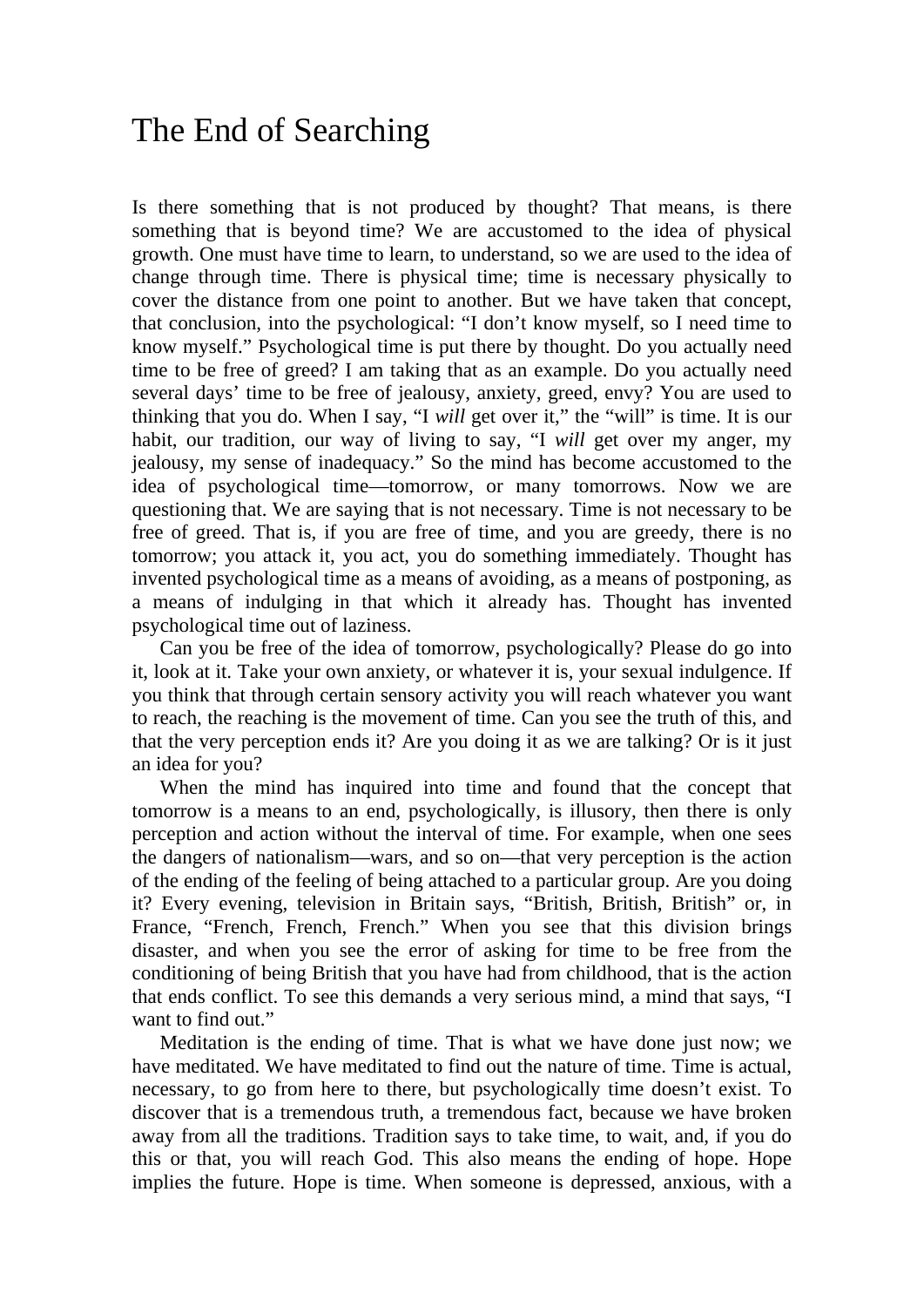hopeless sense of inadequacy, he hopes to advance, to learn to be free. When you see that there is psychologically no future, then you are dealing with facts, not with hopes.

What we have done in the inquiry into time is the beginning of meditation. It is part of meditation.

To find out if there is something beyond time, we mustn't carry any problems with us. We are burdened with problems: personal problems, collective problems, international problems. Why do we have problems? Please ask yourself why you have problems: sexual problems, imaginary problems, the problem of not having a job, problems of inadequacy, the problem of saying, "I want to reach heaven and I can't." Is it possible to live a life without a single problem? This means that as each issue arises you dissolve it instantly, not carry it over. Carrying it over is the movement of time; that creates the problem. What is a problem? A problem is something that you have not understood, resolved, finished with; you worry over it, you are concerned about it, you cannot understand it and you struggle with it day after day after day. The mind is crippled by this process. But if there is no time, there is no problem. Do you actually see this in your heart—not in your mind, but in your heart? Do you see that the man or the woman who has problems is caught in time, and that, as an issue arises, if the mind is free of time, it deals with it instantly? The moment you have the idea of time, saying, "I will take time to resolve it," you move away from the fact; *and that is the problem*. If we are to inquire into this, there must be no problem whatsoever. The mind must be free to look.

In inquiring into something beyond time, there must be a complete sense of relationship that can only come about when there is love. Love is not pleasure. Obviously. Love is not desire. Love is not the fulfillment of your own sensory demands. Without that quality of love—do what you will: stand on your head, put on fancy robes and sit cross-legged in meditation for the rest of your life there is nothing. To find something beyond time, there must be right relationship and this quality of great affection, love, which is not the result of thought; which must be so that no problems exist.

In meditation, which is to bring about a mind that is absolutely quiet, any form of effort is futile. To make an effort to meditate means time, means struggle, means trying to achieve something that you have projected. So can there be an observation without effort, without control? I am using the word *control* with a great deal of hesitation, because we live in a permissive society one does what one likes, the more idiotic the better: drugs, sex, putting on clothes that are meaningless. The speaker is using the word *control* in the sense that when there is pure observation there is no need to control. Don't deceive yourself by saying, "I am observing purely; therefore I need have no control," and indulge yourself. That becomes nonsensical. When a mind is "under control," that control is brought about by thought. Thought is limited, and out of its limitation it desires something, so it says, "I must control." Such a mind has become a slave to an idea, not a fact; to a concept, to a conclusion, like a person who believes in some religion very strongly and is incapable of thinking freely.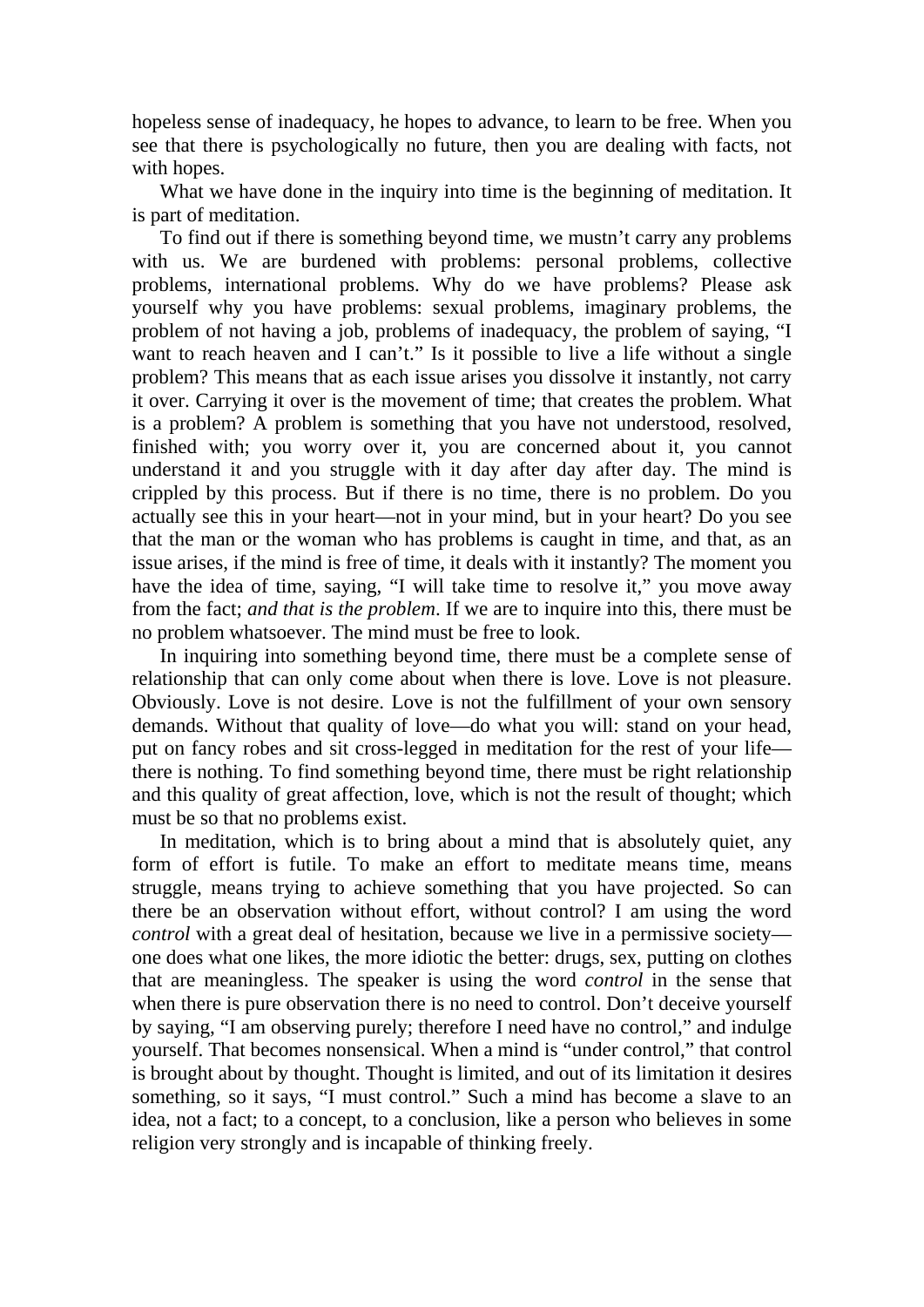A mind that is in conflict, that has problems; a mind that has not resolved relationship and therefore has no love, is incapable of going beyond. It can only go to what it *thinks* is beyond within its own circle. It might invent that it is going beyond, but it is not. If we are serious and have come to this point where all the things that man has been caught in are put aside, then in the mind, all the senses, the brain, there is a tremendous sense of love, with its intelligence. Then we can proceed to find out.

A mind that is quiet is not only physically quiet. Quietness is not necessarily sitting in a certain position. You can lie down, do what you like, but the body must be absolutely quiet. It must be uncontrolled, because if you impose anything there is conflict. The mind, being free and therefore absolutely quiet, can observe. It is not, "I am observing," there is only observation without the "I." If there is "I" observing, there is duality, there is separation. The "I" is "me" that is, "you"—and it is made up of many things, past remembrances, past experiences, past problems, present problems, anxiety. If we have gone that far, the "I" is now absent. It is not "I" who am observing. There is only observation.

Then what takes place? What we have done now is real meditation: the sense of inquiry into the self, self-awareness, knowing all its problems, knowing all the desires, pressures, conflicts, sorrow. That awareness can come into existence only when you are observing your reactions in relationship. You can't observe yourself just by going off and sitting under a tree; you can somewhat, but it is only in relationship that all your reactions arise. The mind is now in a state where there is no problem, no effort, no control, and essentially no will, because will is the essence of desire. "I will," "I want," "I must," are all desire demanding something that is in time. To achieve something I must exercise will to gain it. So the mind is free of all that.

If you have gone that far, then what is there? Man has sought something sacred, something holy, something imperishable, incorruptible, timeless. He says, "I have understood my life completely, now what is there? What more is there beyond?" All search must end too, because if you are seeking God, or truth, or whatever it is, it may be your own pleasure, it may be your own sexual urges, it may be your own ending of certain problems. To search implies that when you find what you seek you must recognize it; and it must satisfy you, otherwise you will throw it out. It must answer all your problems—and it won't, because the problems are created by yourself. So the person who says, "I am seeking," is really quite unbalanced, because he is playing tricks upon himself. So when all that is totally finished, then the mind is absolutely quiet in pure observation. Anything beyond that is merely a description, is merely putting together words to convey something that is incommunicable.

All one can do is not to describe that but to meet another with the same capacity, with the same intensity, at the same level. So, what is love? It is to meet another with the same intensity, at the same level, at the same time. Isn't it? That is love. I am not talking of physical love, I am talking of love that is not desire, that is not pleasure. To meet somebody with the same intensity, with the same sense of time, and with the same passion—that is love.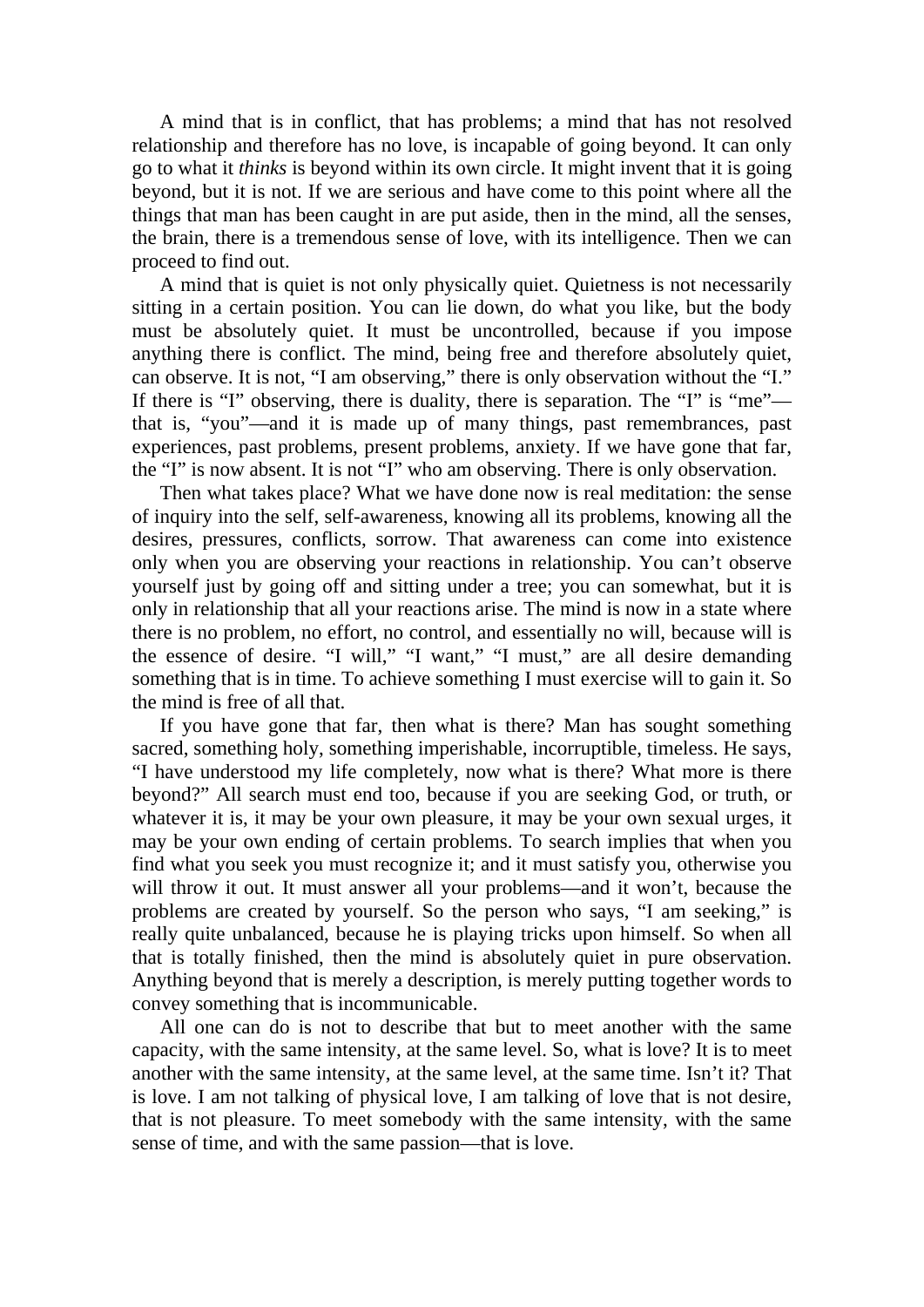If there is that love, and you have this quality of mind that is silent, there is communication without words. That is a communication that is really communion, complete sharing of something that cannot be put into words. The moment you put it into words it is gone, because the word is not the thing.

So where are we? Where are you with regard to what you have heard, what you have learned, what you have seen for yourself? Is it just mere words for you to carry? Or is there a deep fundamental change so that you are free of all your problems, free of fear, and there is that perfume that can never die, which is love?

And out of that come intelligence and action.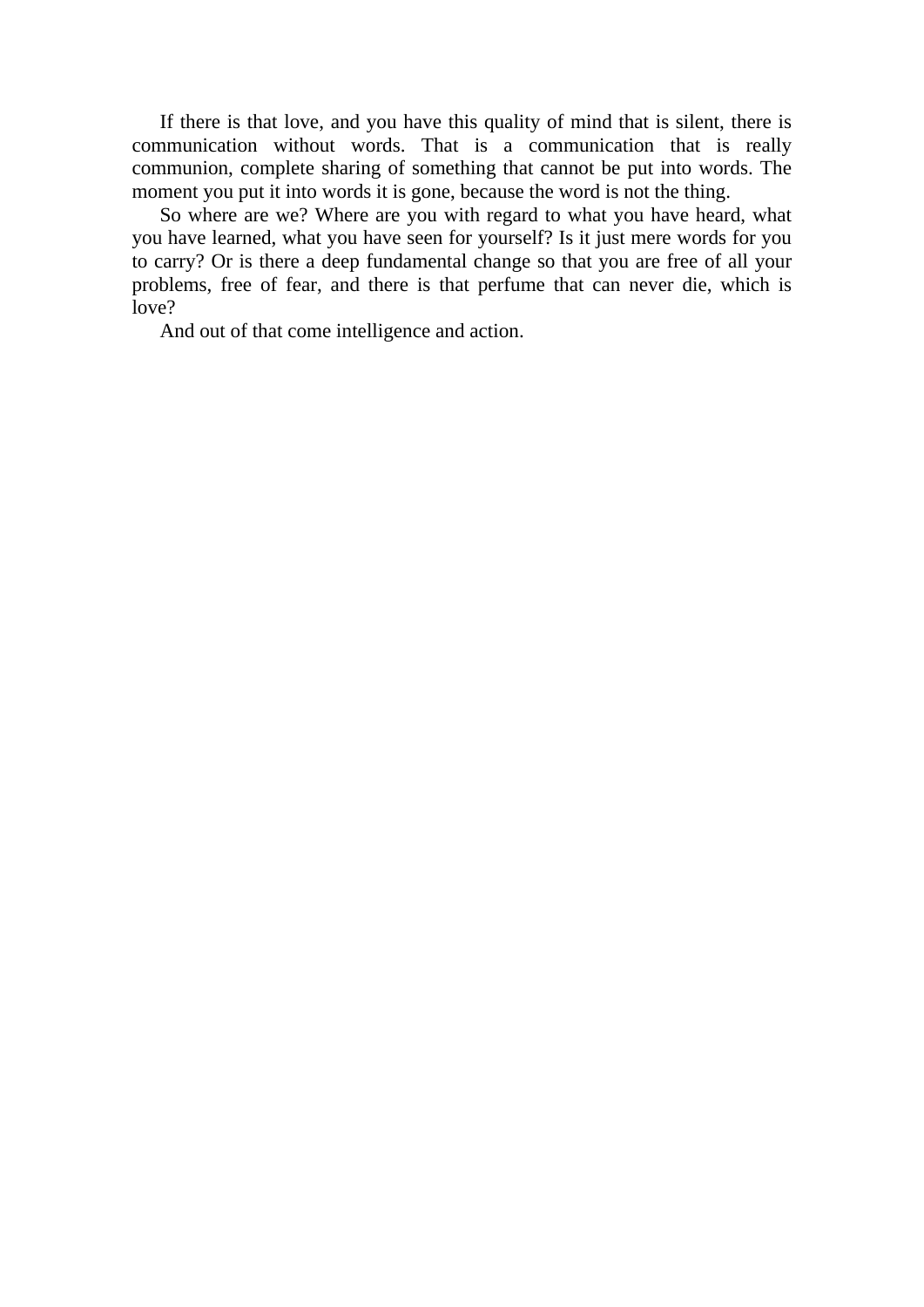#### Pure Observation

Do we listen to what we say to each other? You are talking to yourself most of the time, and someone comes along and wants to tell you something, but you haven't the time or the inclination or the intention to listen. There is constant deafness, no sense of space but deafness, so that we never listen to each other. Hearing is not only with the ear but also listening to the meaning of the word, the significance of the word and the sound of the word. The *sound* is very important; when there is sound there is space, otherwise there is no sound. It is only in space that sound can take place. So the art of listening, if one may point out most respectfully, is not only hearing with the ear but also listening to the sound of the word. The word has a sound and to listen to that sound there must be space. But if you listen while all the time translating what is being said into your own prejudices and your own pleasurable or unpleasurable processes, then you are not listening at all.

Can you listen not only to what the speaker is saying but also to your own reaction to what is being said, and not correct your reaction to conform to what is being said? Then there is a process going on: the speaker is saying something that you are listening to, and you are also listening to your reactions to what is being said, and you give space to the sound of your own reactions and also to what is being said. It means tremendous attention, not just getting into a kind of trance and going off. If you *listen*, in that listening there is a miracle. The miracle is that you are completely with the fact of what is being said and listening to that, and listening also to your own responses. It is a simultaneous process. You listen to what is being said and your reaction to what is being said, which is instantaneous, and you listen to the whole sound of it, which means having space. So you are giving your whole attention to listening. This is an art that is not to be learned by going to a college, passing some degrees, but by listening to everything—to a river going by, to the birds, to an aeroplane, to your wife or your husband—which is much more difficult because you have become used to each other. You almost know what she is going to say, and she knows very well what you are going to say, after ten days, after ten years; so you have shut off your hearing altogether.

Can you learn—not tomorrow, but now as you are sitting there—the art of listening? That is, to listen to, to be aware of, your own responses and allow space to the sound of your own rhythm, and also to listen outside. It is a total process, a unitary movement of listening. This is an art that demands your highest attention; because when you so attend there is no listener, there is only seeing the fact, the reality of the fact or the falseness of the fact. If you really want to probe into the nature of a brain that is religious and meditative, you have to listen very, very attentively to *everything*. It is like a tremendous river moving.

Is religion in the structure of thought; or is it beyond thought? Thought, which is always based on experience and knowledge and memory, is very limited. To examine what is beyond thought, but not have thought examining, that is the difficulty. I see that the activity of thought is completely limited in any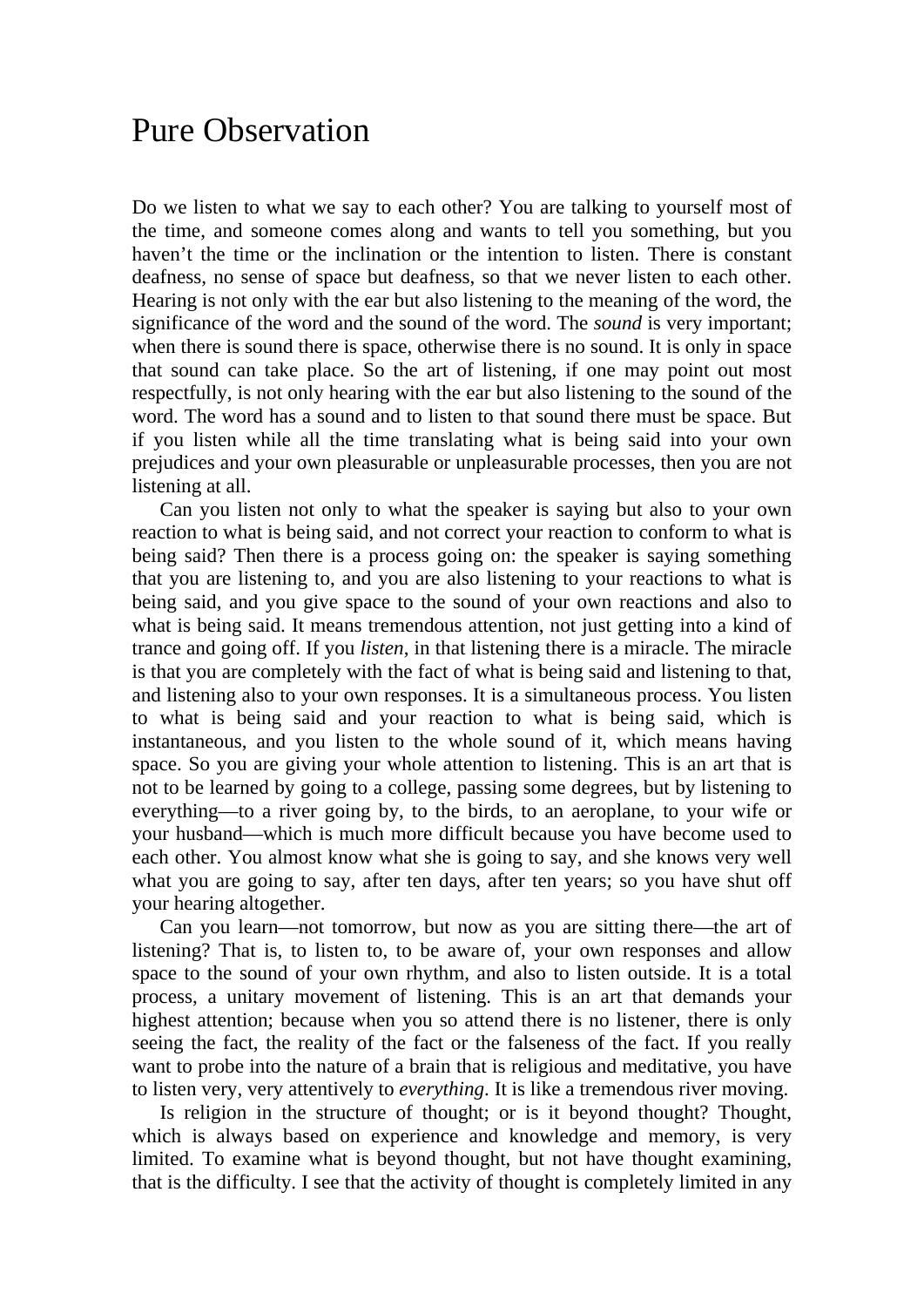direction, whether it is in the technological world or psychologically. Thought, with all its activity, is limited, and therefore there must be conflict. That is understood. When that is understood, then what is the instrument that can probe into something that is not the activity of thought? Is that possible? Thought can investigate its own activity, its own limitation, its own process of putting things together, destroying one thing and creating something else. Thought, in its own confusion, can bring about a certain order, but that order is limited order. Therefore it is not supreme order. Order means the whole business of existence.

Perhaps "to probe" is wrong, "to investigate" is wrong, because you cannot investigate into something that is beyond thought. To understand whether it is possible to observe without any movement of thought, to observe the tree, to listen to the stream, without any interference of the word, just to observe without any movement of past remembrances entering into your observation, requires complete freedom from the past as the observer.

Can you observe without the word, without all the remembrances and associations the word contains? Can you look at your wife—or your girlfriend, or your husband—without the word *wife*, without all the remembrances that word contains? See the importance of this: that you look at her, or him, or the river, as though for the first time. You know, when you wake up in the morning and you look out of your window and see mountains and valleys and trees, and green fields, it is an astonishing sight when you look at it as though you were just born. Which means to observe without any bias, to observe without any conclusion, prejudice. You cannot do this if you are half awake. If you see what is implied, you do it easily. If I look at my wife from all the images, incidents, memories, and hurts, I never look at *her*. I am always looking at her through the images of past memories. Can you look at your girlfriend, or your wife, or your husband as though for the first time without all the images, memories?

To observe the nature of a religious brain, not contaminated by thought, demands your greatest attention. That means you are totally free from any commitment to a guru, to a church, to your ideas, to your traditions of the past completely free to observe. When you so observe, what has taken place in the very nature of the brain?

I have always looked at the tree, at the river, at the sky, at the beauty of a cloud, at my wife, my children, my husband, my daughter, with a remembrance, with an image. That is my conditioning. And you come along and tell me to look without the word, without the image, without all the past remembrances. And I say I can't do it. My immediate response is that I can't do it. *Which means I am not actually listening to what you are saying*. The response is instantaneous, and I say, "I can't do it." Now, be attentive, be aware that to say, "I can't do it," is a form of resistance, because I am so committed to a particular guru, or to some form of religious doctrine, that I am afraid to let go. I must pay attention to that response, and also listen to what you are saying—that to observe there must be complete freedom from the word, from the content of the word—and listen to both.

So, be aware of this movement—the resistance and the listening, wanting to listen and knowing you cannot listen if you are resisting—and don't move from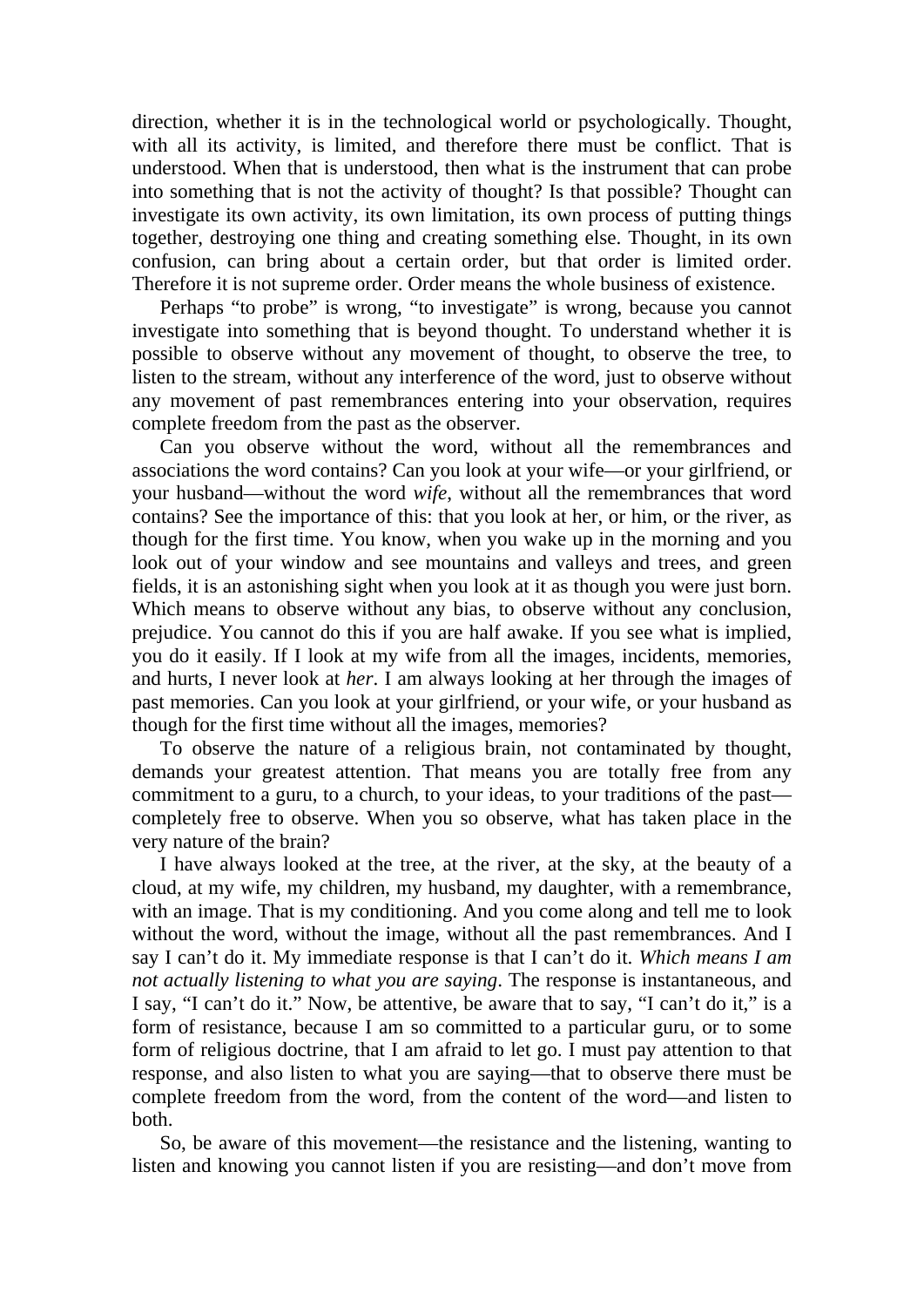that. Don't say, "I must understand." Just watch it, so that you bring about total attention.

Pure observation is without the movement of the self. The word is the self. The word, the remembrances, the accumulated hurts, fears, anxieties, pain, sorrow, and all the travail of human existence, are the self, which is my consciousness. And when you observe, all that is gone. All that doesn't enter into the observation. There is no "me" observing. Then in that observation in daily life there is perfect order. There is no contradiction. Contradiction is disorder, and that very contradiction with its disorder has its own, peculiar, limited order.

Then we can ask what meditation is—not how to meditate. When you ask "how," there is somebody to tell you what to do. If you don't ask "how," and ask what meditation is, then you have to exert your own capacity, your own experience, however limited; you have to think. Meditation is to ponder over, think over, to be concerned, to be dedicated, not *to* something but to have the spirit of dedication. I hope you are listening to find out for yourself, for nobody, *nobody*, can teach you what meditation is, however long-bearded the gentleman may be, or whatever strange garments he may wear. Find out for yourself and stand by what you find out for yourself, and do not depend on anybody.

One must understand very carefully the meaning of the word *meditation*, which basically is "to measure." What does that imply? From the ancient Greeks to modern times, the whole technological world is based on measurement. You cannot possibly put together a bridge, or build a marvelous hundred-storey-high building without measurement. We are also always measuring inwardly: "I have been, I will be"; "I am this, I have been this, I must be that." Which is not only measurement but comparison. Measurement is comparison: you are tall, I am short; I am light and you are brown. Understand the meaning of measurement and the words *better* and *more* and never use them inwardly. Are you doing it now as we are talking together?

When the brain is free of measurement, the very brain cells that have been used to measurement, have been conditioned by measurement, have suddenly awakened to the truth that measurement is destructive psychologically. Therefore the very brain cells have undergone a mutation. Your brain has been accustomed to go in a certain direction, and you think that is the only way to whatever there is at the end of it. What is at the end of it is what you invent, naturally. When some man comes along and tells you that direction will lead you nowhere, you resist, saying, "No, you are wrong, all the traditions, all the great writers, all the great saints say you are wrong." Which means you really haven't investigated, you are quoting somebody else, which means you are resisting. So the man says, "Don't resist, listen to what I am saying; listen to what you are thinking, what your reaction is, and also to what I am saying." So listen to both. And to listen to both you must give attention, which means space.

So find out whether you can live—not at moments of peculiar meditation, but live a daily life—without measurement. To live a life without any sense of measurement is meditation. Meditation implies a sense of deep understanding of that very word; and the very understanding and perception of, insight into, that word is the action that is to end psychological measurement. Are we doing this?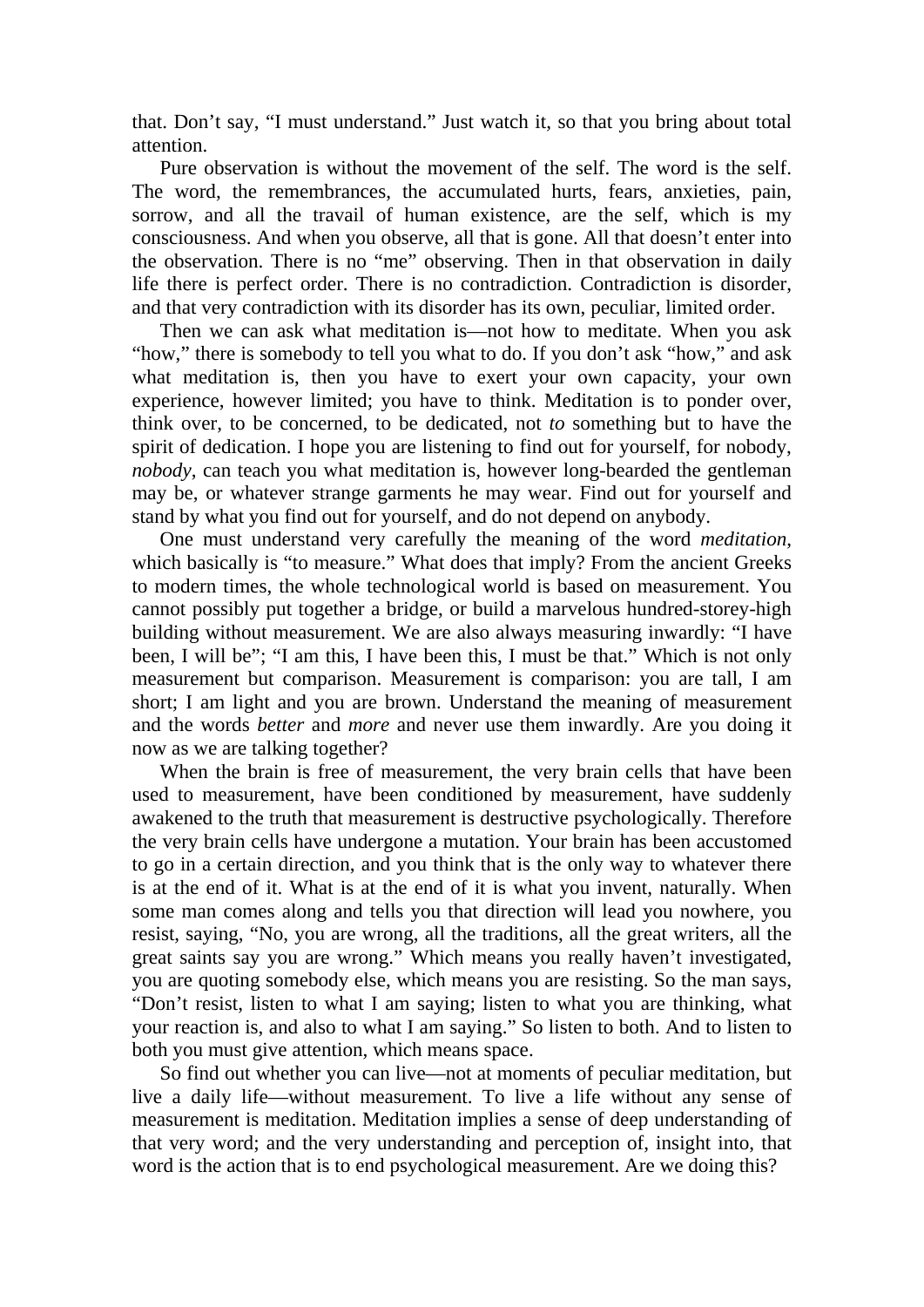What is next in meditation? We have understood the nature of attention, complete listening, that to listen there must be space and there must be sound in that space. And we are asking if there is something sacred, something holy. We are not saying there is or there is not. Is there something never touched by thought? Not that I have reached something beyond thought, that is silly nonsense. Is there something that is beyond thought? Which is not matter? Thought is a material process, so anything that is put together by thought is limited and therefore it isn't complete, it isn't the whole. Is there something that is completely out of the world of thought? We are inquiring together. We are not saying that there is or that there is not. We are inquiring, giving attention, listening—which means all the activity of thought has ended—except in the physical world where I have to do certain things. I have to go from here to there; I have to write a letter; I have to drive a car; I have to eat; I have to cook; I have to wash dishes. There I have to use thought, however limited, however routine. But inwardly, that is psychologically, there can be no further activity unless thought has completely come to an end. Obviously. To observe anything beyond thought, thought must come to an end. It is childish, immature to ask: "What is the method to end thought; is it concentration, control?" Who is the controller?

To inquire, to have further insight, to observe if there is something beyond, not put together by thought, thought must completely end. The very necessity to find out ends thought. If I want to climb a mountain, I have to train, I have to work day after day, climbing more and more and more. I have to put all my energy into that. So the very necessity to find out if there is something more than thought creates the energy that then ends thought. The very importance of ending thought to observe further brings about the ending of thought. It is as simple as that. Don't complicate it. If I want to swim, I have to learn. The intention to swim is stronger than the fear of swimming.

This is important, because thought, being limited, the limitation there has its own space, its own order. When there is the cessation of the activity of the limited thought then there is space, not only space in the brain, but *space*. Not the space that the self creates around itself, but the space that has no limit. Thought is limited and whatever it does will always be limited because in its very nature it is conditioned. When thought discovers for itself its limitation, and sees that its limitation is creating havoc in the world, then that very observation brings thought to an end, to discover something new. Then there is space, and silence.

That is, meditation is the understanding of and the ending of measurement, psychologically. It is the ending of becoming, and the seeing that thought is everlastingly limited. It may think of the limitless, but it is still born of the limited. So thought comes to an end. So the brain, which has been chattering along, muddled, limited, has suddenly become silent, without any compulsion, without any discipline, because it sees the fact, the truth. And the fact and the truth are beyond time.

Thought comes to an end. Then there is that sense of absolute silence in the brain. All the movement of thought has ended. It has ended but it can be brought into activity when there is necessity in the physical world. Now, it is quiet. It is silent. And where there is silence there must be space, immense space, because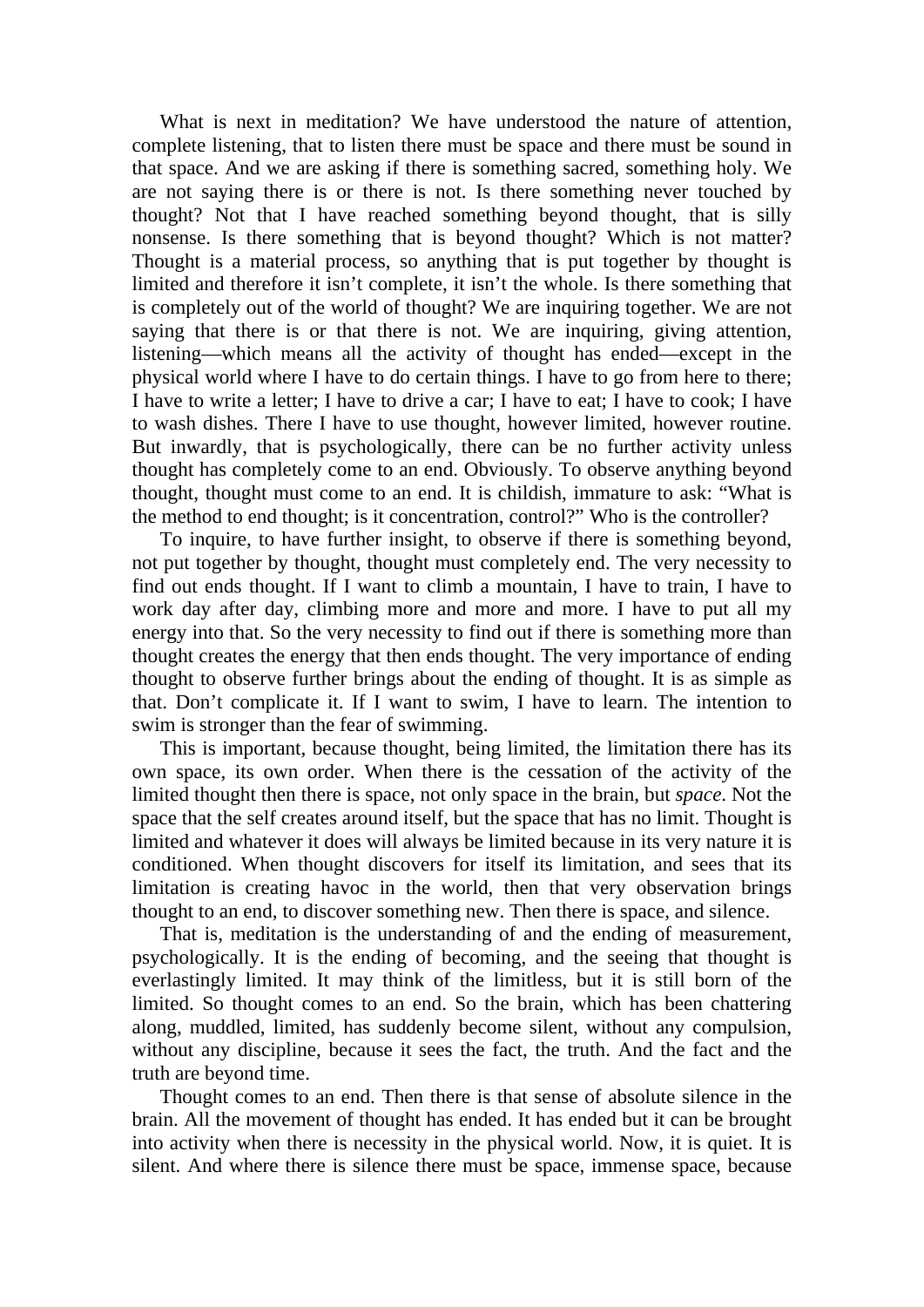there is no self. The self has its own limited space, it creates its own little space. But when the self is not, which means when the activity of thought is not, then there is vast silence in the brain because it is now free from all its conditioning.

And it is only where there is space and silence that something new can be that is untouched by time/thought. That may be the most holy, the most sacred—*may* be. You cannot give it a name. It is perhaps the unnameable. And when there is that, then there is intelligence and compassion and love. So life is not fragmented. It is a whole unitary process, moving, living.

And death is as important as life, as living. They go together. Living means dying. To end all the trouble, the pain, anxiety, is dying. It is like two rivers moving together with tremendous volume of water. And all this, from the very beginning of our talk until now, is part of meditation. We have gone into the human nature, and nobody can bring about a radical mutation in that except you yourself.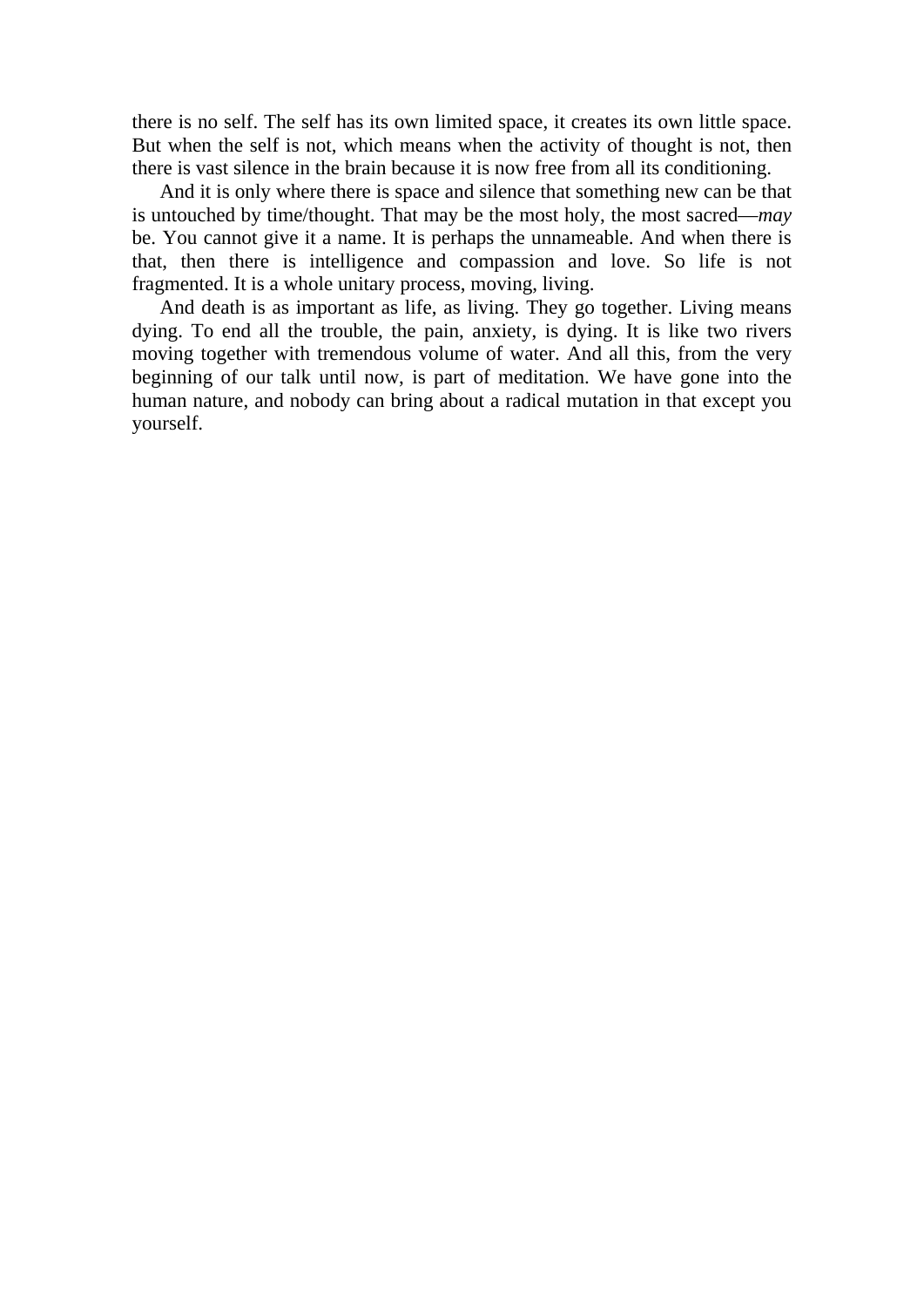### Light Cannot Be Given by Another

One must be free to be completely a light to oneself. *A light to oneself*! This light cannot be given by another, nor can you light it at the candle of another. If you light it at the candle of another, it is just a candle, it can be blown out. The very investigation to find out what it means to be a light to oneself is part of meditation. We are going together to investigate what it means to be a light to oneself, and see how extraordinarily important it is to have this light.

Our conditioning is to accept authority—the authority of the priest, the authority of a book, the authority of a guru, the authority of someone who says he knows. In all spiritual matters, if one may use that word, *spiritual*, there must be no authority whatsoever; otherwise you cannot be free to investigate, to find out for yourself what meditation means. To go into the question of meditation, you must be wholly, inwardly free from all authority, from all comparison, including the authority of the speaker, especially that of the speaker—that is, of me because if you follow what he says it is finished. You must be aware of the importance of the authority of the doctor, the scientist, and understand the total unimportance of authority inwardly, whether it is the authority of another, or the authority of your own experience, knowledge, conclusions, prejudices. One's own experiences, one's own understanding, also become one's own authority: "I understand, therefore I am right." All those are forms of authority to be aware of. Otherwise you can never be a light to yourself. When you are a light to yourself you are a light to the world, because the world is you, and you are the world.

So there is no one to guide you, no one to tell you that you are progressing, no one to encourage you. You have to stand completely alone in meditation. And this light to yourself can only come when you investigate into yourself what you are. That is self-awareness, to know what you are. Not according to psychologists, not according to some philosophers, not according to the speaker, but to know, to be aware of your own nature, of your own thinking, feeling, to find out the whole structure of it. Self-knowing is extraordinarily important. Not the description given by another, but actually "what is," what you are; not what you think you are, or what you think you should be, but what actually is going on.

Have you ever tried it? Do you know how difficult it is to be aware of what is actually taking place inside the skin, as it were? Because we observe through the knowledge of the past, and if you inquire with the knowledge that you have acquired as an experience, or have gathered from another, then you are examining yourself from the background of the past. Therefore you are not actually observing "what is." There must be freedom to observe, and then in that observation the whole structure and the nature of oneself begins to unroll. Very few people will tell you all this because they have self-interest, they want to form organizations, groups, the whole structure of that business. So please, if you don't mind, give your complete attention to what is being said.

To understand oneself there must be observation, and that observation can only take place *now*. And it is not the movement of the past observing the now.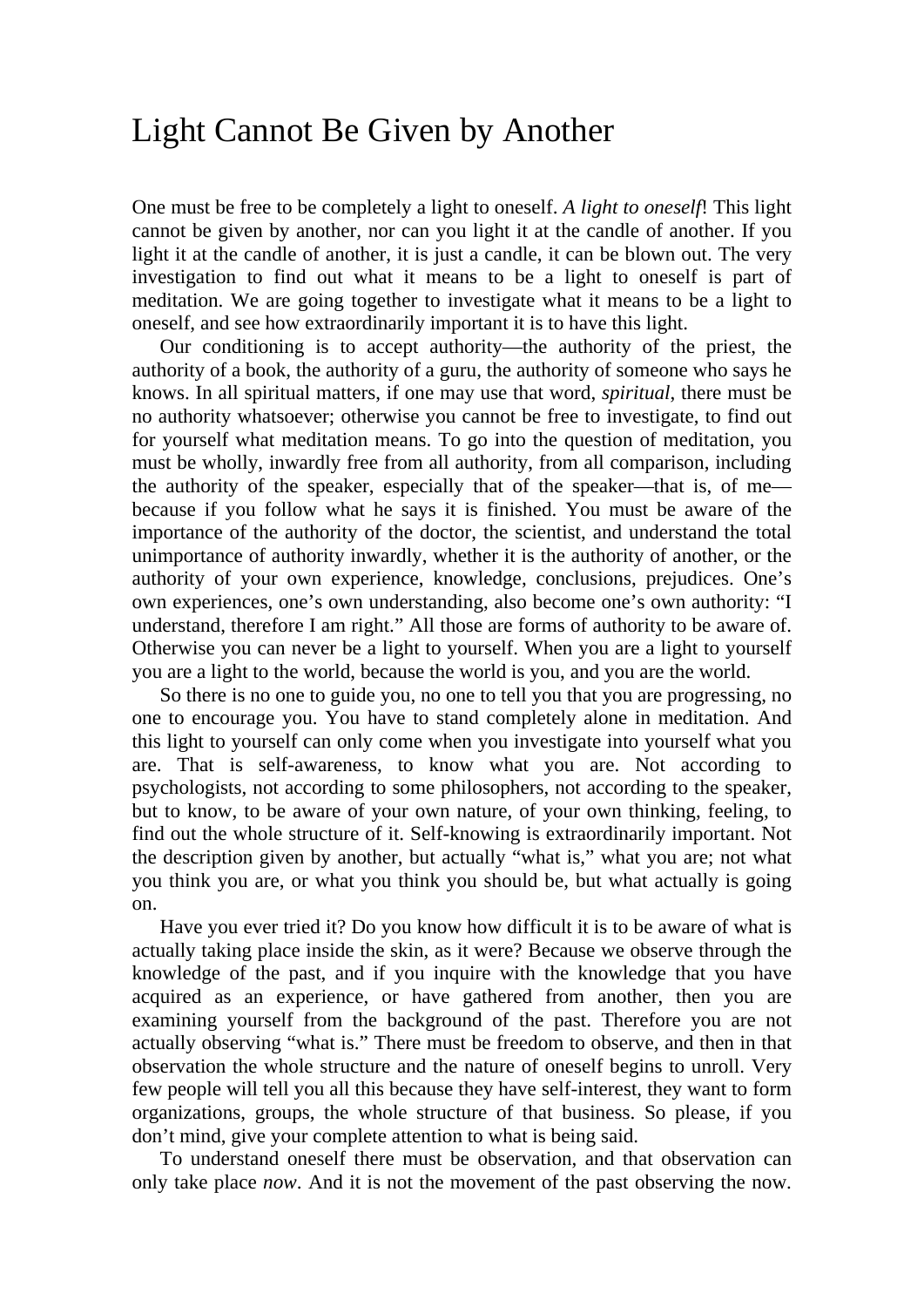When I observe the now from my past conclusions, prejudices, hopes, fears, that is an observation of the present from the past. I think I am observing the now, but the observation of the now can take place only when there is no observer who is the past. Observation of the now is extraordinarily important. The movement of the past meeting the present must end there; that is the now. But if you allow it to go on, then the now becomes the future, or the past, but never the actual now. Observation can only take place in the very doing of it—when you are angry, when you are greedy, to observe it as it is. Which means not to condemn it, not to judge it, but to watch it and let it flower and disappear. Do you understand the beauty of it?

Traditionally we are educated to suppress, or to move in a certain direction. What we are saying is: observe your anger, your greed, your sexual demands, whatever it is, and observe without the past so that the anger flowers and disappears, withers away. When you do that you will never be angry again. Have you ever done this? Do it some time and you will discover it for yourself. Allow observation in which there is no choice: just observe your greed, your envy, your jealousy, whatever it may be, and in the very observation of it, it flowers and undergoes a radical change. The very observation without the background brings about a change.

To be aware of oneself without any choice and to see what is actually happening in the now is to allow the whole movement of the self, the "me," to flower. And it undergoes a radical transformation, if there is no background, if there is no observer who is the background. In doing that, obviously, authority has no place. There is no intermediary between your observation and truth. In doing that, one becomes a light to oneself. Then you don't ask anybody at any time how to do something. In the very doing, which is the observing, there is the act, there is the change. Go at it!

So freedom to observe, and therefore no authority of any kind, is essential.

Then the search for experience, which we all want, must come to an end. I will show you why. Every day we have various kinds of experiences. The recording of it becomes a memory, and that memory distorts observation. If, for instance, you are a Christian, you have been conditioned for two thousand years in all your ideologies, beliefs, dogmas, rituals, the savior, and you want to experience that which you call—whatever it is. You will experience whatever it is because that is your conditioning. In India they have hundreds of gods and they are conditioned to that and so they have visions of them, because they see according to their conditioning. When we are bored with all the physical experiences, we want some other kind of experience, the spiritual experience, to find out if there is a God, to have visions. You will have visions, experiences, according to your background, obviously, because your mind is conditioned that way. Be aware of that, and see what is implied in experiences.

What is implied in experiences? There must be an experiencer to experience. The experiencer is all that he craves for, all that he has been told, his conditioning. And he wants to experience something that he calls God, or nirvana, or whatever it is. So he will experience it. But the word *experience* implies recognition, and recognition implies that you already know. Therefore it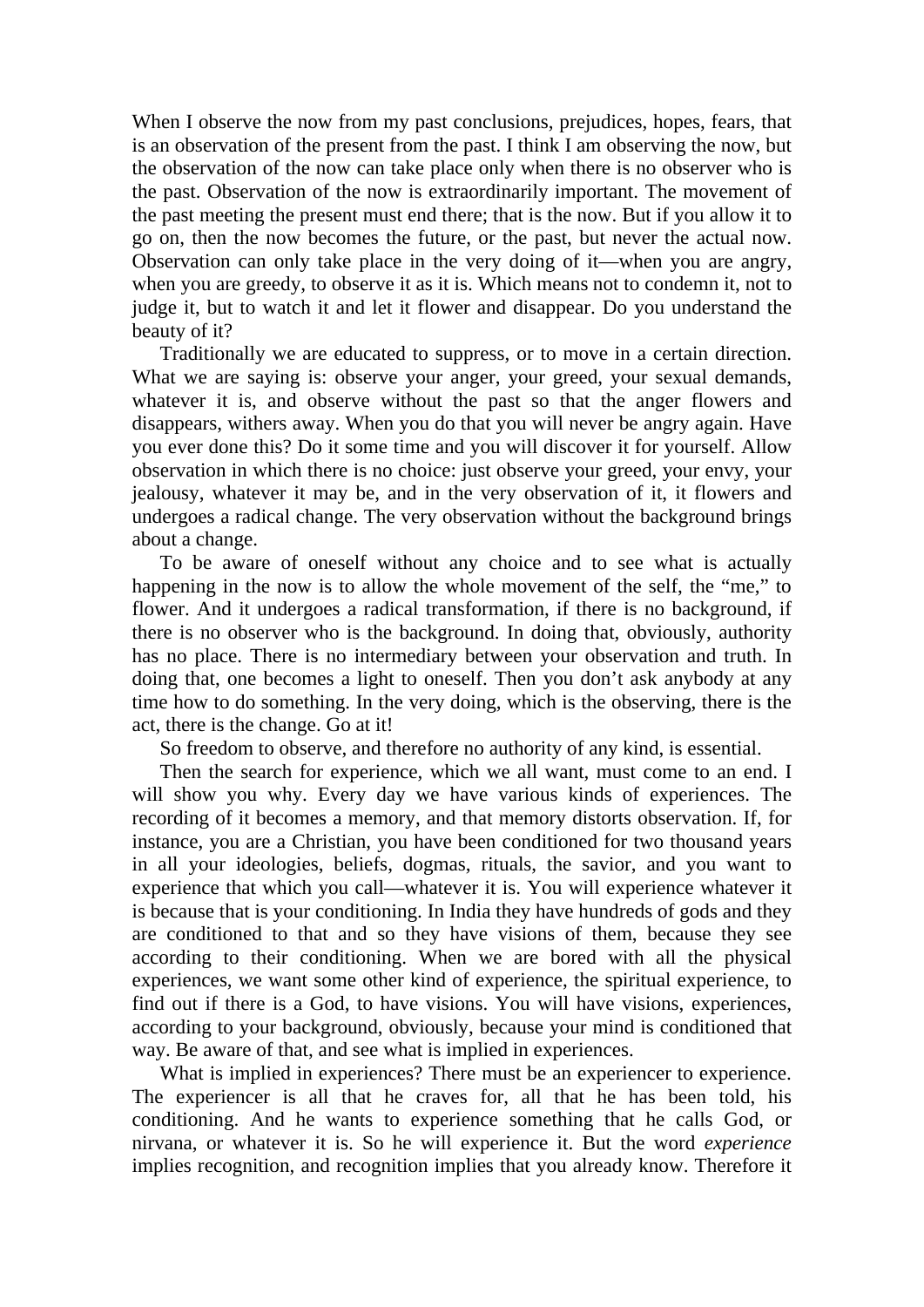is not something new. So a mind that demands experience is really living in the past, and therefore can never possibly understand something totally new, original. So there must be freedom from that urge for experience.

It is tremendously arduous to go into this kind of meditation, because we all want a rather easy, comfortable, happy, easygoing life. And so when something difficult comes, which demands your attention, your energy, you say, "Well that is not for me, I'll go another way."

Then, observe your fears, your pleasures, the sorrows and all the complexities of daily living in relationship. Observe all that very carefully. To *observe* implies that there is no observer, therefore there is no question of suppressing, denying, accepting, but merely observing your fear. When there is fear, it always distorts perception. When you are pursuing pleasure, that is a distorting factor. Or when there is sorrow, that is a burden. So the mind that is learning what meditation is must be free of this, and understand daily, everyday relationship. That is much more arduous, because our relationship with each other is based on our images of each other. As long as there is an image-maker, that image-maker prevents actual relationship with each other. It is essential to understand this before one can go very deeply into the subject of meditation, and that is why very few people meditate properly, rightly.

All systems of meditation, practicing a method day after day, assert that thought must be controlled, because thought is the disturbing factor for a still mind. Now when you look into it, who is the controller? You see the importance of controlling your thought, and you say, "I will try to control it," but all the time it slips away. You spend forty years controlling and every moment it is slipping away. So you have to ask who the controller is. And why is it so important to make such tremendous efforts to control? That means conflict between the thought that moves away and another thought that says, "I must control it." It is a battle all the time, a struggle, a conflict. So we must ask who is the controller. Is not the controller another thought? So one thought, which assumes dominance, says, "I must control the other thought." One fragment is trying to control another fragment.

What is important is to find out that there is only thinking, and not the thinker and the thought and so the thinker controlling thought. There is only thinking. We are concerned then not with how to control thought, but with the whole process of thinking. Why should it stop? If there is only thinking, why should it stop? Thinking is a movement, isn't it? Thinking is a movement in time, from here to there. Can that time come to an end? That is the question, not how to stop thinking. In meditation, the gurus have laid emphasis on control, but where there is control there must be effort, there must be conflict, there must be suppression. And where there is suppression there are all kinds of neurotic behavior.

Is it possible to live without any control? That doesn't mean to do what you like, be completely permissive. In your daily life, psychologically, can you live without any control whatsoever? You can. We don't know a life in which there is no shadow of control. We all know only control. Control exists where there is comparison. I compare myself with you and I want to be like you, because you are more intelligent, more bright, more spiritual. I want to be like you, so I make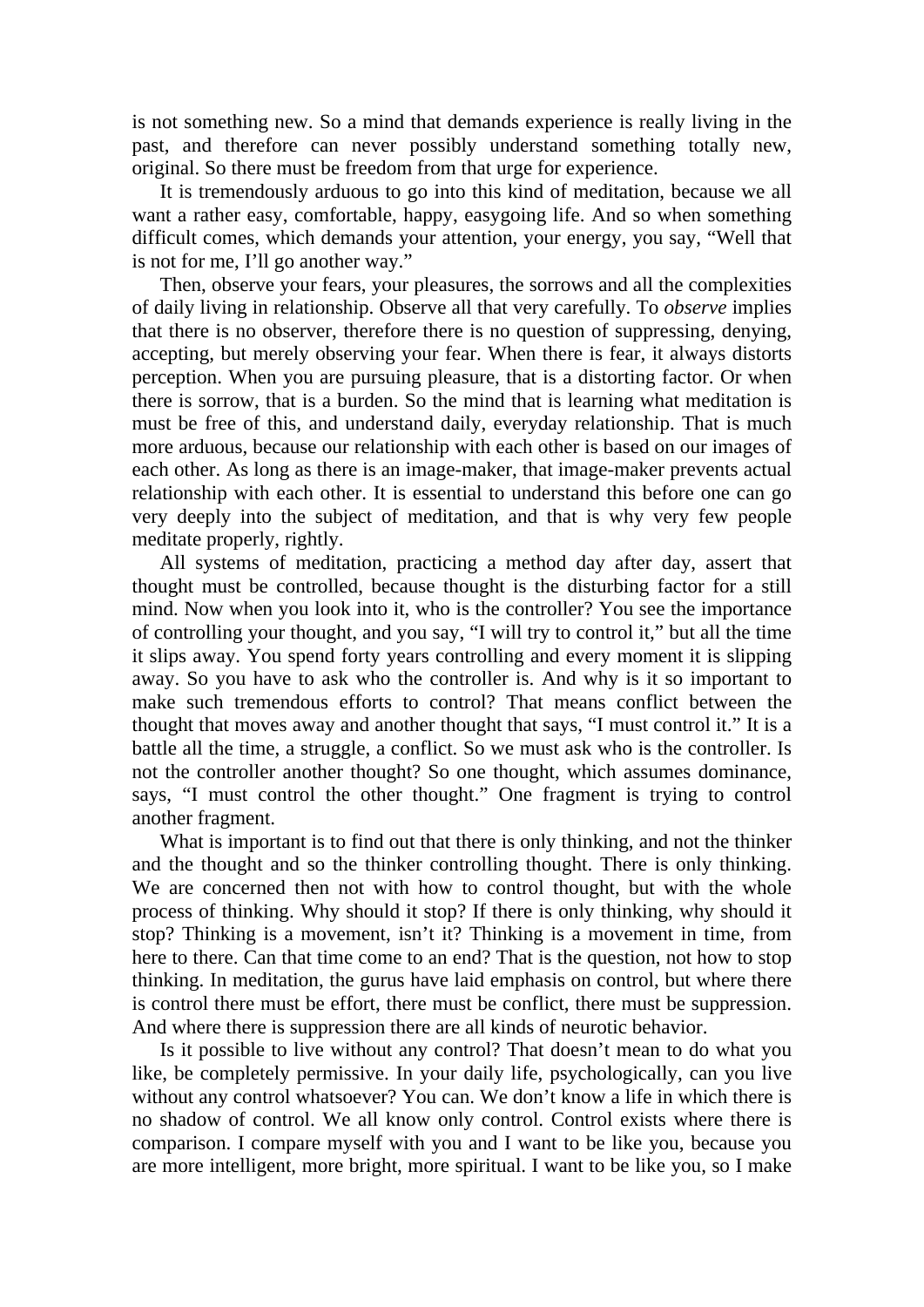an effort to be like you. If there is no comparison whatsoever psychologically, what takes place? I am what I am. I don't know what I am but I am that. There is no movement towards something which I think is more. When there is no comparison, what has taken place? Am I dull because I have compared myself with you who are clever, bright, or does the very word *dull* make me dull?

When you go to a museum you look at various pictures, you compare them, saying one is better than another. We are traditionally trained that way. In school, we say we must be better than another, and to beat the other. The whole movement of examinations is comparison, making effort. We are saying that when you understand the movement of measurement, and when you see the unreality of it, psychologically, then you have "what is." You have exactly "what is." You can only meet "what is" when you have energy. That energy had been dissipated in comparison, but now you have that energy to observe "what is," to observe the now. Therefore "what is" undergoes a radical transformation.

So thought has divided itself as the controller and the controlled. But there is only thinking; there is no controller or the controlled, but only the act of thinking. Thinking is a movement in time as measure. Can that naturally, easily, without any control, come to an end? When I make an effort to bring it to an end, thinking is still in operation. I am deceiving myself by saying that the thinker is different from the thought. So there is only thinking. The thinker is the thought. There is no thinker if there is no thought. Can this thinking, which is a movement in time, come to an end? That is, can time have a stop?

Time is the past. There is no future time, the future is only the past meeting the present, modifying it and moving on. Time is a movement from the past, modified but still moving on. That movement, which is the whole movement of knowledge, which is the whole movement of that which has been known, must stop. Unless you are free from that movement, there is no observation of the new. That movement must stop, but you can't stop it by will, which is to control. You can't stop it by desire, which is part of your sensation, thought, image. So how is this movement to come to an end, naturally, easily, happily, without your knowing?

Have you ever given up something that gives you great pleasure—*at the moment*—dropped it instantly? Have you ever done it? You can do it with pain and sorrow, I am not talking of that, because you want to forget that, put it away. But something that gives you immense pleasure. Have you ever done it? To drop it instantly without any effort. Have you? The past is always our background. We live in the past—someone *has* hurt me, someone *has* told me—our whole life is spent in the past. The incident of now is transformed into memory, and memory becomes the past. So we live in the past. Can that movement of the past stop?

The past is a movement, modified through the present, to the future. That is the movement of time. The past is a movement, always going forward, meeting the present and moving. The now is nonmovement, because you don't *know* what the now is, you only *know* movement. You see, the immovable is the now. The now is the past meeting the present, and *ending* there. That is the now. So the movement of the past meets the now, which is immovable, and stops. So thought,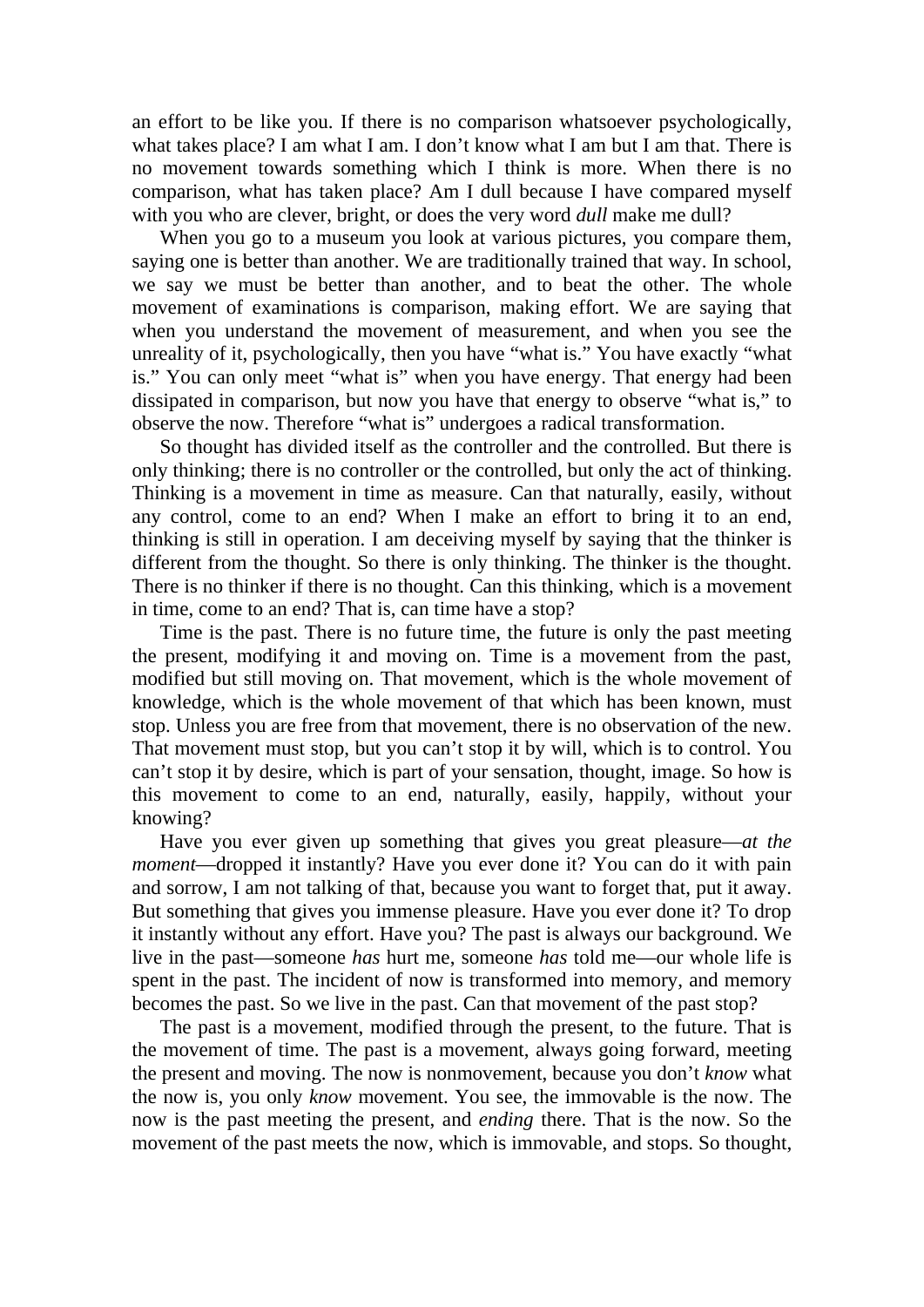which is a movement of the past, meets the present completely, and ends there. This has to be meditated over, thought over. You go into it.

The next thing is the mind, which is not only matter, the brain, it is also sensation and all the things that thought has put into that mind. It is consciousness, and in that consciousness there are all the various unconscious demands. Can that totality of consciousness be observed as a whole? Not fragment by fragment, because if we examine fragment by fragment it will be endless. It is only when there is an observation of the totality of consciousness that there is an ending of it, or the possibility of something else. So can this totality of consciousness be observed as a whole? It can if you will do it. When you look at a map with the desire to go to a certain place, there is a direction. To observe the whole map is to have no direction. That is simple. See how simple it is, don't make it complex. So in the same way, to look at this whole consciousness is to have no direction, which means to have no motive. When you can observe anything totally, yourself or your consciousness, there is no motive and therefore no direction.

So to observe your consciousness wholly there must be no motive, no direction. Is that possible when you have been trained to do everything with a motive? Action with a motive is what we are trained to do, educated for. All our religions say, everything says, you must have a motive. But the moment you have a motive, which is either pleasure or pain, reward or punishment, that gives you a direction and therefore you can never see the whole. If you understand that, see that actually, then you have no motive. You don't ask, "How am I to get rid of my motive?" You can only see something totally when there is no direction, when there is no center from which a direction can take place. The center is the motive. If there is no motive, there is no center and therefore no direction. All this is part of meditation.

What then?

Now the mind is prepared to observe without any movement. Have you got it? Because you have understood authority and all the rest, you stand completely alone to be a light to yourself. Therefore there is no impingement; the mind, the brain is not registering. So the mind now is without a single movement. Therefore it is silent; not with an imposed silence, not a cultivated silence, which has no meaning, but a silence that is not the result of stopping something, stopping noise. It is a natural outcome of daily living. And daily living has its beauty. Beauty is part of the nonmovement.

What is beauty? Is it the description? Is it the thing that you see, the proportions, the heights, the depths, the shadows, a painting or a sculpture by Michelangelo? What is beauty? Is it in the eye? Or is it out there? Or is it neither in your eye or out there? We say that a beautiful thing, beautiful architecture, a marvelous cathedral, or a lovely painting is out there. Or is it in the eye because it has been trained to observe, to see that what is ugly is not proportionate, has no depth, no style? Is beauty out there, or is it in the eye, or has it nothing to do with the eye or with the outside?

Beauty *is* when you are not. When you look, it is you who are looking, you who are judging, you who are saying, "That is a marvelous proportion," "That is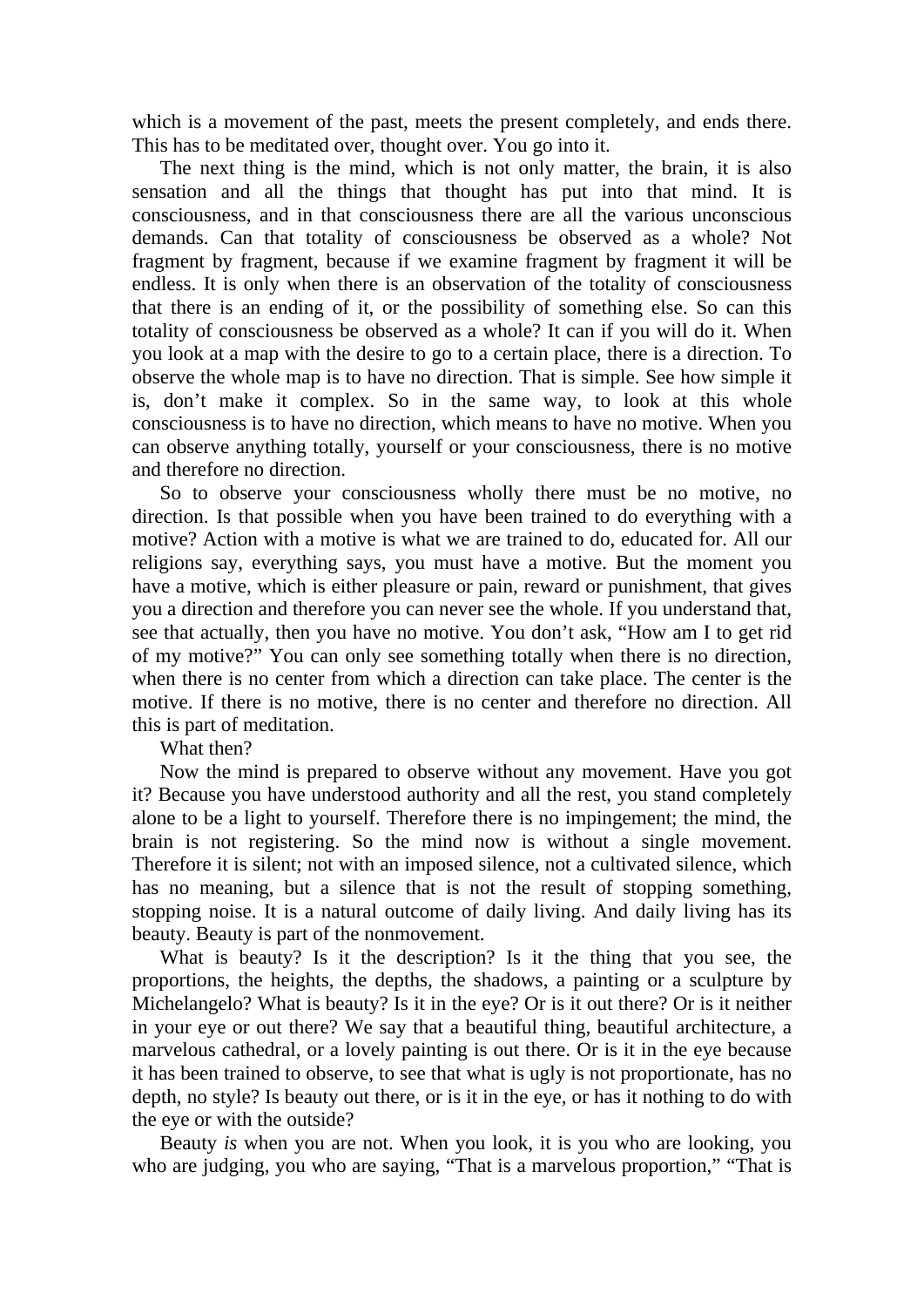so still, it has depth, it has such grandeur." It is all you looking, you giving it importance. But when you are not there, that is beauty. We want to express because that is self-fulfillment, but when that beauty is there, the expression of it may never take place. Beauty may be when you as a human being, with all your travail, your anxieties, pain, sorrow, are not there. Then there is beauty.

So the mind now is still, without a movement. Then what is there when movement stops?

Is compassion a movement? One thinks one is compassionate when one goes and does something for another, goes to some Indian village and helps the people. But all that is various forms of sentimentality, affection, and so on. We are asking something much more important, which is, when there is no movement then what takes place, what is there? Is it compassion? Or is it beyond all that? That is, is there something that is totally original and therefore sacred? We don't know what is sacred. We think our images in a church, a temple, or a mosque are sacred, but the images are put together by thought. And thought is a material process, movement. When there is no movement, is there something totally original, totally untouched by humanity, untouched by all the movement of thought? That may be that which is original and therefore most holy.

This is real meditation. To start from the very beginning not knowing. Please, if you start with knowing, you end up in doubt. If you start with not knowing, you end up with absolute truth, which is certainty. I wonder if you capture this. We began by saying we must investigate into ourselves, and ourselves is the known, therefore empty the known. So from that emptiness all the rest of it flows naturally.

Where there is something most holy, which is the whole movement of meditation, then life has a totally different meaning. It is never superficial, *never*. If you have this, nothing matters.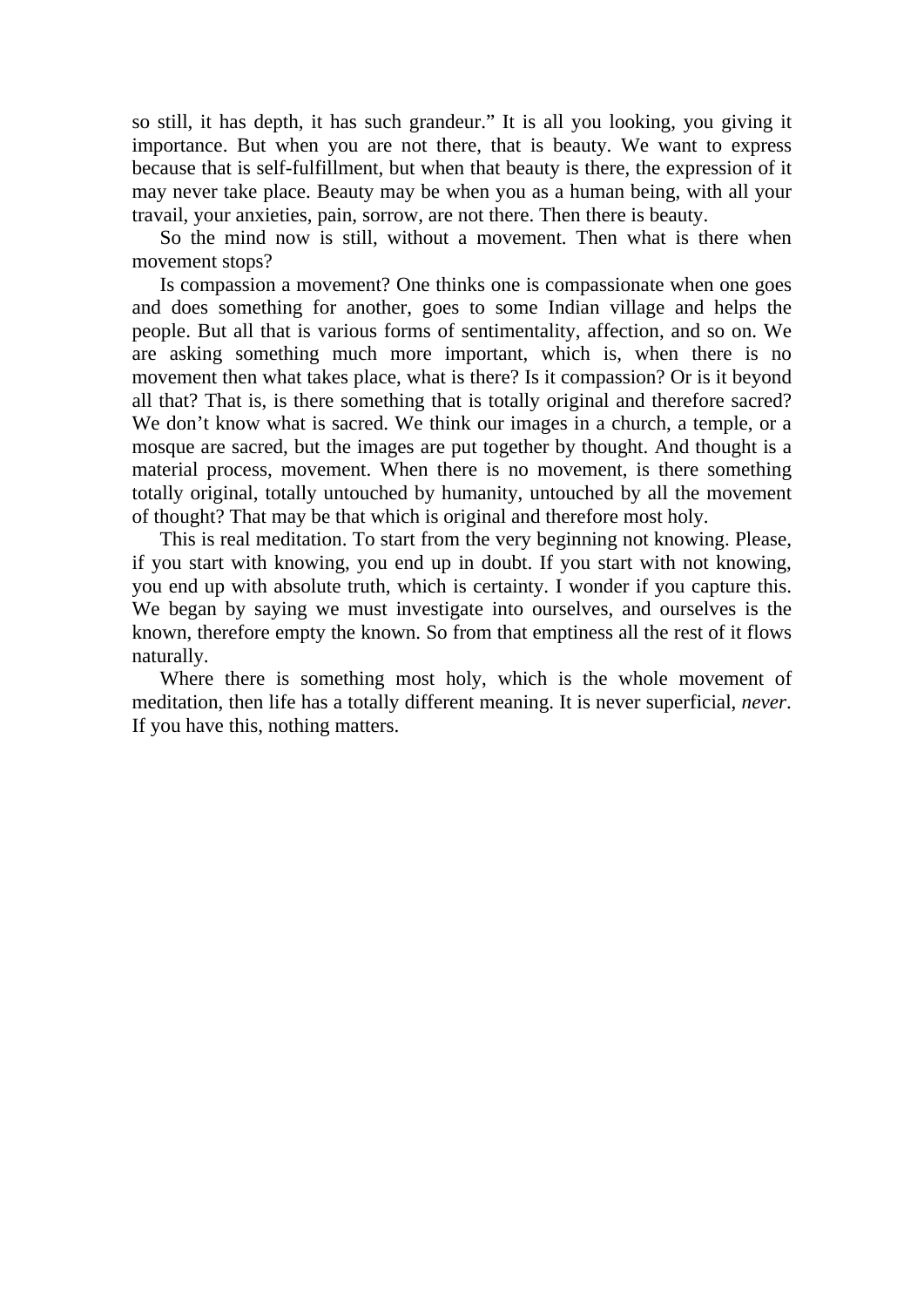# A Dimension Thought Cannot Touch

Wherever one goes in different parts of the world, one observes, from the crudest form to the most subtle, the endeavors of the mind to find something that is sacred, that is really holy. Wherever one goes there is constant inquiry of the human mind into whether there is something really sacred, divine, something that is not corruptible. To search for that, the priests throughout the world have said you must have faith in something that man has called "God." But can one find out about it and learn whether or not it exists at the behest of any particular religion or particular belief? Or is that merely the invention of a mind that is frightened, that sees everything in flux, sees everything is transient, and seeks something that is permanent, that is beyond time? One must be interested in it whether one believes or doesn't believe, because unless one comes upon it, learns about it, life will always be superficial. One may be moral—in the right sense of that word, without any compulsion, without any interference from society, from the culture—leading a life that is fairly harmonious, sane, balanced, not contradictory, not frightened, but unless one finds that thing that humanity has been seeking, however moral one may be, however socially active one is, trying to do good, and so on, life is shallow. To be truly moral, virtuous, is to be deeply within the area of order.

If one is at all serious, really concerned with the whole phenomenon of existence, it is important to learn for oneself whether there is something unnameable, beyond time, not put together by thought, and which is not an illusion of the human mind, craving beyond experience. One must learn about it, because that gives an astonishing depth to life—not only a significance but great beauty—in which there is no conflict, but a great sense of wholeness, a completeness, total sufficiency. If a mind would learn about that thing, naturally it must set aside the things that man has put together, which he calls divine, with all the religious rituals, beliefs, dogmas, in which he is conditioned.

I hope we are communicating with each other, and I hope you have actually set those aside, not merely verbally but deeply inwardly, so that you are completely capable of standing alone and not depending on anything, psychologically. Doubt is a good thing; however, doubt must be kept on a leash. To hold doubt intelligently on a leash is to inquire, but to doubt everything has no meaning. If you have inquired intelligently and seen for yourself all the implications of the structure that man has put together in his endeavor to find out if there is—or if there is not—an immortality, a state of mind that is timeless, that is not perishable, then you can begin to learn.

Thought can never find that state, because thought is not only time and measure but also the whole content of the past, conscious or unconscious. When thought says it is going to search for something real, it can project what it considers to be real, but that becomes an illusion. When thought sets out to practice a discipline in order to find, it is doing what most saints, religions, doctrines do. Various gurus will tell you to train your thought, control it, discipline it, force it to the patterns that they give you so that you will ultimately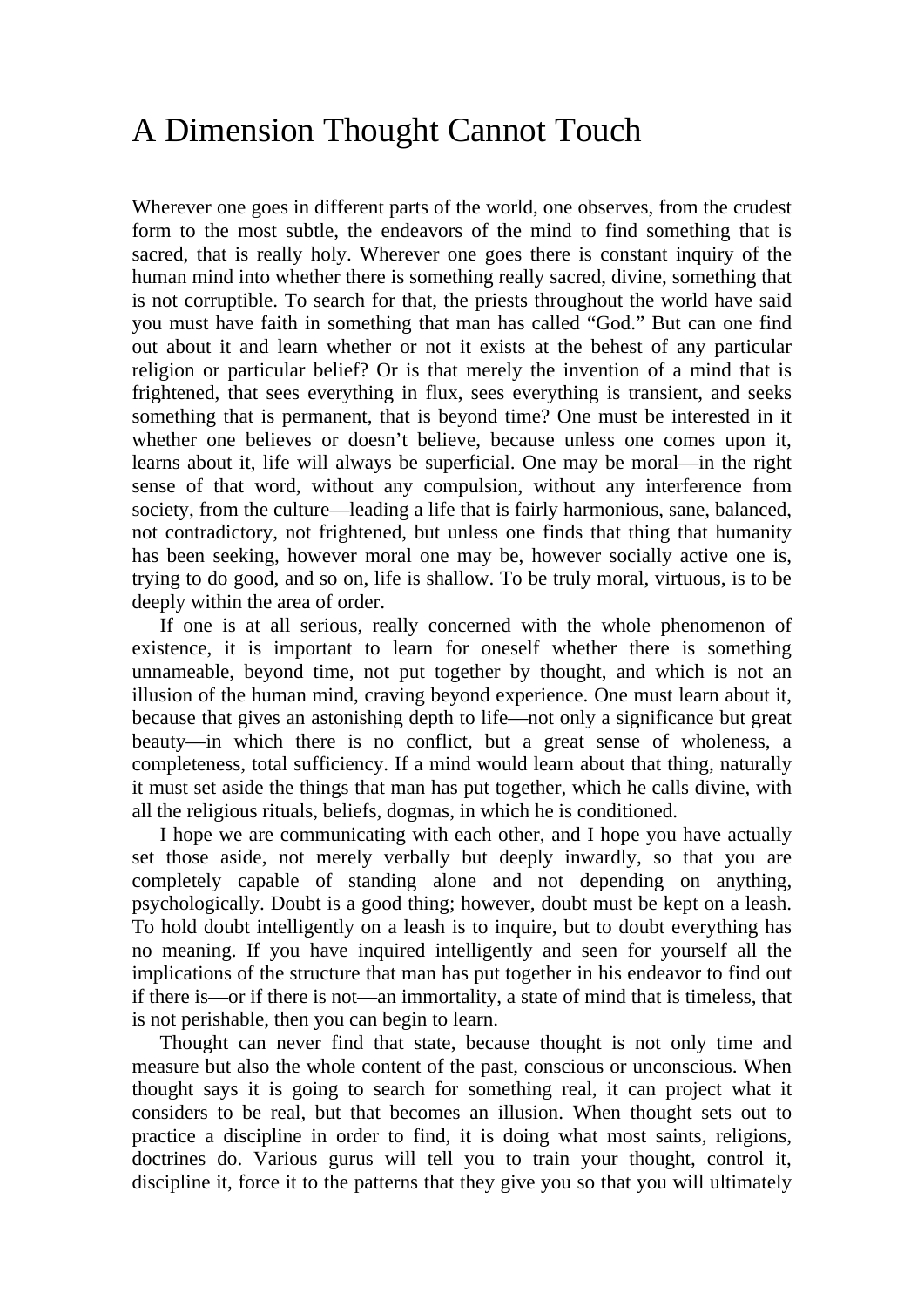come upon the real thing. But one sees that thought can never find it because thought is essentially not free. Thought can never be new, and to find that which must be something totally unperceived, unknowable, unrecognizable, thought must be completely quiet.

Can thought be quiet—without any effort, without being controlled? Because the moment you control it, there is a controller that is also the invention of thought. Then the controller begins to control its thoughts, and there is conflict. Wherever there is conflict there must be the activity of thought. The mind is the result of time, evolution; it is the storehouse of great knowledge, which is the result of a great many influences, experiences, which are the very essence of thought. Can that mind be quiet, without control, without discipline, without any form of effort? When there is an effort there must be distortion. If you and I learn this, then we will be able to function sanely, normally, healthily in everyday life, and at the same time there will be an extraordinary sense of freedom from thought.

Now, how is this to take place? This is what humanity has been seeking. We know very well that thought is a transient thing, that thought can be changed, modified, enlarged, and that thought cannot really penetrate into something that is not perceivable by any process of thought. Mankind asks how thought can be controlled because we see very clearly that only when the mind is completely still can we listen, that only when the mind is completely still can we hear or see something clearly.

Can the whole brain, mind, be completely still? Have you ever asked that question? If you have, and have found an answer, the answer must be according to your thinking. Can thought naturally realize its own limitation and, realizing its own limitation, be quiet? If you have observed your own brain operating, you have seen that the brain cells themselves are the content of the past. Every cell in the brain holds the memory of yesterday because the memory of yesterday gives great security to the brain; tomorrow is uncertainty and in the past there is certainty, in knowledge there is certainty. So the brain is the past, and therefore the brain is time. It can only think in terms of time: yesterday, today and tomorrow. Tomorrow is uncertain, but the past, through the present, makes tomorrow more certain. Can that brain, which has been trained, educated through millennia, be completely still? Please understand the problem first, because when we understand the problem with all its implications, clearly, wisely, intelligently, the answer is in the problem, not outside of it. All problems, if you examine them, have their answers in themselves, not beyond themselves.

So the question then is: Can the brain, the mind, the whole organic structure, be utterly still? You know, there are different kinds of stillness. There is the stillness between two noises; between two verbal statements there is a silence; there is a silence that can be induced; there is a silence that comes about through tremendous discipline, control. And all such silences are sterile. They are not silence. They are the products of thought that *wishes* to be silent, and therefore they are still within the area of thought.

How is the mind—which is the whole thing—to be quiet without a motive? If it has a motive, it is still the operation of thought. If you don't know what the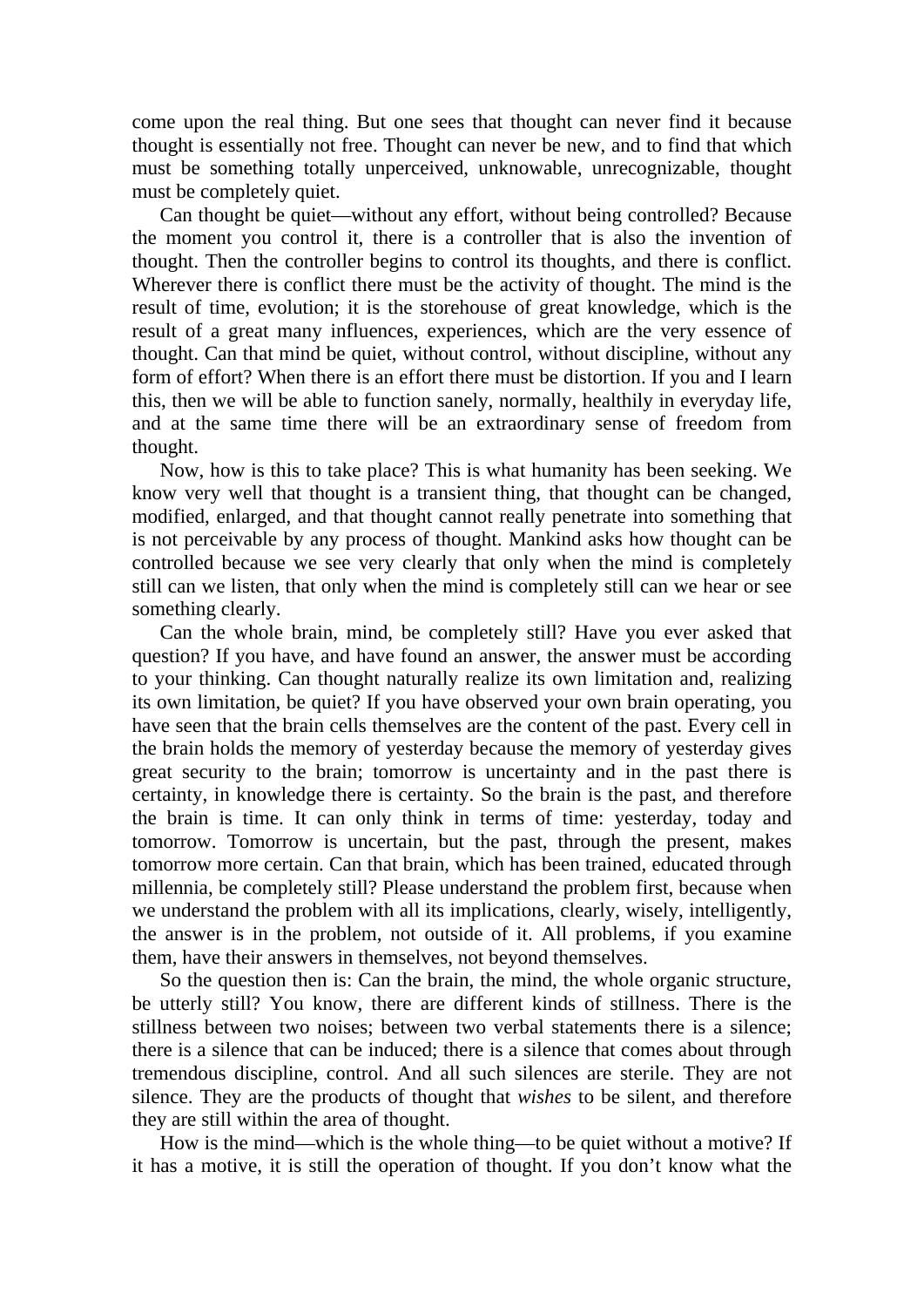answer is, I'm glad, because this requires tremendous honesty. To find out if there is really something not of this dimension but of a totally different dimension requires great honesty, in which there is no deception, therefore no wanting. The moment the mind *desires* to find that state, it will invent, it will be caught in an illusion, in a vision. That vision, that experience, is the projection of the past, and however enchanting, however pleasurable, however great it may be, it is still of the past.

If all that is very clear, not only verbally but actually, then the question is: Can the content of consciousness, which makes up consciousness, be completely emptied?

The whole inward content of our daily consciousness is the unconscious, and the conscious: what it has thought, what it has accumulated, what it has received through tradition, through culture, through struggle, through pain, through sorrow, through deception. The whole of that is my consciousness and yours. To find out if there is really something not of this dimension, but of a totally different dimension, requires great honesty. Without the content, what is consciousness? I only know my consciousness because of its content. I am a Hindu, Buddhist, Christian, Catholic, communist, socialist, an artist, a scientist, a philosopher. I am attached to a house, to my wife, to my friend. The conclusions, remembrances, the images that I have built through fifty, a hundred, or ten thousand years are the content. The content is my consciousness, as yours is, and that area of consciousness is time because it is the area of thought, it is the area of measurement, comparing, evaluating, judging. Within that area of consciousness are all my thoughts, unconscious and conscious. And any movement within that area is within the movement of consciousness with its content. Therefore space in consciousness with its content is very limited.

If we learn this together, it will be yours, not mine. When you are free of all leaders, free of all teachings, your mind will be *learning*. Therefore there is energy, you will be passionate to find out. But if you are following somebody, then you lose all energy.

Within the area of consciousness with its content, which is time, space is very small. You can expand the space by imagination, by contriving, by various processes of stretching it out, thinking more and more subtly, more deliberately, but it is still within the limited space of consciousness with its content. Any movement to go beyond itself is still within the content. When you take drugs, the result is still the activity of thought within that consciousness, and when you think you are going beyond it you are still within it because it is only an idea, or you experience the content more deeply. So one sees the content, which is the "me," which is the ego, which is the person, the so-called individual. Within that consciousness, however expanded, time and limited space must always exist. So for that consciously to make an effort to reach something beyond itself invites illusion. To set out to seek truth is absurd. To be told by a "master," a guru, that you will find it merely by practicing in order to get something, without understanding all the content and emptying it, is like the blind leading the blind.

Mind is its content. The brain is the past, and from that past thought functions. Thought is never free and never new. So the question arises: How can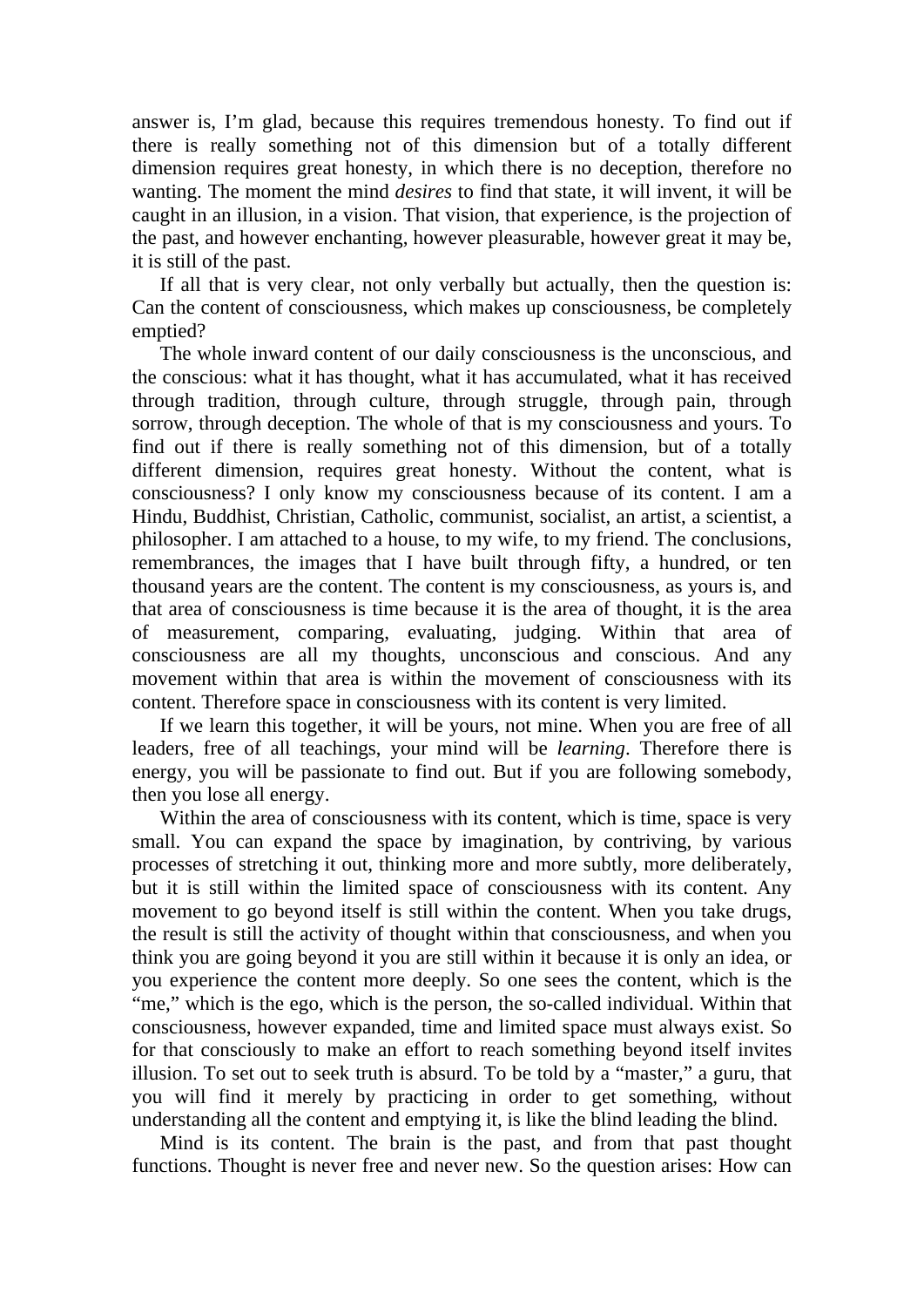that content be emptied? Not as a method, because the moment you practice a method somebody has given to you, or that you invent yourself, that becomes mechanical, and therefore it is still within the field of time and limited space. Can the mind see its own limitation, and can the very perception of that limitation be the ending of that limitation? Can it not ask *how* to empty the mind, but see totally the content that makes up consciousness, and perceive, listen to, all the movement of that consciousness, so that the very perception of it is the ending of it? If I see something false, the very perception of the false is the true. The very perception of my telling a lie is the truth. The very perception of my envy is freedom from envy. That is, you can only see very clearly, observe very clearly, when there is no observer. The observer is the past, the image, the conclusion, the opinion, the judgement.

So can the mind see its content clearly without any effort, see the limitation, the lack of space, and the time-binding quality of consciousness with its content? Can you see this? You can only see the totality of it—the unconscious content as well as the conscious content—when you can look silently, when the observer is totally silent. That means there must be attention, and in that attention there is energy. Whereas, when you make an effort to be attentive, that effort is a wastage of energy. When you try to control, that is a wastage of energy. Control implies conformity, comparison, suppression, and all that is a wastage of energy. When there is perception there is attention, which is total energy in which there is not a breath of wastage of energy.

Now, when you look with energy at the whole conscious and unconscious content, the mind then is empty. This is not my illusion. This isn't what I think, or a conclusion I have come to. If I have a conclusion, if I *think* this is right, then I am in illusion. And knowing it to be an illusion, I wouldn't talk, because that is like the blind leading the blind. You can see for yourself the logic of it, the sanity of it, if you are listening, if you are paying attention, if you really want to find out.

How is it possible for the unconscious with its content to expose its whole depth? First see the question and then we can proceed from there. As we divide everything else in life, we have divided consciousness into the conscious and the unconscious. This division, this fragmentation, is induced by our culture, by our education. The unconscious has its motives, its racial inheritance, its experience. Can that be exposed to the light of intelligence, to the light of perception? If you ask this question, are you asking it as an analyzer who is going to analyze the content and therefore have division, contradiction, conflict, sorrow? Or are you asking this question not knowing the answer? This is important. If you are asking honestly, seriously, how to expose this whole hidden structure of consciousness, really not knowing, you are going to learn; but if you have any kind of conclusion, opinion, then you are approaching with a mind that has already assumed the answer, or that there is no answer. You may know of it according to some philosopher, some psychologist, some analyst, but it is not *your* knowing. It is their knowing and your interpreting and trying to understand them, not what is actual.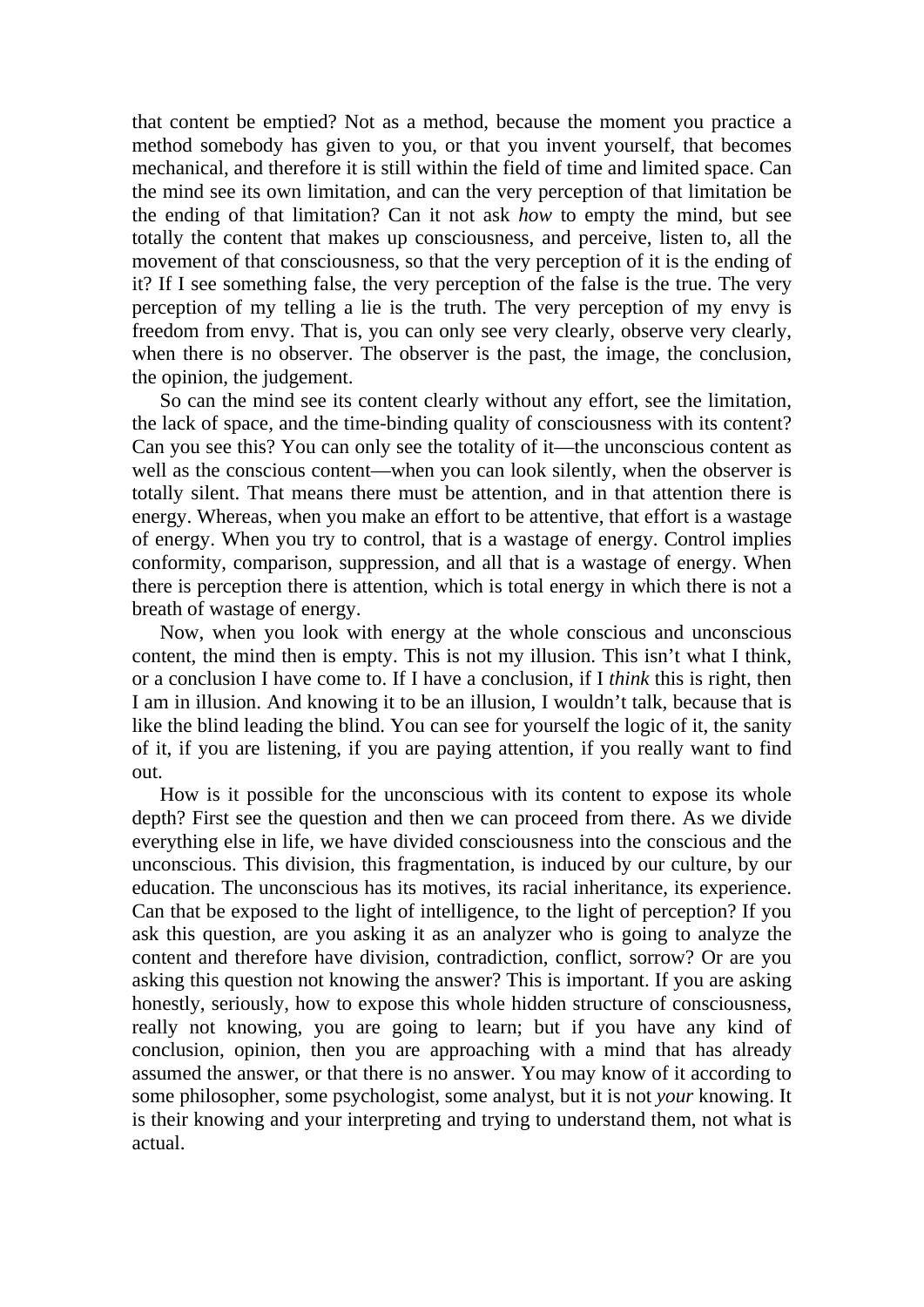For a mind that says, "I do not know"—which is the truth, which is honest what is there then? When you say, "I do not know," the content has no importance whatsoever, because the mind then is a fresh mind. It is the new mind that says, "I don't know." Therefore, when you say it, not just verbally for amusement, but with depth, with meaning, with honesty, that state of mind that does not know is empty of its consciousness, is empty of its content. It is the knowing that is the content. Do you see it? When the mind can never say it knows, it is always new, living, acting; therefore it has no anchorage. It is only when it is anchored that it gathers opinions, conclusions, and separation.

This is meditation. That is, meditation is to perceive the truth *each second* not the truth ultimately—to perceive the truth and the false each second. To perceive the truth that content is consciousness—that is the truth. To see the truth that I do not know how to deal with this thing—that is the truth, not knowing. Therefore not knowing is the state in which there is no content.

It is so terribly simple. You may object to that because you want something clever, complicated, put together. You object to seeing something extraordinarily simple, and therefore extraordinarily beautiful.

Can the mind, which is the brain, see its own limitation, the limitation of time, which is the bondage of time, and the limitation of space? As long as one lives within that limited space and time-binding movement, there must be suffering, there must be psychological despair, hope, and all the anxiety that follows. When the mind has perceived the truth of this, then what is time? Then is there a different dimension that thought cannot touch, and therefore cannot describe? We said thought is measure and therefore time. We live by measurement; all our structure of thinking is based on measurement, which is comparison. And thought as measurement tries to go beyond itself and discover for itself if there is something that is not measurable. To see the falseness of that is the truth. The truth is to see the false, and the false is when thought *seeks* that which is not measurable, which is not of time, which is not of the space of the content of consciousness.

When you put all these questions and inquire, when you learn as you go along, then your mind and your brain become extraordinarily quiet. There is no need for any discipline, any teacher, any guru, any system to make you quiet.

There are various kinds of meditation in the world at the present time. Man is too greedy, too eager to experience something that he doesn't know anything about. A fashionable thing now is yoga; it has been brought to the Western world to make people healthy, happy, young, to help them to find God—everything is involved in it now. Also now there is the pursuit of the occult, because it is so exciting. To the mind of someone who is pursuing truth, who is trying to understand life totally, who sees the false as the false, and the truth in the false, occult things are fairly obvious, and such a mind will not touch them. It is totally unimportant whether I can read your thoughts, or you can read my thoughts, whether I can see angels, fairies, have visions. We want something mysterious but we don't see the immense mystery in living, in the love of living. We don't see that, so we spend ourselves in things that don't matter.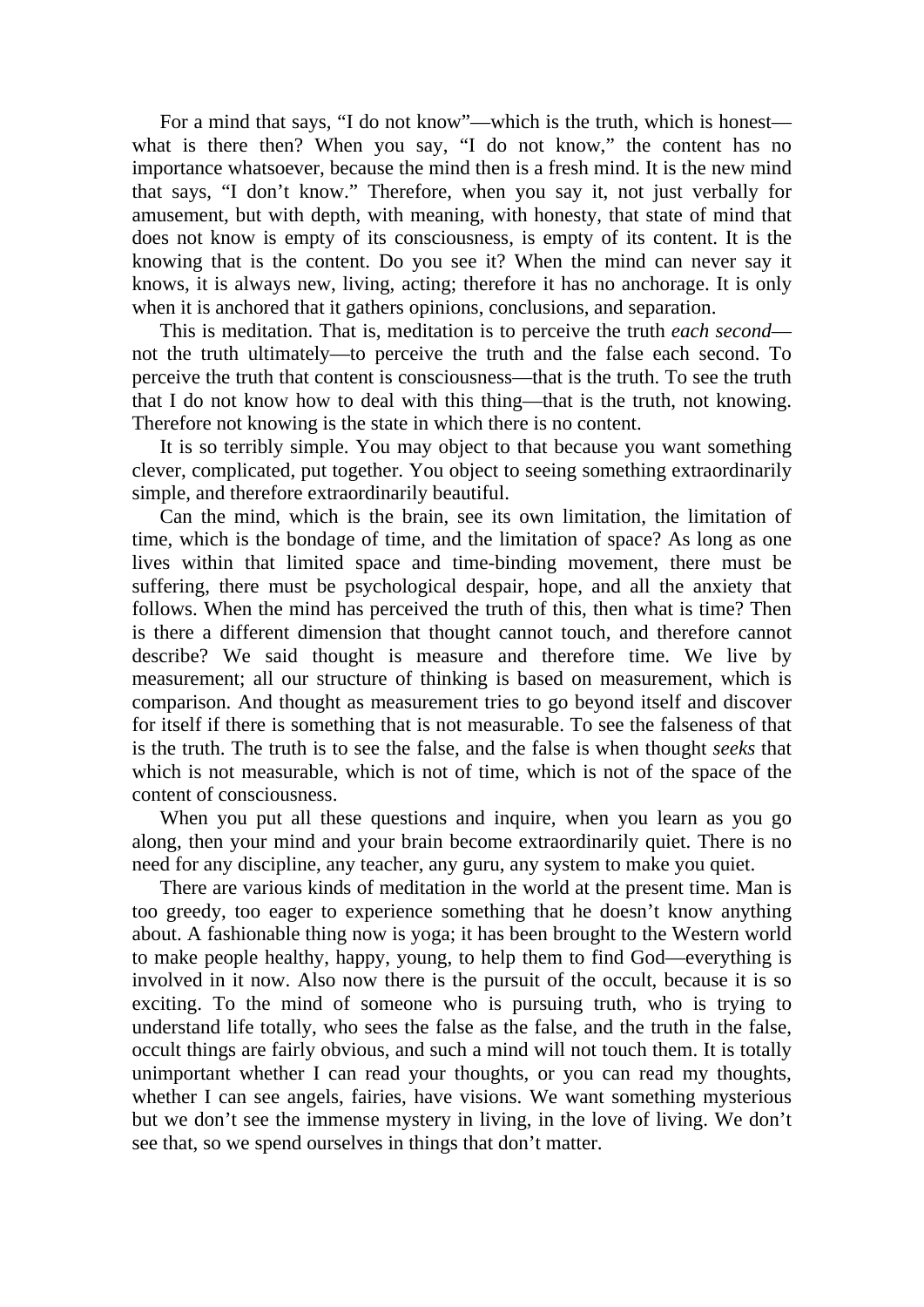When you have finished with all this, there is the central question: Is there something that is not describable? If you describe it, it is not the described. Is there something that is not of time, that is space without borders, that has immense space? When your space is limited, you become vicious; where there is no space you become violent, you want to break things. You want space, but the mind, thought, cannot give that space. Only when thought is quiet is there the space that has no frontier. And it is only the completely silent mind that knows that is aware, not knows—is aware whether there is or there is not something that is beyond all measurement.

And that is the only thing that is sacred—not the images, the rituals, the saviors, the gurus, the visions. Only that thing is sacred, which mind has come upon without asking because in itself it is totally empty. Only in that which has emptiness can a new thing take place.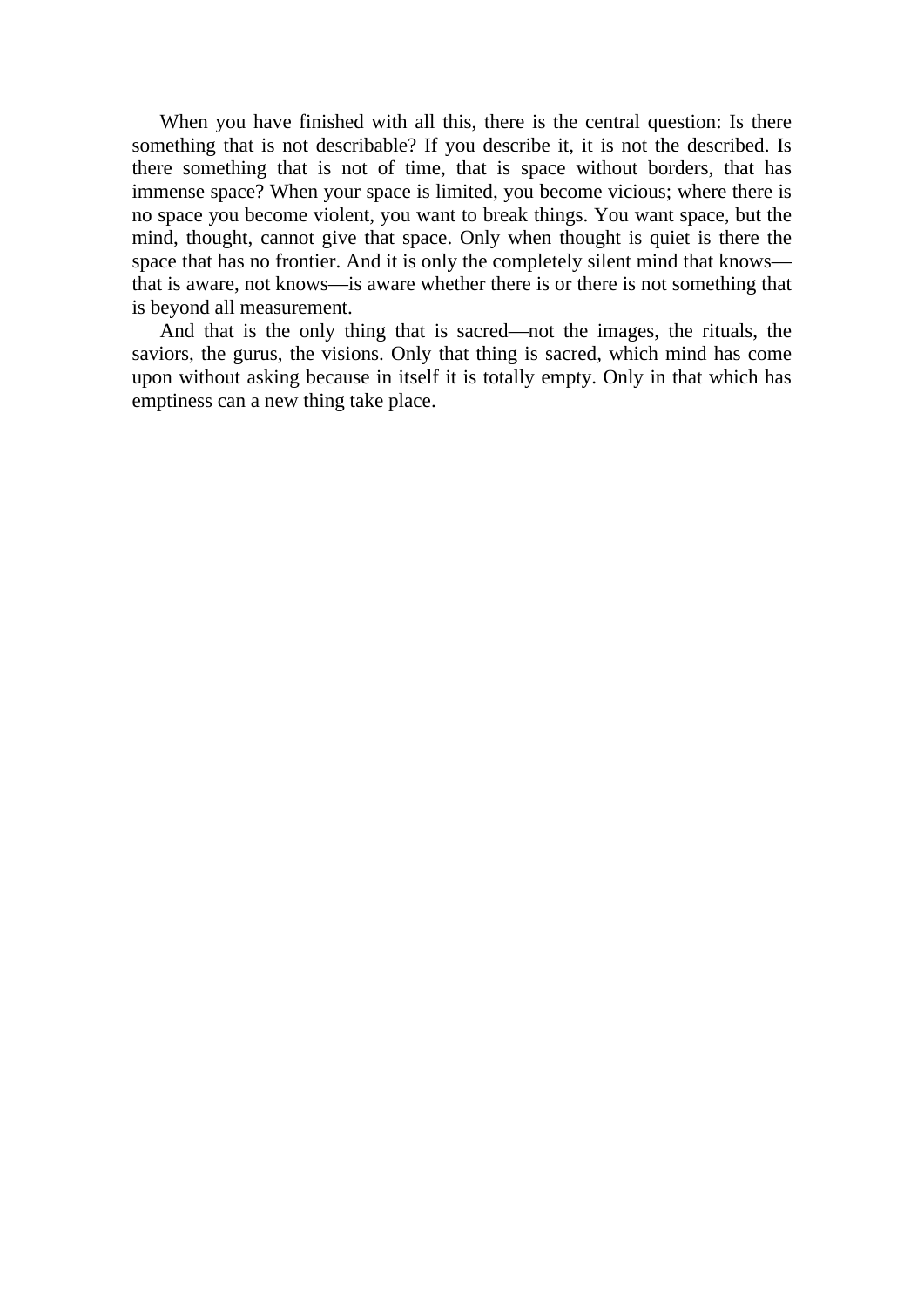## **SOURCES**

- "A New Consciousness" from *Krishnamurti's Journal* 24 September 1973 © 1982 Krishnamurti Foundation Trust, Ltd.
- "The Miracle of Attention" from the public talk in San Francisco on 25 March 1975 © 1975/1998 Krishnamurti Foundation Trust, Ltd.
- "Living in Goodness" from the public talk at Ojai on 7 April 1979 © 1979/1998 Krishnamurti Foundation Trust, Ltd.
- "This Light in Oneself" from the public talk in Amsterdam on 19 May 1968 © 1968/1998 Krishnamurti Foundation Trust, Ltd.
- "To Inquire into Truth" from the public talk at Ojai on 16 May 1982 © 1982/1998 Krishnamurti Foundation Trust, Ltd.
- "The Beauty of Virtue" from the public talk at Brockwood Park on 9 September 1973 © 1973/1998 Krishnamurti Foundation Trust, Ltd.
- "The Summation of All Energy" from the public talk in Bombay on 5 February 1982 © 1982/1998 Krishnamurti Foundation Trust, Ltd.
- "The Eternally, Timelessly Sacred" from the public talk in Madras on 14 January 1979 © 1979/1998 Krishnamurti Foundation Trust, Ltd.
- "What Is Creation?" from the public talk at Brockwood Park on 4 September 1983 © 1983/1998 Krishnamurti Foundation Trust, Ltd.
- "To Live without the Action of Will" from the public talk at Brockwood Park on 3 September 1978 © 1978/1998 Krishnamurti Foundation Trust, Ltd.
- "Harmony between the Known and Unknown" from the public talk at Ojai on 15 April 1973 © 1973/1998 Krishnamurti Foundation Trust, Ltd.
- "A Sacred Life" from the public talk at Saanen on 29 July 1973 © 1973/1998 Krishnamurti Foundation Trust, Ltd.
- "Observing from a Quiet Mind" from the public dialogue at Saanen on 1 August 1976 © 1976/1998 Krishnamurti Foundation Trust, Ltd.
- "Enlightenment Is Not a Fixed Place" from the public talk in San Francisco on 18 March 1973 © 1973/1998 Krishnamurti Foundation Trust, Ltd.
- "The End of Searching" from the public talk at Brockwood Park on 2 September 1979 © 1979/1998 Krishnamurti Foundation Trust, Ltd.
- "Pure Observation" from the public talk at Saanen on 21 July 1983 © 1983/1998 Krishnamurti Foundation Trust, Ltd.
- "Light Cannot Be Given By Another" from the public talk at Saanen on 25 July 1976 © 1976/1998 Krishnamurti Foundation Trust, Ltd.
- "A Dimension Thought Cannot Touch" from the public talk at Brockwood Park on 17 September 1972 © 1972/1998 Krishnamurti Foundation Trust, Ltd.